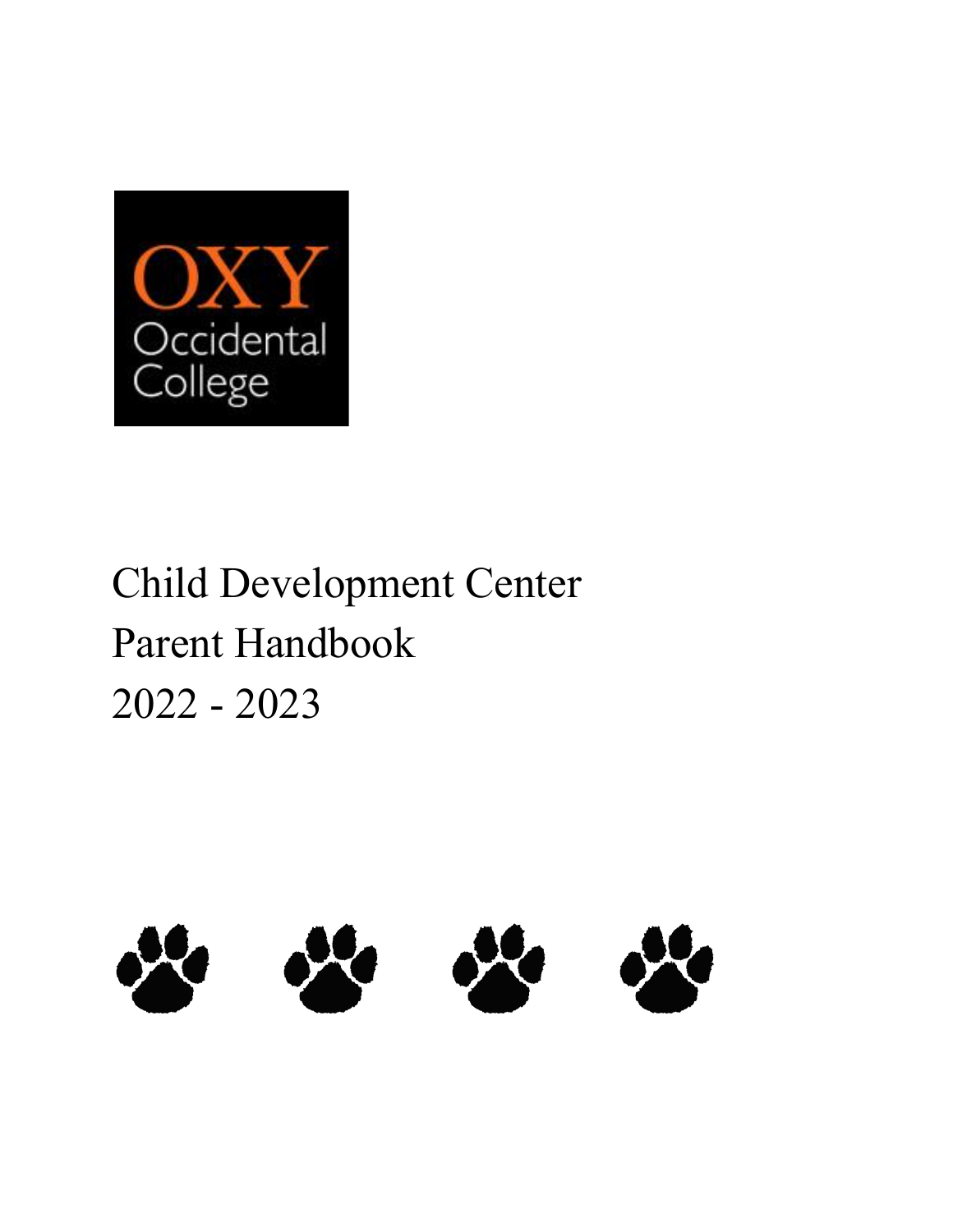# **TABLE OF CONTENTS**

| WELCOME                                                           | 3              |
|-------------------------------------------------------------------|----------------|
| <b>OUR MISSION</b>                                                | 3              |
| <b>CENTER OVERVIEW</b>                                            | $\overline{3}$ |
| NON-DISCRIMINATION POLICY                                         | $\overline{4}$ |
| PHILOSOPHY/APPROACH                                               | $4 - 8$        |
| <b>CURRICULUM</b>                                                 | $8 - 11$       |
| <b>ASSESSMENT</b>                                                 | $11 - 13$      |
| <b>CENTER VALUES</b>                                              | $13 - 15$      |
| <b>CHILD DEVELOPMENT</b>                                          | 15             |
| <b>DAILY ACTIVITIES</b>                                           | $15 - 16$      |
| OXY CDC STAFF/CONTACT INFO                                        | 17             |
| HUNGRY CATERPILLARS                                               | 18-20          |
| <b>BUSY BEES</b>                                                  | $20 - 21$      |
| <b>TERRIFIC TIGERS</b>                                            | $21 - 23$      |
| CENTER POLICIES AND PROCEDURES                                    | 24-47          |
| No T.V./Screen Time Before School                                 | 24             |
| Drop Off                                                          | 24             |
| Signing In and Out                                                | $24 - 25$      |
| <b>Before Care</b>                                                | 25             |
| Late Pick Up                                                      | $25 - 26$      |
| Authorizing Other to Pick Up Your Child<br><b>Gate Procedures</b> | 26             |
| <b>Parking Lot Procedures</b>                                     | 26<br>26       |
| Clothing/Shoes/Sunscreen                                          | 26-27          |
| <b>Share Policy</b>                                               | 27             |
| <b>Birthdays</b>                                                  | $27 - 28$      |
| Special Snacks - Allergies                                        | 28             |
| <b>Field Trips</b>                                                | 28             |
| Communication Between Home and School                             | $28 - 31$      |
| Parent-Teacher Conferences                                        | 31             |
| Parent Participation                                              | $31 - 32$      |
| Discipline and Guidance                                           | $32 - 33$      |
| <b>Ongoing Behavior Concerns</b>                                  | 34             |
| <b>Dismissal Policies</b>                                         | 34             |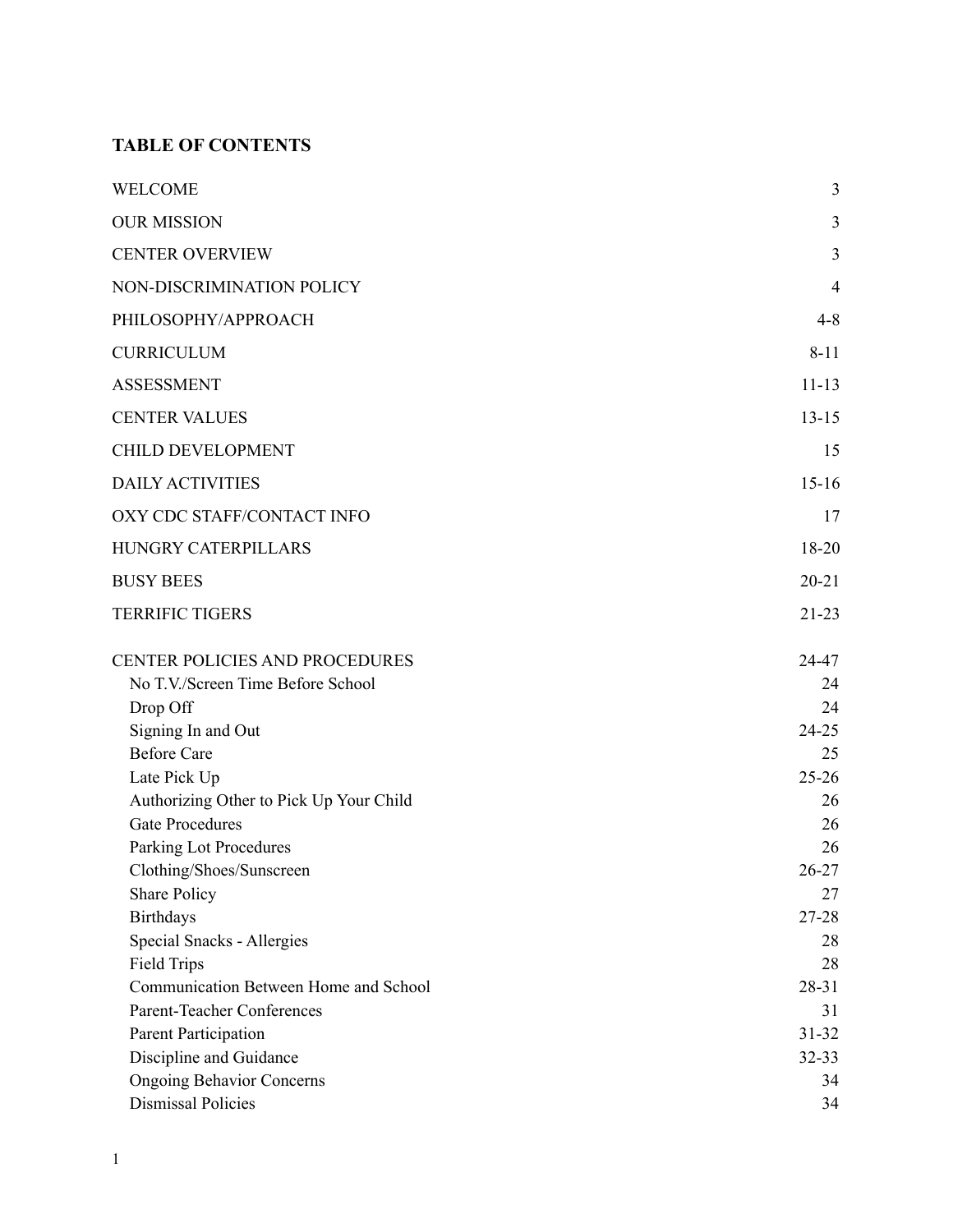| 34-35<br><b>Emergency Preparedness</b><br>Injury/Incident Policy<br>$35 - 36$<br>Policy Regarding Picking Up an Ill or Injured Child<br>37<br><b>Illness Policies</b><br>37-39<br>Medication Administration Policy<br>39-40<br>$40 - 41$<br><b>Biting Policy</b><br>Nap/Rest Time Policy<br>$41 - 43$<br>Meals and Snacks<br>43-44<br>Food allergies/Dietary restrictions<br>44<br>Peanut Free policy<br>44<br>Food and Drinks from Home<br>44<br>$45 - 46$<br>Child Abuse Mandated Reporting<br>46-47<br><b>Child Care Licensing</b><br>HOW PARENTS CAN HELP THE CENTER<br>48<br>CDC ENROLLMENT, PLACEMENT, SCHEDULE, FEE and LEAVE POLICIES<br><b>Admissions Policy</b><br>49<br>New Student Enrollment<br>49-50<br>Fall Semester Entry Period<br>50<br><b>Group Placement</b><br>50<br>Weekly Schedule Options<br>51<br><b>Enrollment Spots/Tuition Payments</b><br>51<br><b>Center Closures</b><br>$51 - 52$<br><b>Public Health Emergencies</b><br>52<br><b>Enrollment Schedules</b><br>Graduating Children<br>53<br><b>Enrollment Fee</b><br>53<br>Non-Potty Trained Fee<br>53<br>Late Pick Up Fee<br>53<br>Discounts<br>53-54<br>Child Medical Leave<br>54<br>Oxy Employee Parent Policies<br>54-57<br>Oxy Undergraduate Student Policies<br>57<br>Acknowledgement & Agreement Signature Page<br>58 | HEALTH, NUTRITION, SAFETY, AND EMERGENCY PREPAREDNESS | 34-47     |
|------------------------------------------------------------------------------------------------------------------------------------------------------------------------------------------------------------------------------------------------------------------------------------------------------------------------------------------------------------------------------------------------------------------------------------------------------------------------------------------------------------------------------------------------------------------------------------------------------------------------------------------------------------------------------------------------------------------------------------------------------------------------------------------------------------------------------------------------------------------------------------------------------------------------------------------------------------------------------------------------------------------------------------------------------------------------------------------------------------------------------------------------------------------------------------------------------------------------------------------------------------------------------------------------------------|-------------------------------------------------------|-----------|
|                                                                                                                                                                                                                                                                                                                                                                                                                                                                                                                                                                                                                                                                                                                                                                                                                                                                                                                                                                                                                                                                                                                                                                                                                                                                                                            |                                                       |           |
|                                                                                                                                                                                                                                                                                                                                                                                                                                                                                                                                                                                                                                                                                                                                                                                                                                                                                                                                                                                                                                                                                                                                                                                                                                                                                                            |                                                       |           |
|                                                                                                                                                                                                                                                                                                                                                                                                                                                                                                                                                                                                                                                                                                                                                                                                                                                                                                                                                                                                                                                                                                                                                                                                                                                                                                            |                                                       |           |
|                                                                                                                                                                                                                                                                                                                                                                                                                                                                                                                                                                                                                                                                                                                                                                                                                                                                                                                                                                                                                                                                                                                                                                                                                                                                                                            |                                                       |           |
|                                                                                                                                                                                                                                                                                                                                                                                                                                                                                                                                                                                                                                                                                                                                                                                                                                                                                                                                                                                                                                                                                                                                                                                                                                                                                                            |                                                       |           |
|                                                                                                                                                                                                                                                                                                                                                                                                                                                                                                                                                                                                                                                                                                                                                                                                                                                                                                                                                                                                                                                                                                                                                                                                                                                                                                            |                                                       |           |
|                                                                                                                                                                                                                                                                                                                                                                                                                                                                                                                                                                                                                                                                                                                                                                                                                                                                                                                                                                                                                                                                                                                                                                                                                                                                                                            |                                                       |           |
|                                                                                                                                                                                                                                                                                                                                                                                                                                                                                                                                                                                                                                                                                                                                                                                                                                                                                                                                                                                                                                                                                                                                                                                                                                                                                                            |                                                       |           |
|                                                                                                                                                                                                                                                                                                                                                                                                                                                                                                                                                                                                                                                                                                                                                                                                                                                                                                                                                                                                                                                                                                                                                                                                                                                                                                            |                                                       |           |
|                                                                                                                                                                                                                                                                                                                                                                                                                                                                                                                                                                                                                                                                                                                                                                                                                                                                                                                                                                                                                                                                                                                                                                                                                                                                                                            |                                                       |           |
|                                                                                                                                                                                                                                                                                                                                                                                                                                                                                                                                                                                                                                                                                                                                                                                                                                                                                                                                                                                                                                                                                                                                                                                                                                                                                                            |                                                       |           |
|                                                                                                                                                                                                                                                                                                                                                                                                                                                                                                                                                                                                                                                                                                                                                                                                                                                                                                                                                                                                                                                                                                                                                                                                                                                                                                            |                                                       |           |
|                                                                                                                                                                                                                                                                                                                                                                                                                                                                                                                                                                                                                                                                                                                                                                                                                                                                                                                                                                                                                                                                                                                                                                                                                                                                                                            |                                                       |           |
|                                                                                                                                                                                                                                                                                                                                                                                                                                                                                                                                                                                                                                                                                                                                                                                                                                                                                                                                                                                                                                                                                                                                                                                                                                                                                                            |                                                       |           |
|                                                                                                                                                                                                                                                                                                                                                                                                                                                                                                                                                                                                                                                                                                                                                                                                                                                                                                                                                                                                                                                                                                                                                                                                                                                                                                            |                                                       | 49-57     |
|                                                                                                                                                                                                                                                                                                                                                                                                                                                                                                                                                                                                                                                                                                                                                                                                                                                                                                                                                                                                                                                                                                                                                                                                                                                                                                            |                                                       |           |
|                                                                                                                                                                                                                                                                                                                                                                                                                                                                                                                                                                                                                                                                                                                                                                                                                                                                                                                                                                                                                                                                                                                                                                                                                                                                                                            |                                                       |           |
|                                                                                                                                                                                                                                                                                                                                                                                                                                                                                                                                                                                                                                                                                                                                                                                                                                                                                                                                                                                                                                                                                                                                                                                                                                                                                                            |                                                       |           |
|                                                                                                                                                                                                                                                                                                                                                                                                                                                                                                                                                                                                                                                                                                                                                                                                                                                                                                                                                                                                                                                                                                                                                                                                                                                                                                            |                                                       |           |
|                                                                                                                                                                                                                                                                                                                                                                                                                                                                                                                                                                                                                                                                                                                                                                                                                                                                                                                                                                                                                                                                                                                                                                                                                                                                                                            |                                                       |           |
|                                                                                                                                                                                                                                                                                                                                                                                                                                                                                                                                                                                                                                                                                                                                                                                                                                                                                                                                                                                                                                                                                                                                                                                                                                                                                                            |                                                       |           |
|                                                                                                                                                                                                                                                                                                                                                                                                                                                                                                                                                                                                                                                                                                                                                                                                                                                                                                                                                                                                                                                                                                                                                                                                                                                                                                            |                                                       |           |
|                                                                                                                                                                                                                                                                                                                                                                                                                                                                                                                                                                                                                                                                                                                                                                                                                                                                                                                                                                                                                                                                                                                                                                                                                                                                                                            |                                                       |           |
|                                                                                                                                                                                                                                                                                                                                                                                                                                                                                                                                                                                                                                                                                                                                                                                                                                                                                                                                                                                                                                                                                                                                                                                                                                                                                                            |                                                       | $52 - 53$ |
|                                                                                                                                                                                                                                                                                                                                                                                                                                                                                                                                                                                                                                                                                                                                                                                                                                                                                                                                                                                                                                                                                                                                                                                                                                                                                                            |                                                       |           |
|                                                                                                                                                                                                                                                                                                                                                                                                                                                                                                                                                                                                                                                                                                                                                                                                                                                                                                                                                                                                                                                                                                                                                                                                                                                                                                            |                                                       |           |
|                                                                                                                                                                                                                                                                                                                                                                                                                                                                                                                                                                                                                                                                                                                                                                                                                                                                                                                                                                                                                                                                                                                                                                                                                                                                                                            |                                                       |           |
|                                                                                                                                                                                                                                                                                                                                                                                                                                                                                                                                                                                                                                                                                                                                                                                                                                                                                                                                                                                                                                                                                                                                                                                                                                                                                                            |                                                       |           |
|                                                                                                                                                                                                                                                                                                                                                                                                                                                                                                                                                                                                                                                                                                                                                                                                                                                                                                                                                                                                                                                                                                                                                                                                                                                                                                            |                                                       |           |
|                                                                                                                                                                                                                                                                                                                                                                                                                                                                                                                                                                                                                                                                                                                                                                                                                                                                                                                                                                                                                                                                                                                                                                                                                                                                                                            |                                                       |           |
|                                                                                                                                                                                                                                                                                                                                                                                                                                                                                                                                                                                                                                                                                                                                                                                                                                                                                                                                                                                                                                                                                                                                                                                                                                                                                                            |                                                       |           |
|                                                                                                                                                                                                                                                                                                                                                                                                                                                                                                                                                                                                                                                                                                                                                                                                                                                                                                                                                                                                                                                                                                                                                                                                                                                                                                            |                                                       |           |
|                                                                                                                                                                                                                                                                                                                                                                                                                                                                                                                                                                                                                                                                                                                                                                                                                                                                                                                                                                                                                                                                                                                                                                                                                                                                                                            |                                                       |           |

(To Be Signed By Each Parent, as a Condition of Enrollment[\)](https://docs.google.com/document/d/14WqmvFza6aHpZYXAwN1GUCGUT_5RCiKJjs79CweuN1I/edit#_Toc321994627)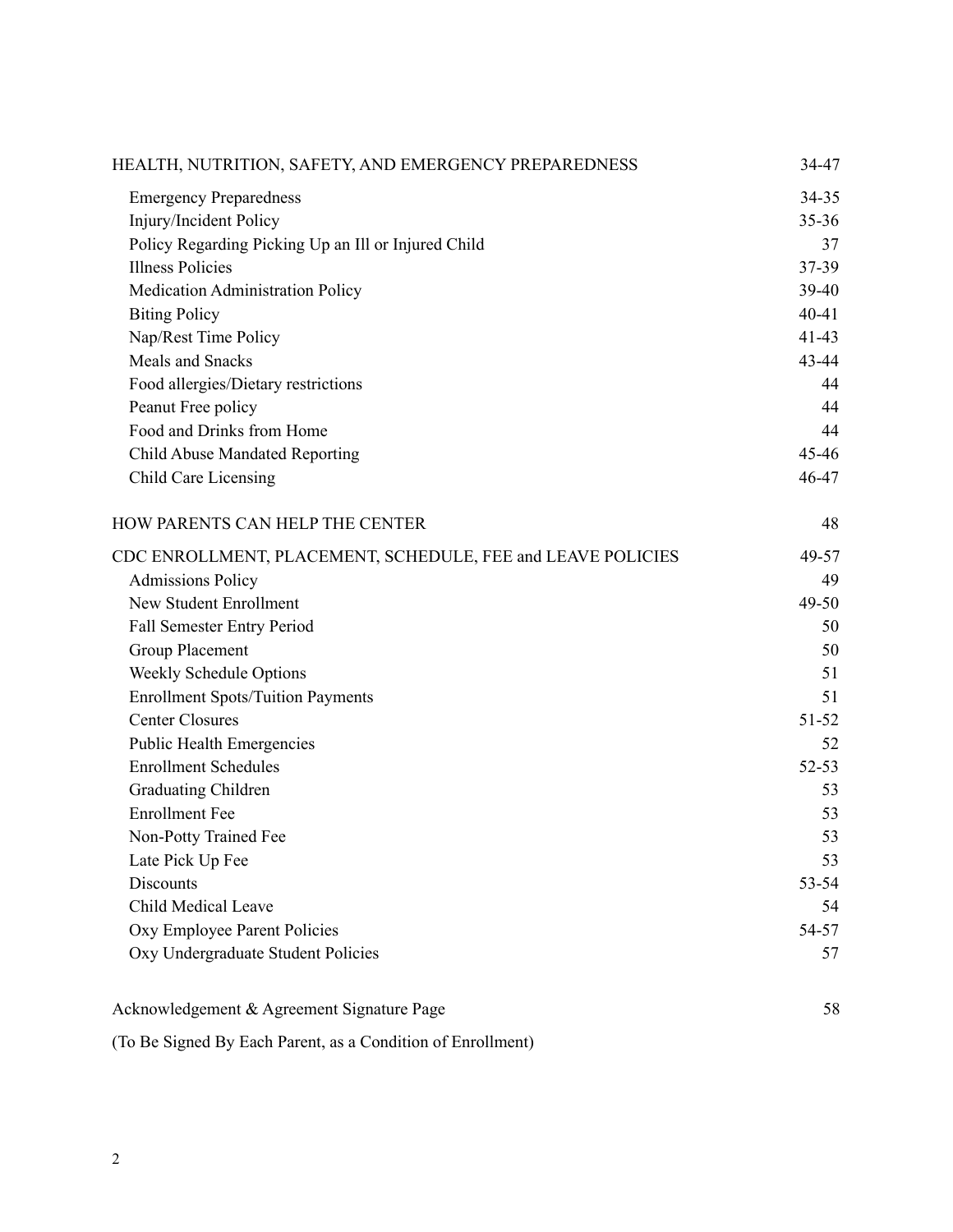#### **WELCOME**

We welcome you to The Occidental College Child Development Center. You are an important part of the community of parents, teachers, and administrators all working together to provide the best possible program for children and families. We serve children ages 2 through 5 years old and strive to provide a safe and nurturing program that supports the development of the whole child, including children's social, emotional, cognitive, language, creative, and physical development. Children at the Center have the opportunity to develop at their own pace through self-directed experiences. The learning activities are designed to meet the needs of the individual child. The child's progress will depend on his/her readiness level, not his/her chronological age.

#### **OUR MISSION**

The Occidental College Child Development Center is committed to helping children build a foundation for a successful future and fostering individuals who become socially responsible members of society. We are a nurturing, child-centered, and collaborative community that empowers children and families. We support the development of the whole child and strive to inspire a life-long love of learning. Through providing an environment and experiences that are intentional and responsive, children learn through playful exploration, interactions with others, and a balance of structure and choice.

#### **CENTER OVERVIEW**

The Child Development Center is a licensed child care facility, licensed by the State of California under Title 22. We are located on the campus of Occidental College, and we serve families of Occidental employees, as well as families from the adjacent community. As part of Occidental College, the CDC is a non-profit organization.

The Center opens at 8:00 a.m. and closes at 5:30 p.m. (a before care option may be possible). Holidays and other closures are listed in the yearly calendar. The daily schedule includes group time, morning snack, inside play time, outside play time, lunch, nap/rest time, and afternoon snack. We provide a balance of active and quiet activities, as well as a balance of individual, small group, and large group experiences. We also strive to provide children with the ideal balance of structure and freedom/choice. Children also have the opportunity to play in a multi-age group in the afternoons, when groups combine for outside play time. We try to minimize transitions and provide opportunities for building independence/self-help skills through daily activities, such as toileting, hand washing, meal/snack time, etc.

Lead Teachers are required to have completed a minimum of 24 college-level semester units in Child Development/Early Childhood Education, though many Lead Teachers have obtained A.A. or B.A. degrees. Assistant Teachers are required to have completed the State-required minimum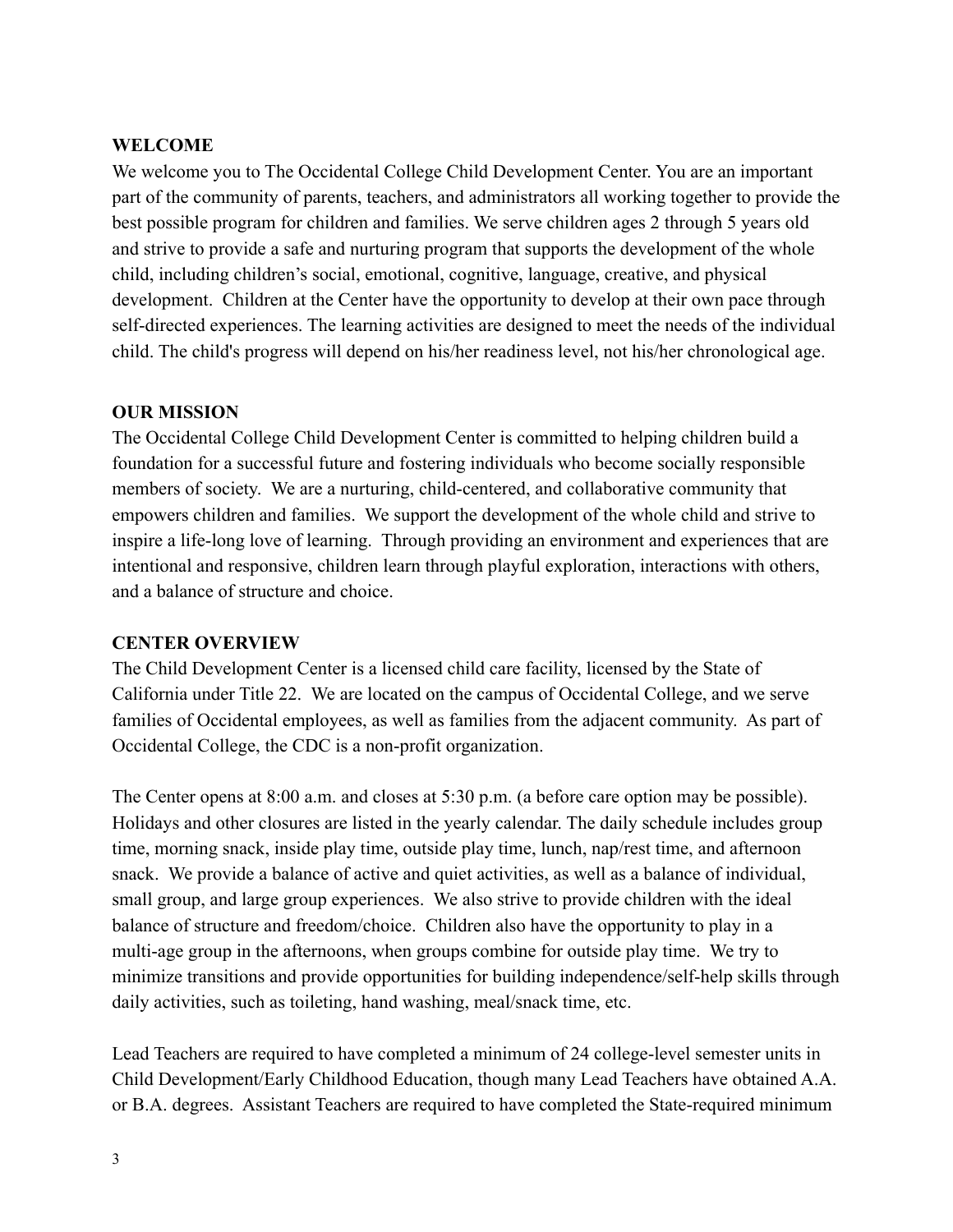of 12 college-level semester units in Child Development/Early Childhood Education, though some Assistant Teachers, in fact, hold degrees. All Oxy CDC staff are required to participate in ongoing Professional Development, both through on-site in-service training and through attending off-site workshops, seminars, and/or classes. All teachers are required to have First Aid and CPR Certification.

#### **Non-Discrimination Policy**

The Occidental College Child Development Center is committed to building and sustaining a community that is free from discrimination. The CDC does not discriminate on the basis of race, color, religion, gender, gender expression, gender identity, sex, sexual orientation, or national or ethnic origin in the administration of any school program or policy.

#### **PHILOSOPHY/APPROACH**

*All genuine learning comes through experience. ~ John Dewey ~*

Our curriculum is built around the fact that young children learn best through developmentally-appropriate, hands-on, meaningful play experiences and active engagement and interaction. The educational philosophy at the Oxy Child Development Center is child-centered and developmentally-based. It is based on the knowledge that young children learn through their direct interactions with their environment and the people within it.

We subscribe to the constructivist view of teaching and learning (Lev Vygotsky/Jean Piaget), believing that children construct their own learning and knowledge through their experiences and interactions. Students play an active role in the learning process, as they explore, experiment, and manipulate materials, ask questions, solve problems and interact with peers and teachers. We view the teacher's role as that of facilitating and supporting children's natural drive to discover and learn about the world around them. Teachers provide nurturing and a sense of safety, so that children feel free to explore their environment, get deeply engaged in activity and take reasonable risks. Teachers treat children with respect and seek to empower them. Teachers engage in meaningful interactions with children, form close relationships with them, and encourage them to express their ideas and feelings. Peer social interaction plays a fundamental role in the process of children's development, and we view children's interactions with each other as learning opportunities that enable them to build necessary social and communication skills.

The teacher's role in a child-centered learning environment is that of a collaborative learner, a facilitator, and an extender of the children's learning. The primary role of the teacher is to arrange the learning environment to encourage choices and to allow the children to work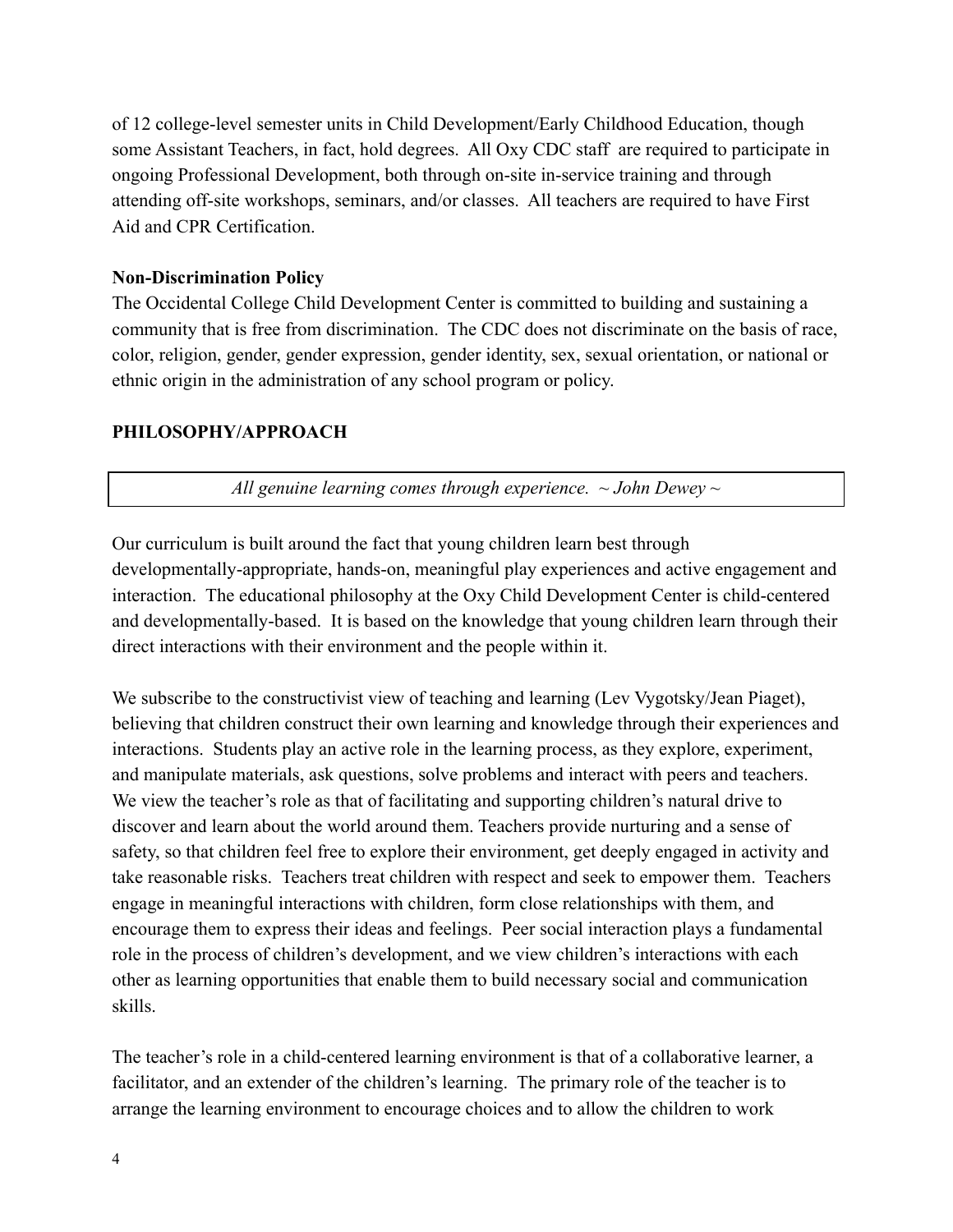independently. In addition, the teacher interacts with the children while encouraging problem-solving and language experiences through the use of open-ended language and questions. The teacher also spends a great deal of time observing the children during their play and can then plan activities that extend the interests of the children. Such planning is flexible and short-term, to meet the needs of the learning group.

The development of literacy is encouraged through an approach where the children experience the various aspects of language through all sign systems such as music, science, math, art, drama, dance, reading and writing. We limit use of formalized reading and writing instruction, as these methods emphasize isolated skill development. Instead, we integrate the meaningful use of written language into many aspects of the curriculum. Children can then experience intrinsic motivation to use language to express themselves and accomplish their goals. We encourage and accept the child's best attempt at reading and writing. In this way, we encourage the children to take risks in their learning knowing that their work will be accepted and valued.

The curriculum that results from this philosophy is open-ended and based on the children's choices. The curriculum is dynamic in that it changes with the interests and needs of the children. A large part of the day is comprised of free choice time where the children play and explore the classroom and the materials within it.

*"Perhaps play would be more respected if we called it something like 'self-motivated practice of life skills', but that would remove the lightheartedness from it and thereby reduce its effectiveness. So, we are stuck with the paradox. We must accept play's triviality in order to realize its profundity." ~ Peter Gray - "Free To Learn" ~*

Play has many benefits for all of us, throughout our lives. For young children, play is also the primary way in which they learn, grow and develop. Play is an active form of learning that unites the mind, body and emotions, involving the whole self and helping to develop the whole child. Play allows children to practice new cognitive, social-emotional, and physical skills, skills that they will need in the future. It allows them to practice and learn in a low-stress, risk-free environment. Play challenges, but does not punish for mistakes. Play offers many opportunities for children to act on objects, experience events, and builds understanding about the world. Play helps children relate their previous learning to new experiences and information. Children can express and work out their emotions, fears, worries, etc. through play, especially through dramatic play, as they recreate and play out scenarios that have emotional content for them. Play helps children socialize successfully and learn how to get along with others. Through play with peers, children develop skills for seeing something from another's point of view, cooperating, helping and sharing, leading and following, as well as for solving problems.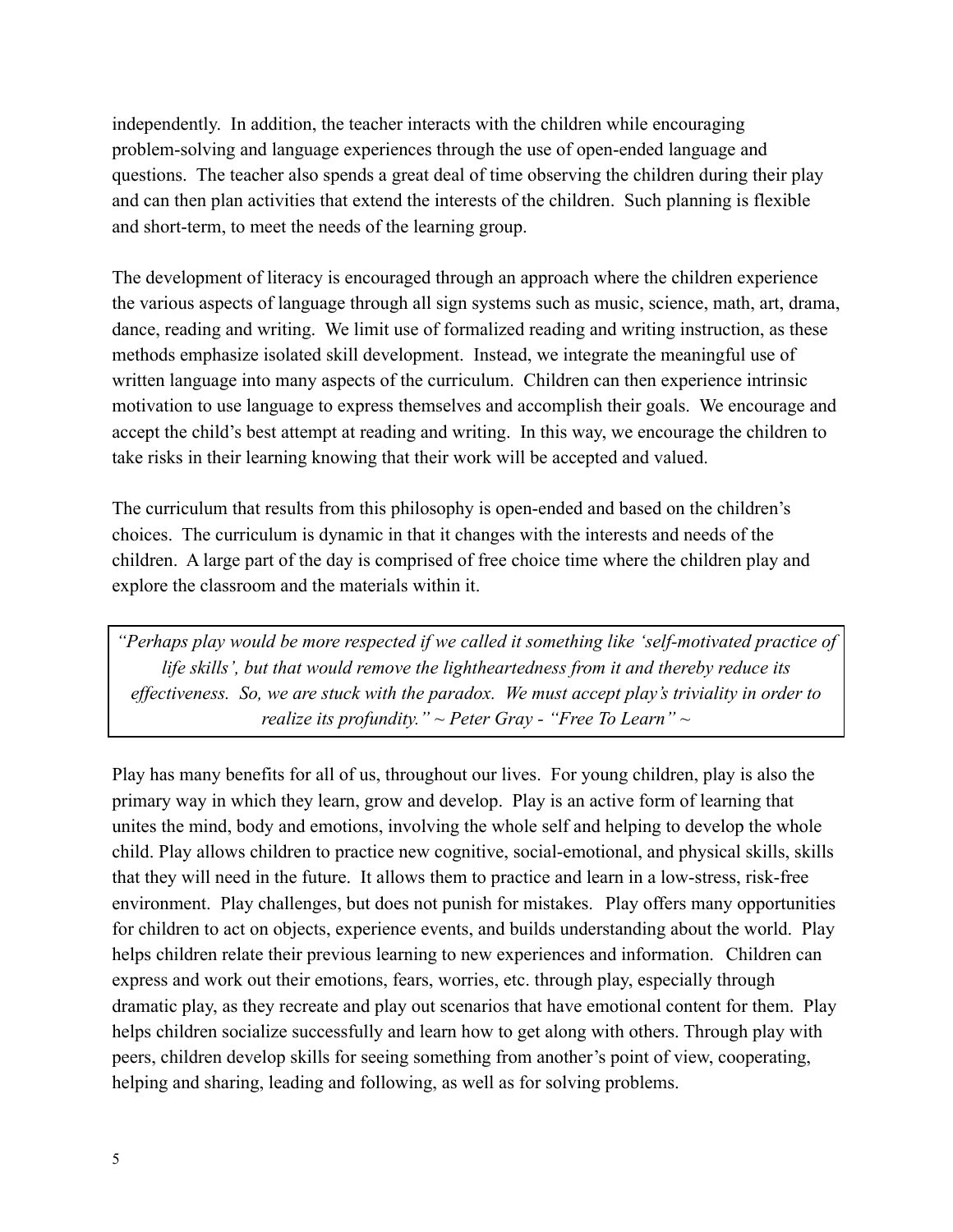*Play is not frivolous. It is not a luxury. It is not something to fit in after completing all the important stuff. Play is the important stuff. Play is a drive, a need, a brain-building must-do." ~ Johnson & Dinger - "Let Them Play" ~*

Play is an important and powerful force in children's brain development. During play, simulation/pretending and testing/experimenting help the brain to organize and make sense of itself. Play helps new information get functionally integrated into the brain; play actually helps to sculpt the brain. Play actually allows a complex brain to create itself. Play enhances creativity and imagination, and through imagination, we can experience situations we have never encountered before and learn from them. Play enables children to learn about learning - through curiosity, exploration, invention, staying with a task, and in many other ways. When children are interested and engaged in play, their attention spans are amazingly long. Through play, children learn to like learning, because it feels so satisfying.

*"The truth is that play seems to be one of the most advanced methods nature has invented to allow a complex brain to create itself." ~ Stuart Brown - "Play" ~*

We see it as our role to prepare children for Kindergarten and beyond. This certainly involves children's cognitive/intellectual development, which is crucial for success. However, we believe that "school readiness" involves much more than acquiring knowledge about numbers and letters. While we help children gain the general knowledge appropriate during the Preschool ages, we also focus on helping children develop the wide range of foundational skills, capacities and dispositions that will enable them to be ready to learn, so that they can be successful in elementary school...and in life. Children grow and develop in countless ways during the Preschool years, and during their time with us, we hope to foster in children:

In the area of Self-Concept:

- A distinct sense of their identity as a unique, valuable individuals
- Self-esteem/positive self-image
- Self-confidence
- Self-respect
- A sense that they are worthy of love and belonging
- A sense of belonging in their group/class and the school community
- A sense of pride in their accomplishments
- The sense that they are competent and capable

In the area of Emotional Learning:

- The ability to understand and accurately label their own emotions
- The ability to constructively express their emotions to others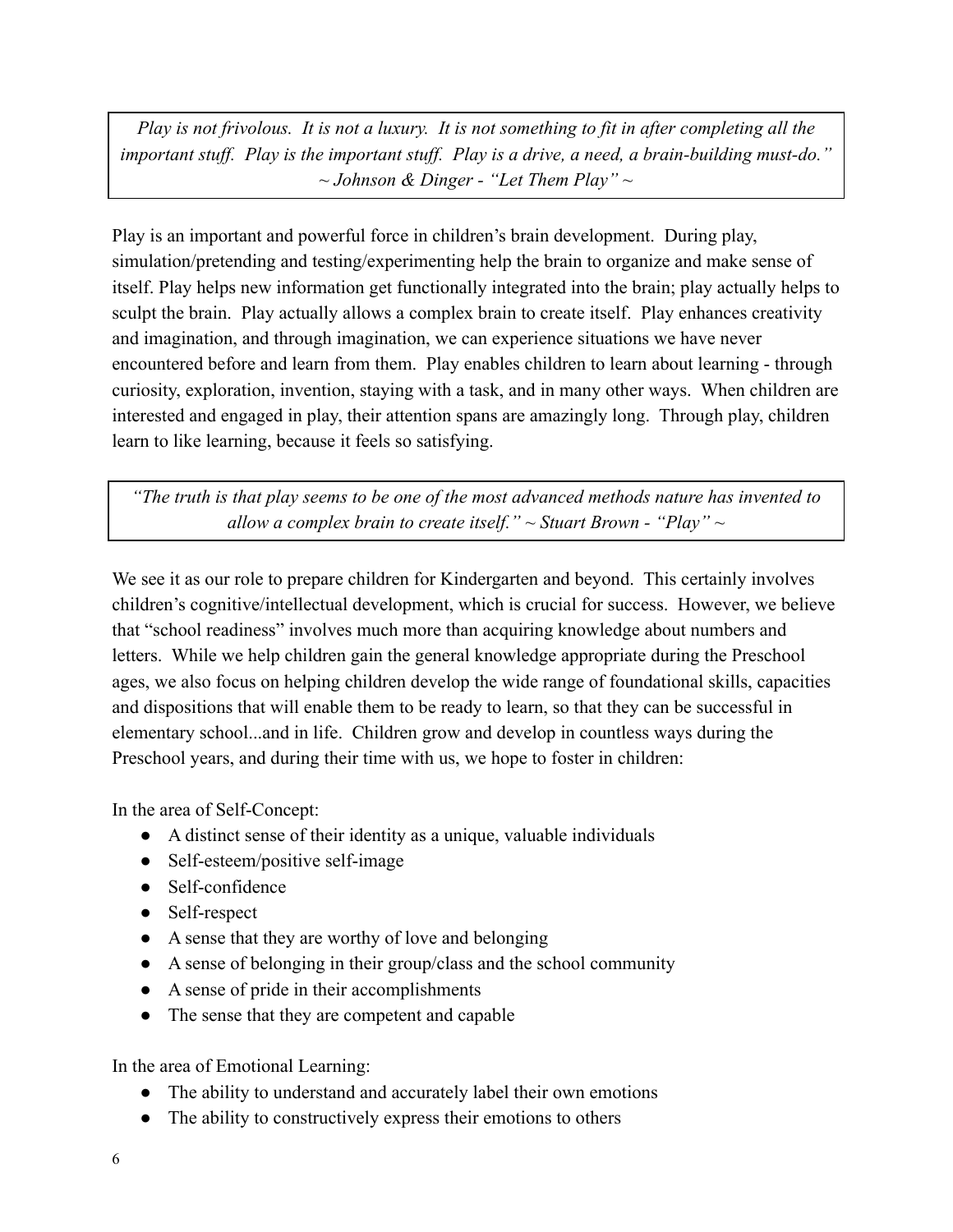- The ability to recognize their needs and ask for help
- A general understanding of a variety of emotions and their possible causes

In the area of Social Learning:

- The ability to communicate their thoughts effectively
- Respect for others
- Kindness/compassion
- An understanding of the impact of their actions/choices on others (both positive and negative)
- A strong moral compass/integrity
- An ability to get along with others and form meaningful, satisfying relationships
- An ability to collaborate and cooperate with others
- The ability to function successfully in a group
- An ability empathize with others and consider others' perspectives
- Acceptance and appreciation for differences between oneself and others
- Awareness and appreciation of differing cultures
- A desire to help others and contribute to the good of others/society
- An ability to resolve conflicts with others
- A love of nature and a sense of stewardship towards the earth/the environment/animals

In the area of Approaches to Learning:

- A love of learning
- Inquisitiveness/curiosity
- Eagerness to participate
- Self-regulation (ability to organize one's emotions and thoughts)
- The ability to sit and focus on a task/discussion
- Attentive listening skills
- The ability to follow directions
- Understanding how to approach and accomplish a task
- Initiative (self-starter quality)
- Agency (self-motivation to pursue goals)
- Industry (not afraid of hard work)
- Persistence/stick-to-it-iveness
- Problem-solving skills
- The ability to think critically
- The ability to think divergently/creatively

In the area of Life Skills

- Independence/Autonomy
- Self-help skills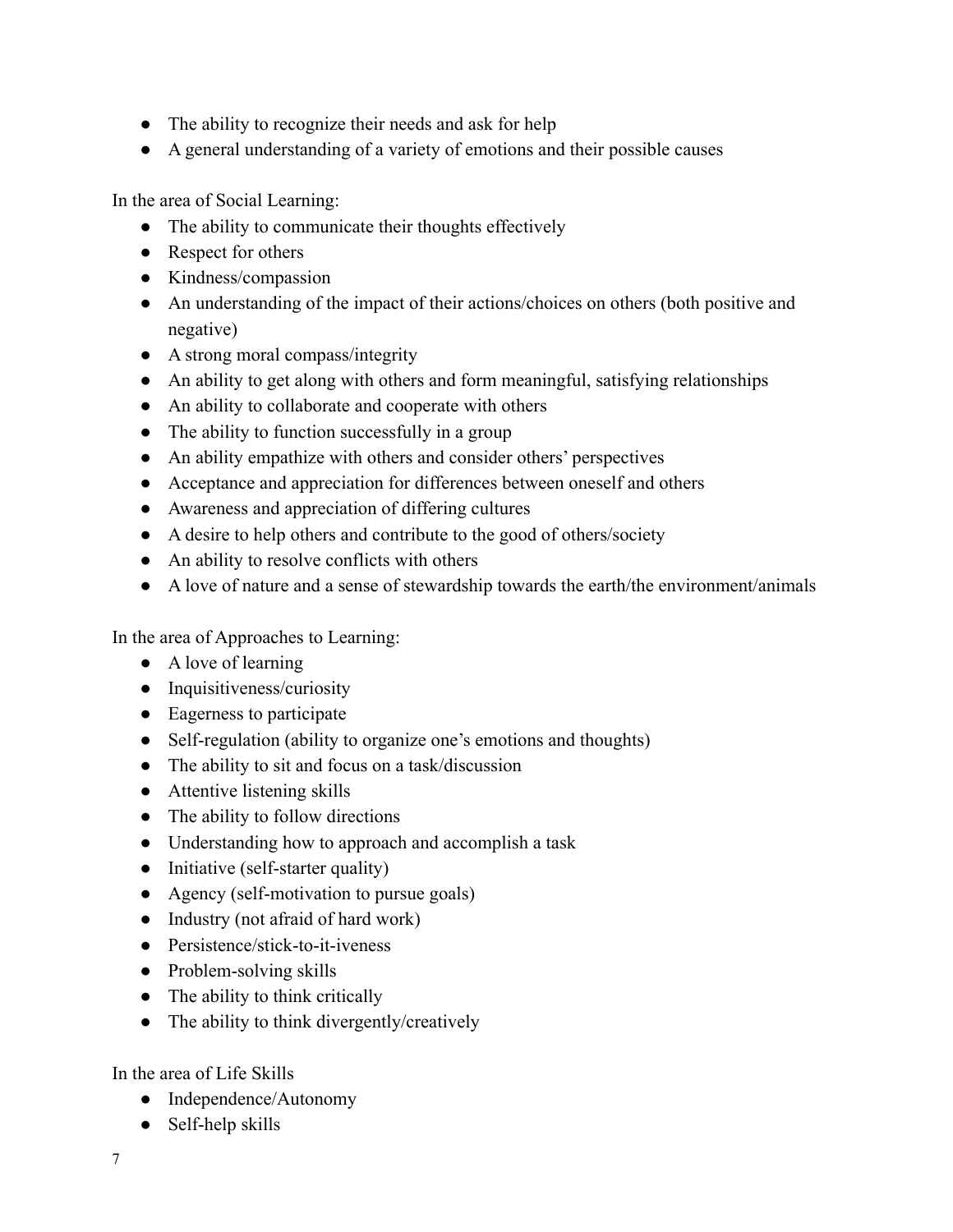- Resilience
- A growth mindset (seeing challenges as opportunities)
- The ability to act responsibly (take responsibility for one's actions)
- Self-discipline
- The ability to take risks

In the area of Physical Growth and Development:

- Fine motor skills (use of small muscles in the hand)
- Gross/large motor skills, coordination, strength, agility
- Overall physical health
- Understanding and practicing of healthy nutrition

*When children are pressured to grow up fast, important achievements are skipped or bypassed, which can give rise to serious problems later.*

*Certainly, young children can begin to practice making letters and numbers and solving problems, but this should be done without workbooks. Young children need to learn initiative, autonomy, industry and competence before they learn that answers can be right or wrong. ~ David Elkind - "The Hurried Child" ~*

# **CURRICULUM**

The curriculum is determined based on our knowledge of Child Development and understanding of the kinds of experiences that children need during the Preschool years. The curriculum unfolds through pursuing topics that are of interest to each particular group of children. A curriculum that follows children's interests is known as an "emergent" or "child-driven" curriculum. Teachers listen to children's interactions, observe their play and pay close attention to what sparks children's interests. By following children's curiosity about a particular topic, teachers can capitalize on children's intrinsic motivation to learn, resulting in interested, engaged and enthusiastic learners.

*It must not be forgotten that the basic law of children's creativity is that the value lies not in its results, not in the product of creation, but in the process itself. It is not important what children create, but that they do create, that they exercise and implement their creative imagination. ~ Lev Vygotsky ~*

*Play is the answer to how anything new comes about. ~ Jean Piaget ~*

The Oxy Child Development Center utilizes the Infant/Toddler and Preschool Learning Foundations, as well as the Infant/Toddler and Preschool Curriculum Frameworks, set forth by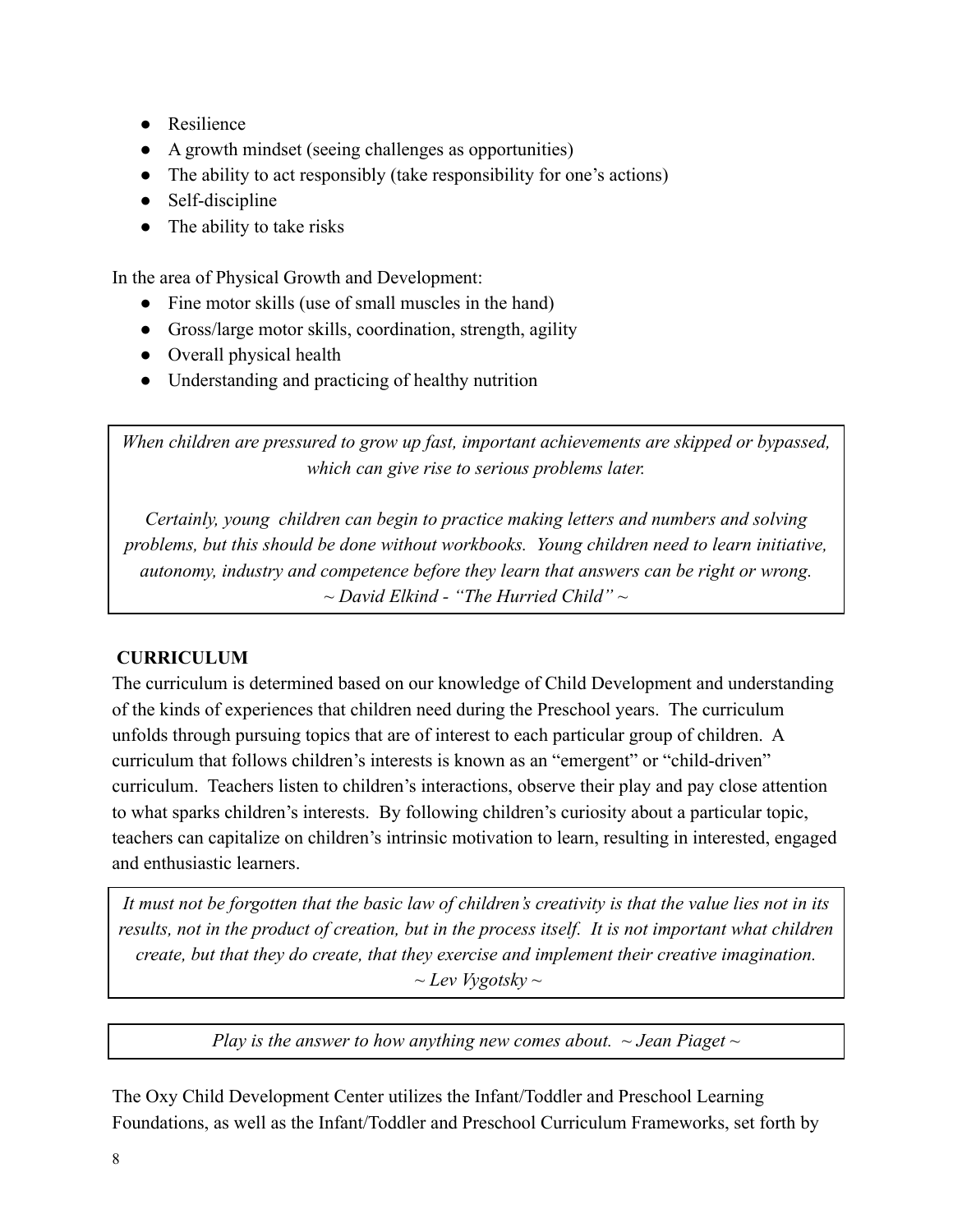the State of California to guide curriculum. We focus on the whole child, paying particular attention to facilitation of cognitive, language, social, emotional, and physical development, as well as, approaches to learning, health, self-help skills, and emergent literacy. As supported through the Foundations and Curriculum Frameworks, we believe that young children learn best through exploring and interacting with the environment and their peers. The projects and activities that our children engage in are developed by knowledgeable, nurturing teachers who consider the needs, interests, concerns, and developmental abilities of the children. The curriculum promotes academic success through the use of a wide range of appealing hands-on learning materials and experiences. In this way, we provide children with experiences that will help them learn to direct their own actions, discipline themselves, and accept responsibility for their deeds.

We expect that children will:

- Experience academic success throughout their school career
- Become eager life-long learners, creative thinkers and problems solvers
- Gain significant verbalization skills and expand their vocabulary
- Expand their language comprehension
- Experience significant advances in their literacy and numeracy skills
- Increase their attention span and ability to concentrate

A significant factor in the success of the Curriculum is the role that the teacher plays in the classroom, as well as their relationships with the children.

# Teacher's Role

The role of the teacher(s) at the Oxy Child Development Center is based on the philosophy that young children learn through their own self-directed interactions with their environment and the people within it.

The role of the teacher includes the following.

- Preparing the learning environment
- Observing the children and individualizing the curriculum
- Interacting with the children
- Planning

# Preparing the Learning Environment

The preparation of the learning environment is, perhaps, the most important role of the teacher. In a child-centered classroom, the environment must be arranged so that children are encouraged to make choices, and so the children can work independently within each learning center. Materials are placed so that the children can get them out, work with them, and put them back without the need for teacher intervention. Learning areas, materials, and facilities (drinking fountains, bathrooms, sinks, trash cans etc.) need to be accessible to all children regardless of abilities.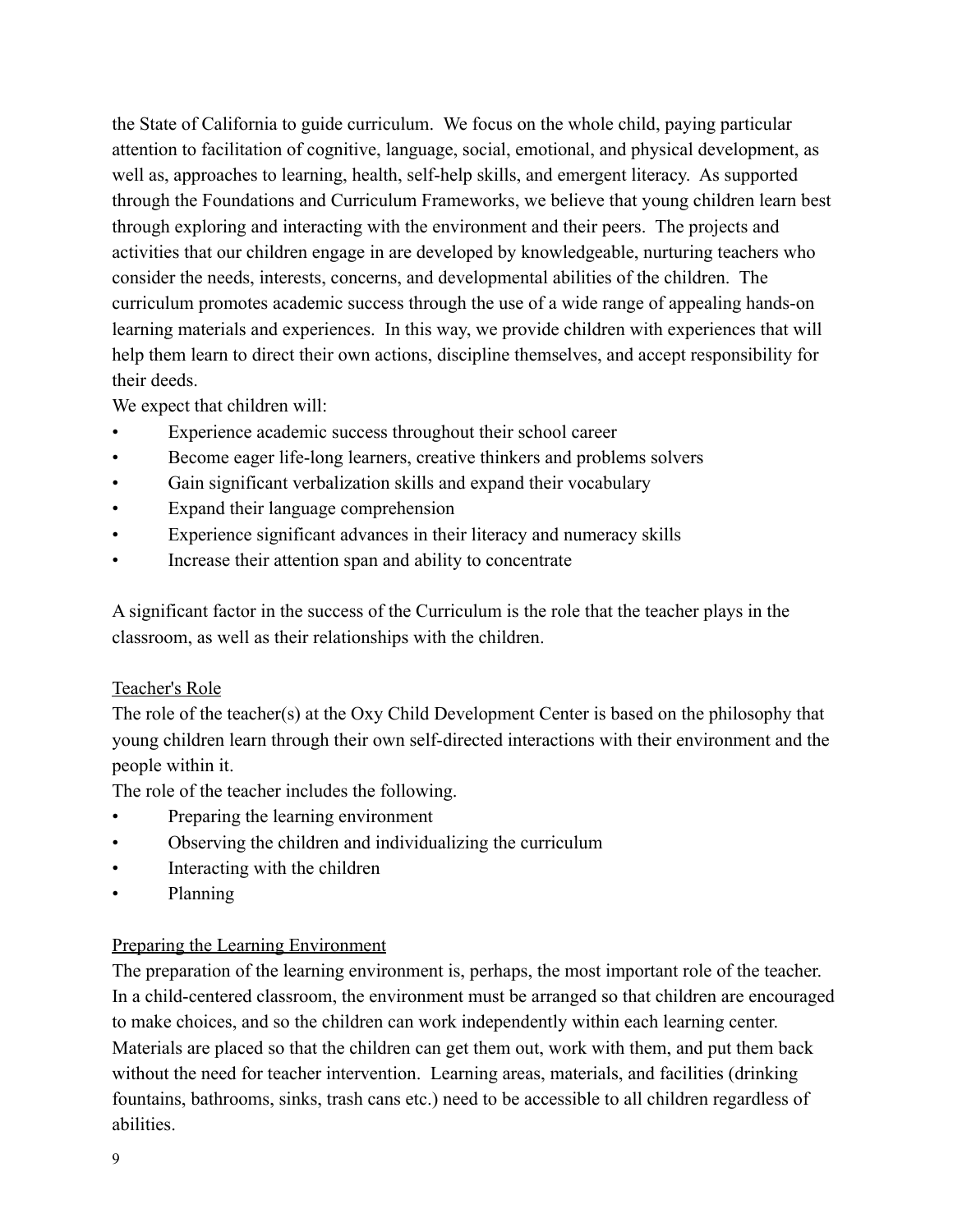The classroom environment must be warm and inviting to the children. It should encourage the children to explore and discover. The learning materials must be kept in good condition. Materials that are worn will be replaced.

The preparation of the learning environment is a dynamic process. The classroom and its arrangement change with the changing interests of the children and the activities that are generated from those interests. We seek for children to feel ownership in the classroom arrangement, and changes in the classroom arrangement may include the input of the children.

All areas of the classroom are integrated. For example, an activity that began in the block area can be extended to art and the writing center. This is especially true for literacy experiences. Teachers provide materials in each learning center to encourage children to extend their learning to other areas. For example, providing writing materials in the block area encourages the children to incorporate print into their structures. This could take the form of making signs for their buildings or street markers for their city.

# Observing Children and Individualizing the Curriculum

A child-centered classroom requires that teachers be able to observe children and then make curricular decisions from the information gathered from such observations. This allows the teachers to follow the children's lead when planning for the classroom.

The observation of children is a skill that takes practice and experience. Such observations provide the teachers with information about the following questions:

- Which materials do the children choose and use the most? Do different children use the same materials in different ways? Are there enough materials?
- Which children tend to play together? How well does each child interact with the other children and adults in the classroom?
- What is the learning style of each child? Does the classroom arrangement meet the needs of each child's learning style?
- What are the behavioral patterns for each child? How does the classroom arrangement and schedule affect these patterns?

The information gathered from observing the children is documented through the use of anecdotal records. Anecdotal records are simply descriptions of episodes occurring in the classroom. Gathered over a period of time, these records allow the teachers to evaluate each child in regard to cognitive, social, emotional, and physical development. These records reflect observations done at various times of the day and during various types of activities.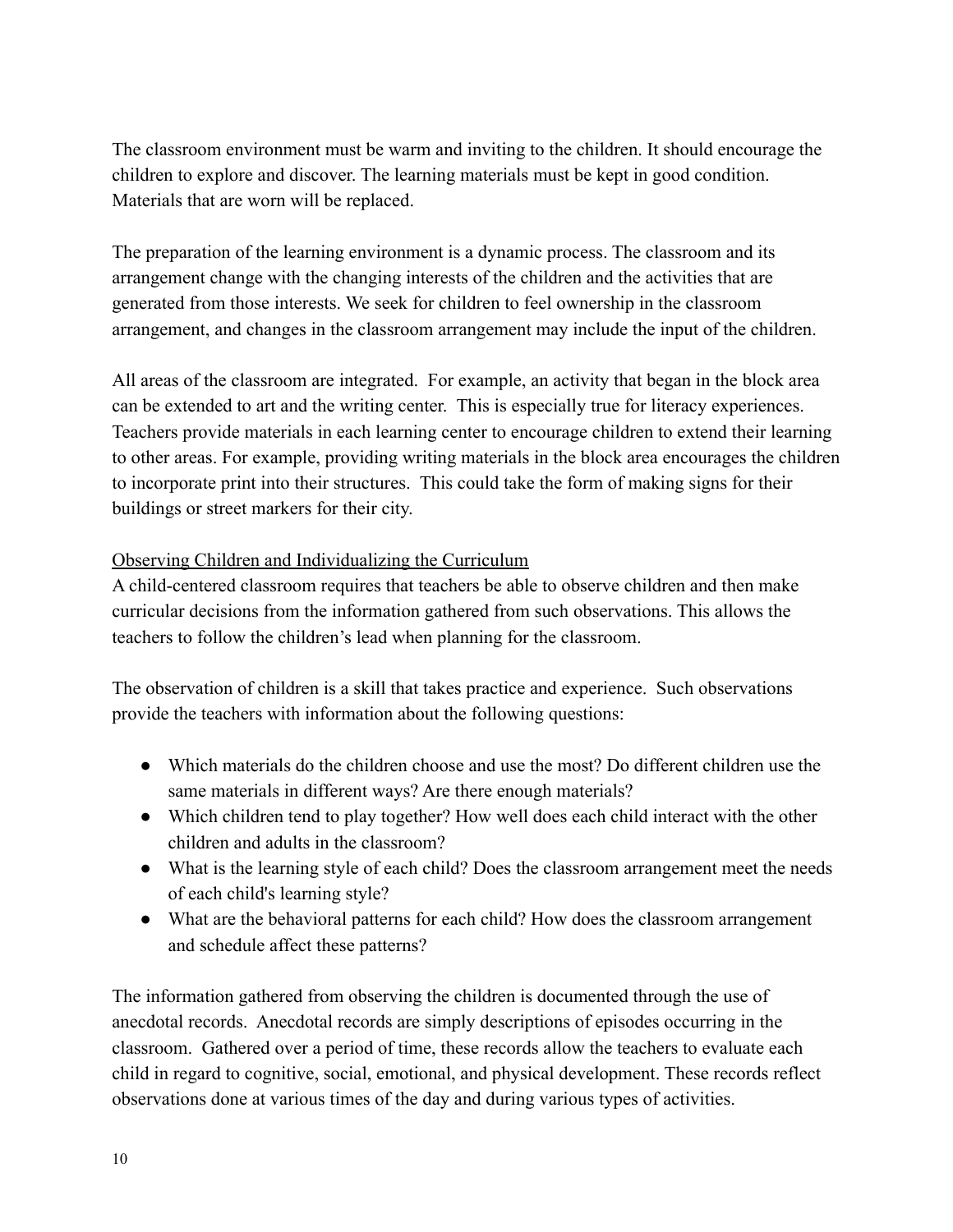#### Interacting With the Children

Experience allows a teacher to know when and how to interact with the children and when to step back and observe. A teacher's interactions with the children are governed by the following considerations:

- When interacting with the children, place yourself on their level
- Speak to the children in a normal voice use a "conversational tone". Never talk "down" to them.
- Encourage children to make choices and to solve problems by using open-ended language and by discussing alternatives.
- Support children in their risk-taking as learners. Encourage and accept their best attempts.

Learning is a social event and takes place within a social context. The teacher is part of this social group. Rather than being solely a director of activities, the teacher must act as a collaborative learner in the classroom. Children need to see the teacher as part of the ongoing learning process.

- Work with children as an equal when interacting in their chosen activities. Avoid being the "leader".
- Let children know that everyone, including adults, learn through their mistakes. Mistakes are a natural part of the learning process.
- Let children see the teacher reading and writing.

# Planning

Planning is important in a child-centered environment. In a child-centered classroom, the plans are generated by the interests of the children, as observed by the teachers, often incorporating input and goals from the family. These plans are specific to the group of children in each respective classroom.

Because the interests and needs of young children change, planning for any classroom must be flexible and open-ended. Also, because child-centered curricula are based on choices, planning should be done so that children have a choice in regards to participation in a given activity.

# **ASSESSMENT**

Child assessment is a vital and necessary component of all high-quality early childhood programs. Assessment is important to understand and support young children's development. Children do not just grow in size. They develop, evolve, and mature, mastering ever more complex understanding of the people, objects, and challenges in their environment. There is a general pattern or sequence for development that is true of most children. However, the rate, character, and quality of development vary from child to child. Culture influences development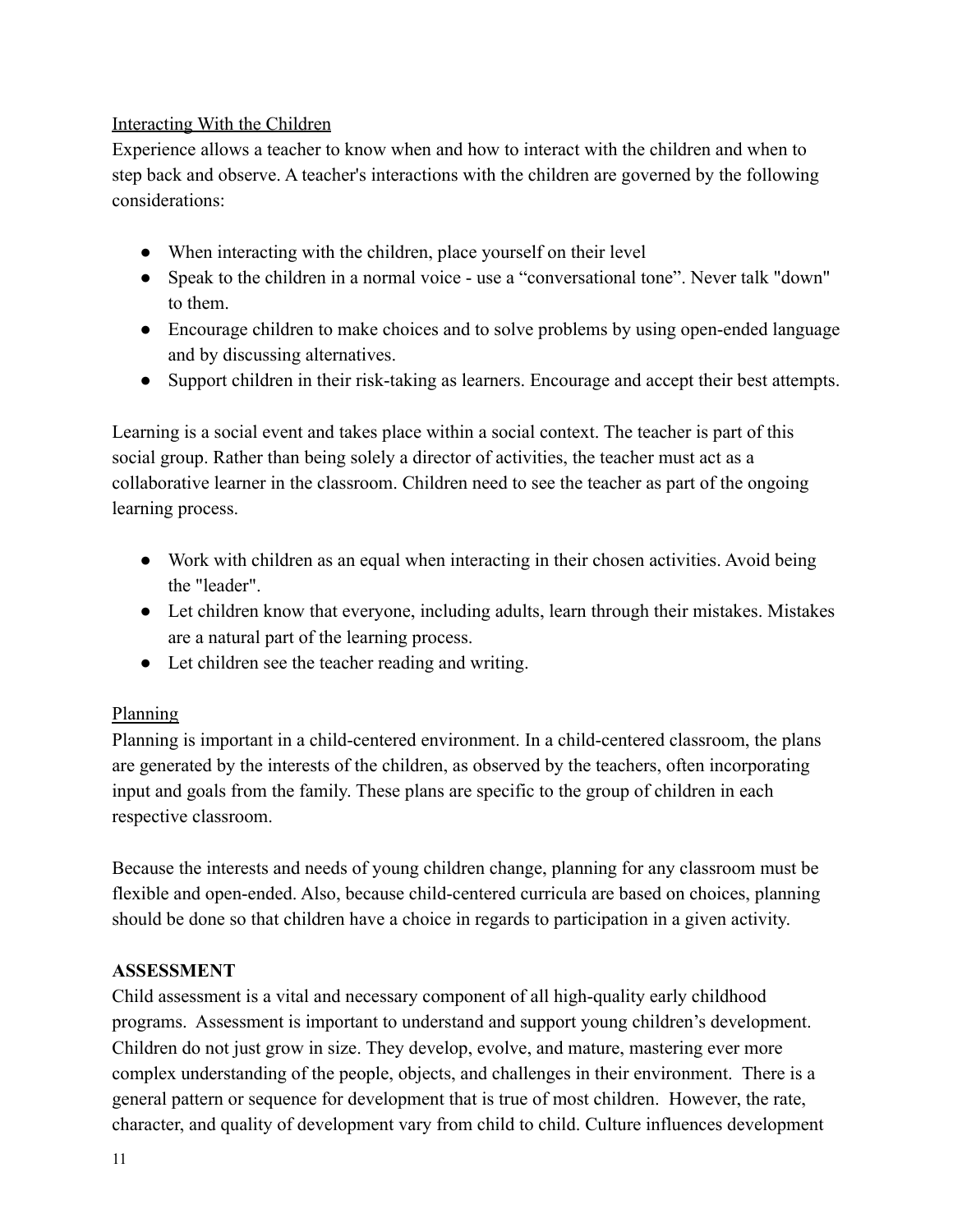in different ways, and the goals for children differ from culture to culture.

Assessing children's progress requires using an objective, systematic procedure, and communicating the results with the children's families. We use authentic assessment that measures the children's growth in a natural setting of their everyday life. The main tools we use are: samples from children's work (e.g. drawing), notes from informal observation, photos, video, sound recordings and communication with families. The assessment system we utilize is drawn from the California Infant/Toddler Learning and Development Foundations (<https://www.cde.ca.gov/sp/cd/re/documents/itfoundations2009.pdf>) the Preschool Learning Foundations [\(https://www.cde.ca.gov/sp/cd/re/psfoundations.asp](https://www.cde.ca.gov/sp/cd/re/psfoundations.asp)) and the Desired Results Developmental Profile (DRDP) (<https://www.desiredresults.us>), all developed by the California Department of Education.

Teachers are continuously observing and assessing development of all of the students during their time at the CDC, both formally and informally. Parent-Teacher Conferences, held twice yearly, provide an opportunity for teachers and parents to discuss the child and the the teachers' observations and assessment of the child's current development. As needed between Conferences, teachers will share observations about the child with parents, and touch base with parents about the child's life outside of school. This kind of two-way communication builds a complete picture of the child's overall development and helps everyone to best support the child at school and at home.

Observations and Assessments help us to:

- Monitor children's development and learning
- Guide our curriculum planning and decision making
- Identify children who might benefit from special services

Confidentiality – All information gathered about a child is kept confidential. Records are kept in a secure area with limited access except by authorized personnel.

# THE CONNECTION BETWEEN CURRICULUM and ASSESSMENT

As Early Childhood Educators for children ages 2-5 years, we acknowledge and embrace three key steps to facilitating children's development:

- Communication and Goal Setting
	- Communication and goal setting is accomplished through Parent-Teacher Conferences, general developmental information, parental/family input, and teacher observations & knowledge.
- Planning and Implementing Curriculum
	- Planning and Implementing Curriculum is accomplished by utilizing the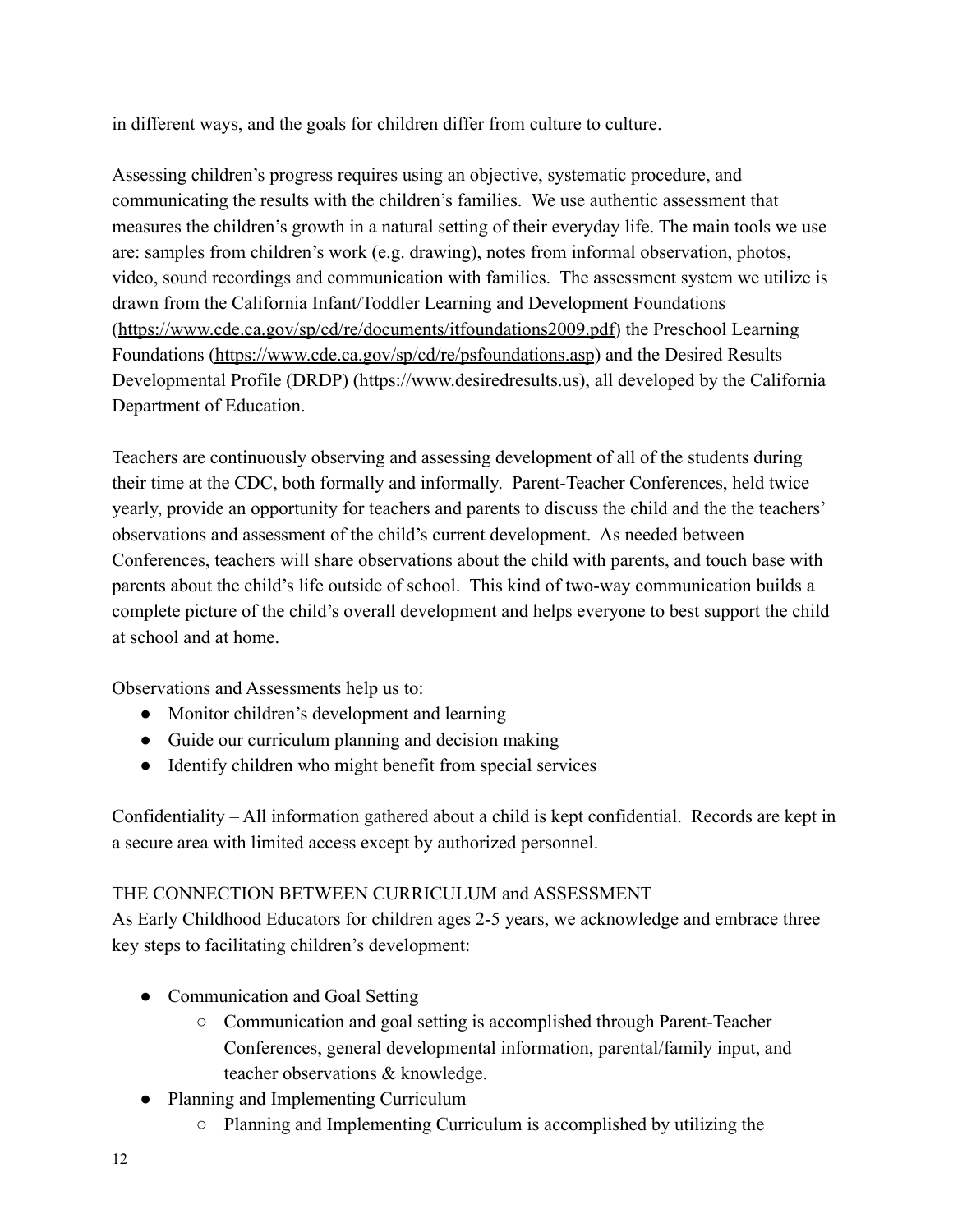California Learning Foundations and Curriculum Frameworks, teacher knowledge, observation, and expertise, and children's interests.

- Assessment
	- $\circ$  Assessment is accomplished by utilizing observations, data collection (photos, anecdotal records, children's work, etc.), and the Foundations/DRDP.

We repeat these key steps in a cycle for the continued education and development for each child over the time that they are enrolled in our program.

# **CENTER VALUES**

**Community** - We endeavor to provide a cohesive, supportive community of children, parents and teachers/staff. We want the CDC community to provide a sense of belonging, support and connection for all community members. Raising young children is challenging work - it takes a village - and we want the CDC to feel like your "village".

**Communication** - We strive for open, ongoing, effective communication between all community members - between parents and teachers, between teachers and children, between children and children, and between parents and children. This is the way that we can best understand, support and work effectively with each other.

**Nurturing, Supportive Relationships -** For young children, all learning happens within the context of relationships. Secure, nurturing relationships support children's optimal growth, development and learning, as children feel safe to explore, express themselves and interact. Mutually supportive relationships between teachers and parents allow them to best work together in support of children.

**Respect** - We believe that every person is deserving of respect and dignity. We believe that children learn to respect others when they are treated with respect, as well as through witnessing the respectful treatment of others. We, therefore, model and encourage respectful ways of speaking, listening and behaving towards others. We also model respect for diversity in ideas, perspectives, cultures, and traditions.

**Empathy/Compassion** - Children learn to show empathy and compassion toward others when they are treated with empathy and compassion. Young children tend to be naturally egocentric, with an increasing capacity to understand others' feelings, needs and desires as they grow. We take advantage of natural opportunities, such as conflicts between children, to help children try on the perspective/experience of others and gradually develop their sense of empathy and compassion. Our goal is that all members of the community act in empathetic compassionate ways toward each other, both as a way of modeling such behavior for children, and as a way of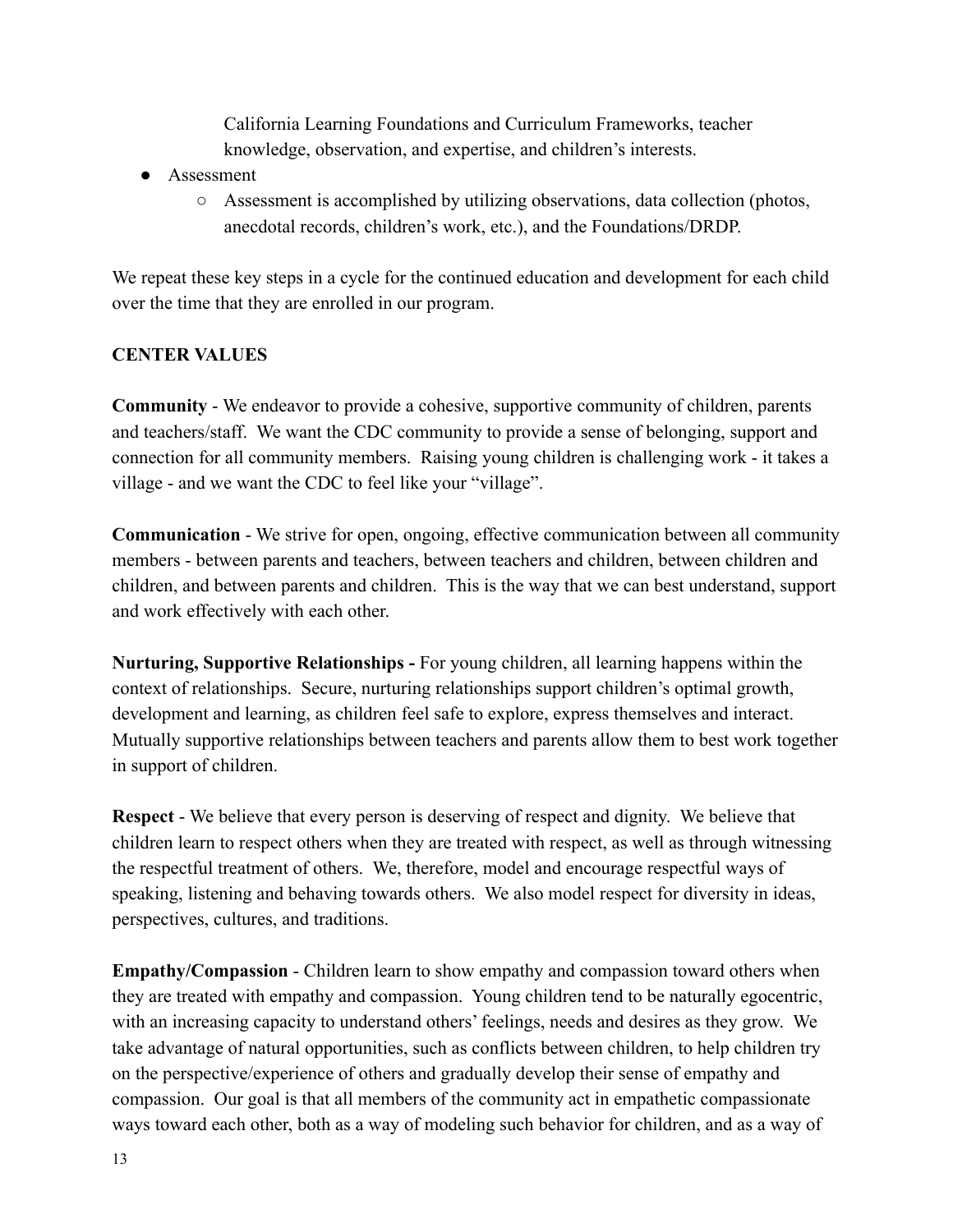forging a strong, supportive community.

**Valuing Diversity** - We believe that a diverse community provides a rich and rewarding experience for children, families, and staff. We strive to provide a culturally responsive learning environment in which both our similarities and our differences are considered, respected, and celebrated. In doing so, we foster children's social emotional development, as they learn about various cultures, experiences, and perspectives. To enrich school-to-home partnerships, we ask families to share their important traditions with the CDC children, as a way of broadening children's experiences and understanding of others. We create learning environments to support the children's positive self-identity. This encompasses feeling positively about one's own racial/ethnic and cultural backgrounds, family structure, gender identity, home language, and abilities. We take an "anti-bias" approach, reflecting an appreciation of diversity in our environment, curriculum materials, activities, words, and actions.

**Conflict Resolution** - We focus on helping children work out their own solutions to their problems and conflicts. We help children talk with each other, listen to each other, learn to compromise, negotiate and come up with creative solutions to their conflicts, so that everyone can move on feeling heard, valued and resolved. The ability to resolve conflicts an effective, peaceful manner will not only aid children in their own lives, but it is our hope that, armed with this skill, children will be able to move out into the world and make it a more peaceful place for all.

**Collaboration/Partnership** - Learning to collaborate and work in partnership with others is an important life skill. We provide many opportunities for children to learn to work collaboratively together, a process from which they derive a great deal of pleasure and pride. We also seek to collaborate and work in partnership with parents, to the benefit of children, parents and teachers alike. Together, we are better.

**Empowerment** - We seek to empower children by helping them pursue their interests, providing opportunities for them to help out/contribute to the daily activities, taking them seriously, listening to them attentively and valuing their ideas and feelings. We seek to empower parents by supporting them in their role as parents, providing parent education and suggestions for how to support their child at home, and validating that they are the children's first and most important teachers.

**Lifelong Love of Learning** - We seek to model for children a lifelong love of learning, with our excitement about the process of discovery and learning about the world around us and about other people. We view everything that happens at school as a potential "teachable moment", inviting children's curiosity, inquisitiveness and exploration. We see ourselves as learners, as well as teachers. In fact, children are often the ones who teach us!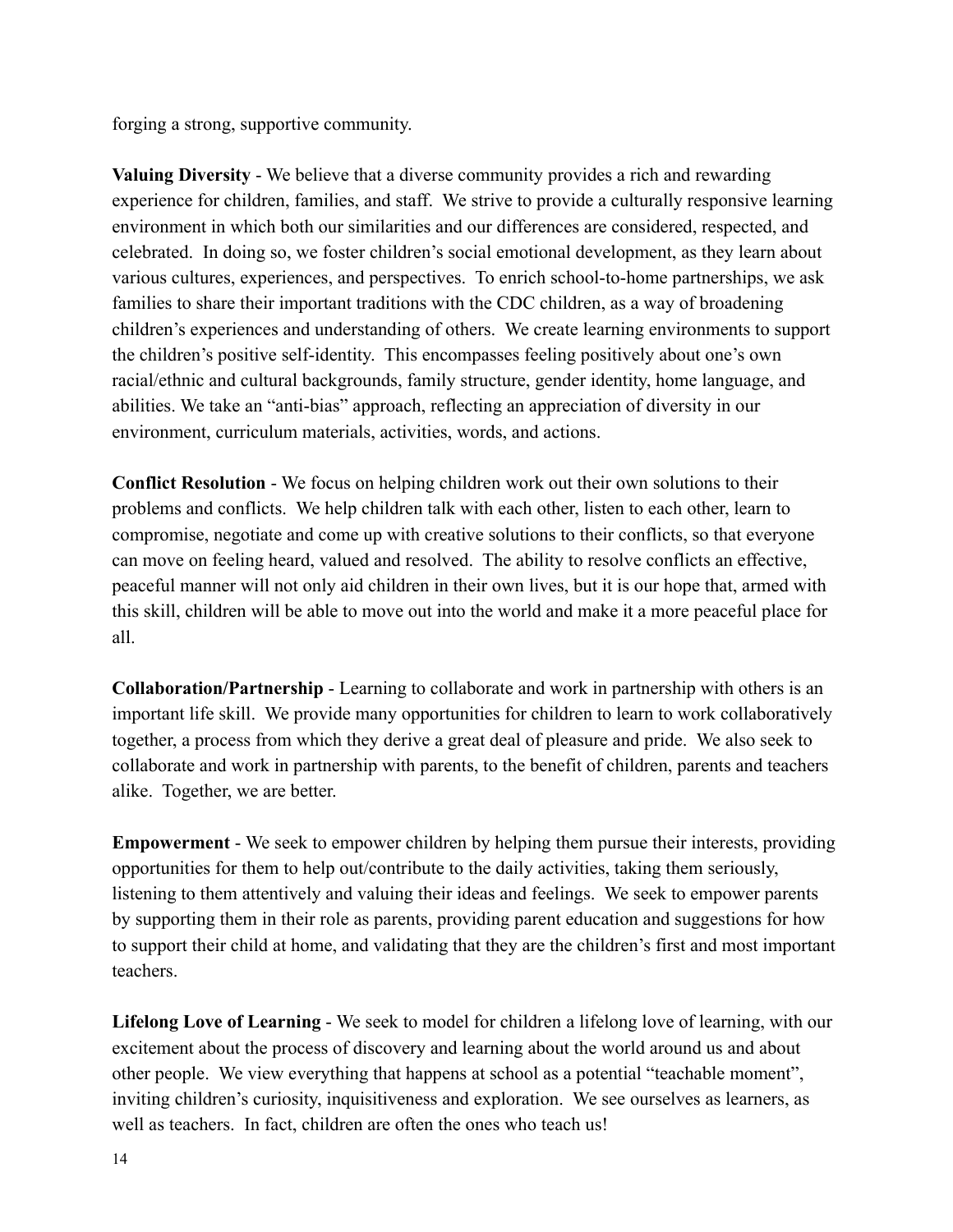**Caring for the Environment/Recycling** - At the Center, we love to utilize recycled materials to enhance children's play activities: boxes, paper, envelopes, magazines, newspapers, egg cartons, paper towel tubes, old pots and pans, anything you think might make an interesting art, pretend play or outdoor play material. We can also use sheets or towels that you can no longer use, as well as children's clothes that are in good shape. We welcome your donations of such items.

#### **CHILD DEVELOPMENT**

We understand that children develop in a predictable sequence of stages, at predictable ages. This is known as age-appropriate development. Even so, we are aware that each child may go through certain stages, in various areas of development, at their own pace. This is known as individually-appropriate development. A developmentally-appropriate program, such as ours, takes into account both children's age-appropriate development and their individually-appropriate development. Every child reacts and adapts to various experiences in ways that are unique to him/her. It is helpful, when working with young children, to understand typical behavior at a particular ages and stages of development. The younger the child, the more dependent he/she will be on the parent, at separation or during parent participation times. For example, at the age of two years old, a child is just discovering his/her autonomy. The child is learning to express needs verbally and is becoming social with other children, without totally grasping the concept of "sharing" or feelings of concern for others. The "push and pull" of separation from parents/caregivers and places are parts of the healthy assertion necessary to developing a strong, confident self image in childhood. Supporting each child through this challenging period is what good parenting and quality childcare is all about.

#### **DAILY ACTIVITIES**

#### **Circle/Group Time**

Circle/Group Time is an important part of every day. This is a time when the whole group comes together to connect, talk about the day, share important news, etc. Each morning at Circle/Group Time, we talk about who is present, who is not present and where a child was if he/she has just returned from being out. The group discussion process gives children many important learning opportunities, including: a sense of belonging in the group, listening with interest when others speak, speaking/having a voice in a group, waiting for a turn to speak, and sharing important information about their lives with peers and teachers.

#### **Inside Play Time**

Each classroom has various activities/areas that are available on a daily basis during Inside Play Time. These include:

- Block building (foam blocks for two-year olds)
- Dramatic play/Imaginative play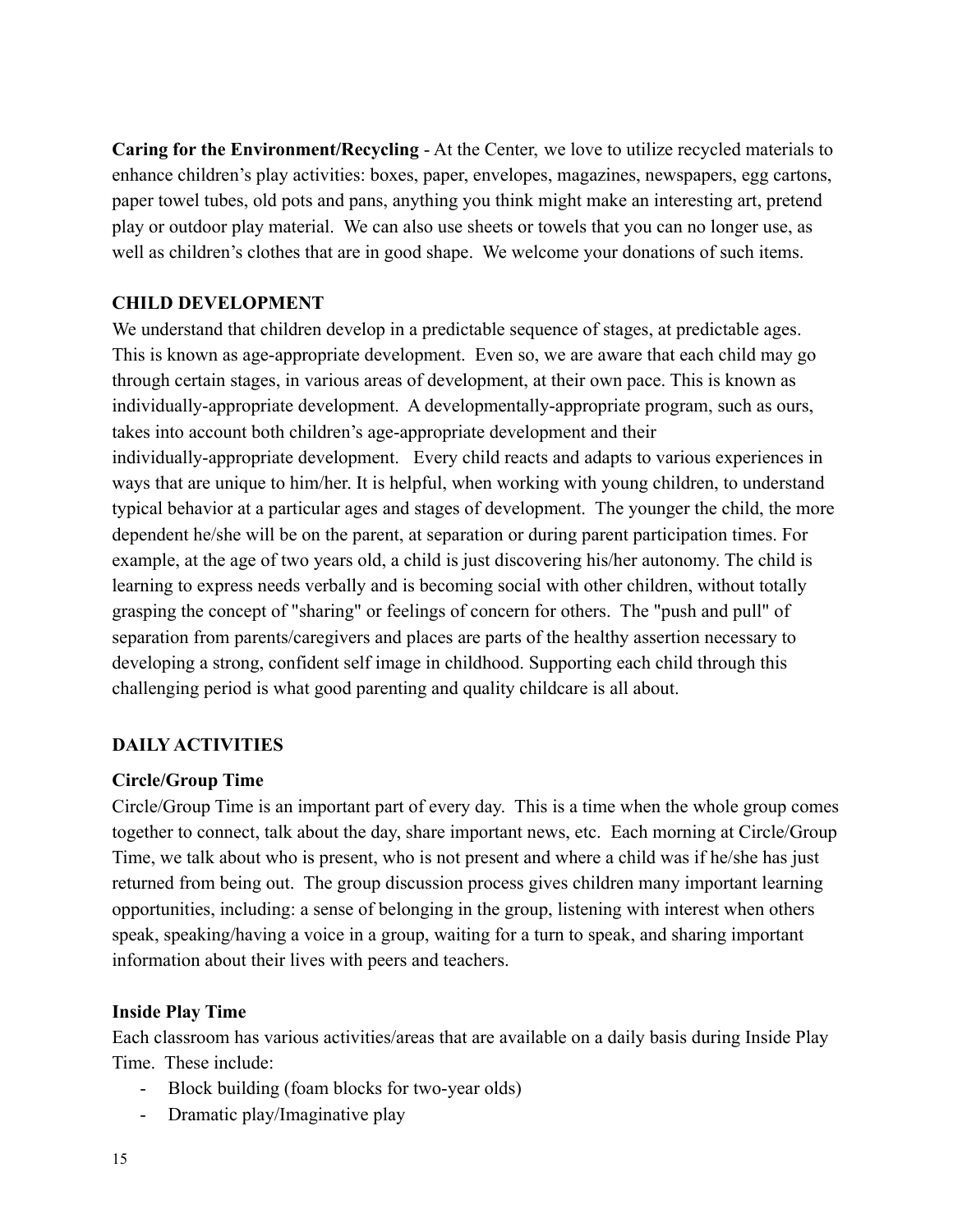- Art
- Books/Reading
- Puzzles
- Manipulatives (building materials, such as Magnatiles, Legos, etc.)
- Sensory play (playdough, clay, etc.)

Science, cooking, music and many other areas of exploration are incorporated into the curriculum regularly.

During Inside Play Time, children may circulate freely through the many choices, engaging with the materials/activities that best suit their learning needs on any particular day.

# **Outside Play Time**

Each day, children have plenty of time to play outside. Each group has about an hour of outside play time during the morning, and an additional 2 or more hours of outside play time in the afternoon. During outside play time, children can choose between many different activities, including sand and water play, running/chasing, climbing, riding trikes, gardening, building, drawing, painting, ball play, and more. Children get lots of opportunities to move their bodies, challenge themselves physically, explore and enjoy nature.

# **Story Time**

Reading stories/books to children is a daily activity, in large or small groups or individually. This encourages a love of books and reading, as well as providing opportunities to learn about written language, verbal language, story structure, and more. Books are an important way that curriculum is addressed and expanded.

# **Meal/Snack Times**

Breakfast, lunch, and afternoon snacks provide opportunities for learning about healthy nutrition and acceptable mealtime behavior, chances to develop independence/self-help skills, as well as time for lively social interactions with peers and teachers

# **Nap/Rest Time**

Every day from 12:30 to 2:30 p.m,. every group has a nap/rest period.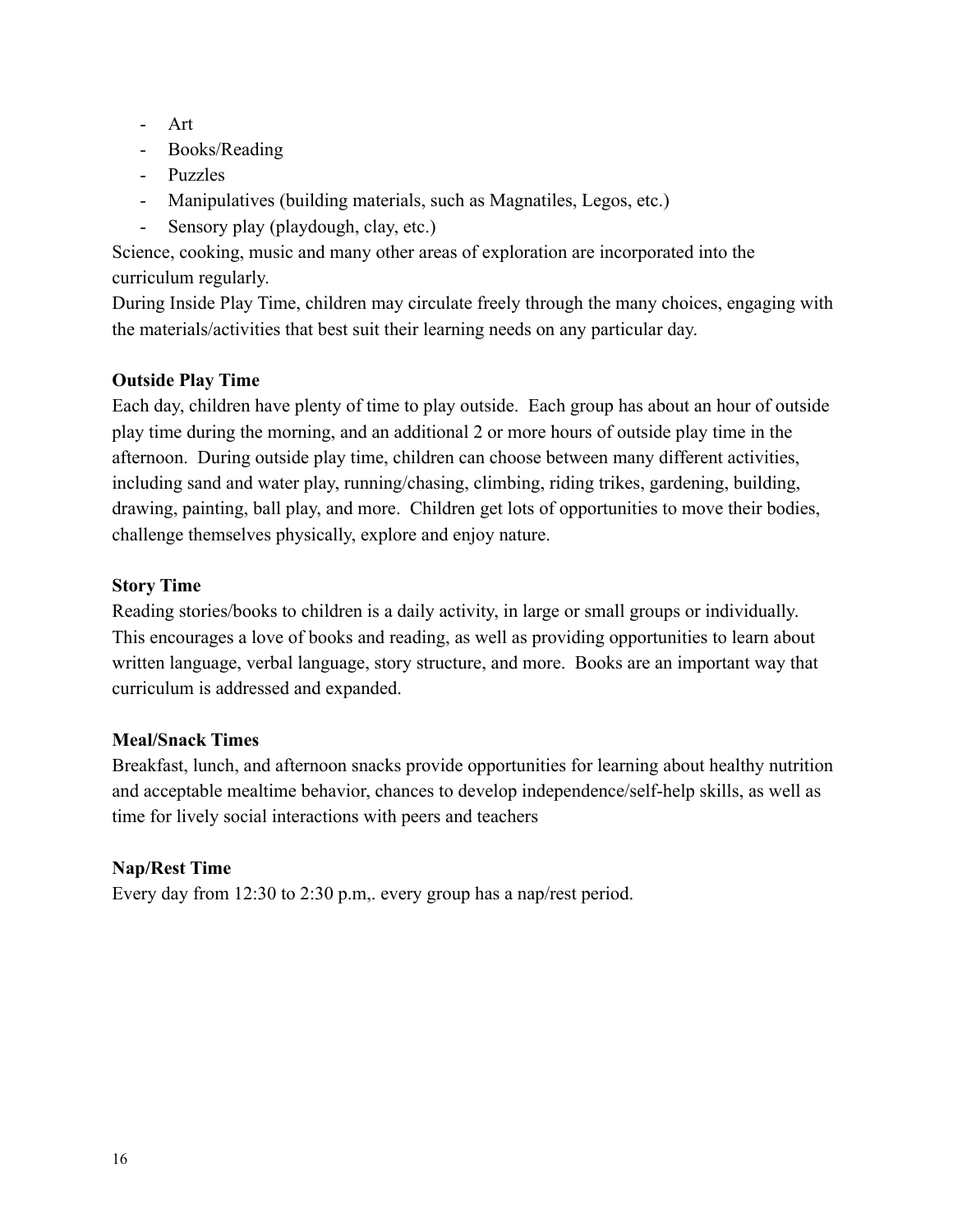#### **OCCIDENTAL COLLEGE CHILD DEVELOPMENT CENTER STAFF 2020-21**

PROGRAM DIRECTOR Laura Drew

OXY CDC LEAD TEACHERS Dana Berry Laura (Lala) Cabrera Marcela (Marcy) Carrillo Melissa Hernandez Jasmine Montanez Robin Quiambao Wendy York

OXY CDC ASSISTANT TEACHERS Jenny Agbayani Alyssa Sanches Teresa (Tracy) Kohli Stephanie Solis

#### **Occidental College Child Development Center Contact Information**

1824 Campus Road Los Angeles, California 90041 [OxyCDC@oxy.edu](mailto:OxyCDC@oxy.edu) (323) 259-2510 Fax (323) 341-4859 Oxy's Emergency Status Number: (866) 961-3300

Laura Drew, Director [LDrew@oxy.edu](mailto:LDrew@oxy.edu) (323) 259-2684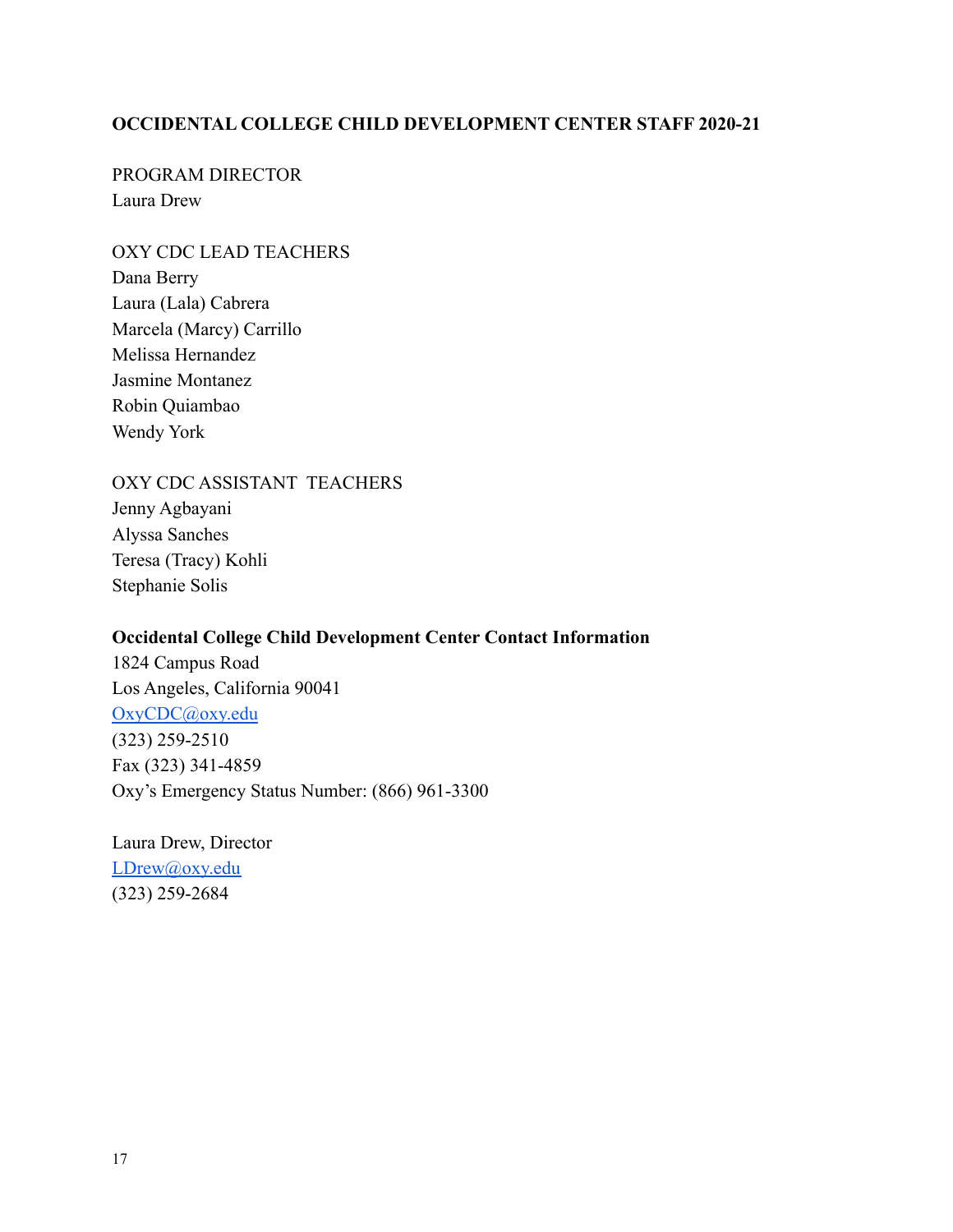#### **THE HUNGRY CATERPILLARS** (2-3 year olds)

In the **Hungry Caterpillars** classroom, separation and learning to come to school without parents is a major focus and accomplishment. Children of this age learn through responsive, nurturing caregivers who provide positive interpersonal interactions, opportunities for the use of the senses, and learning through manipulating materials. In the development of autonomy, it is important for children to have opportunities that allow them simple choices and the setting of clear, consistent and reasonable limits. Children of this age also need acceptance of fluctuations in their need for both independence and dependence. Children of this age are working on developing their autonomy/independence and their sense of identity as unique individuals. They are also exploring how much power and control they have in their lives, which may lead to limit testing and tantrums. Children of this age are just beginning to understand and label their own emotions, and they need supportive, empathetic responses from adults, as well as help managing and recovering from their big emotions (help regulating). At this age, children have rapidly developing verbals/language skills and need support to learn to express themselves. They also need to be surrounded with a lot of spoken language and "narration" (running dialogue about what is occurring around the child, to build the child's vocabulary and verbal skills). Children's cognitive/intellectual abilities are rapidly developing at this age, as well, and their awareness of the world around them is blossoming. Other big areas of learning in this age are learning to be in a group of peers (probably for the first time), learning about basic social rules and learning how to share a space and materials with peers. Children's primary relationships and interactions are with the teachers, but they are interested in peers and like to play in a "parallel" manner (doing the same thing next to a peer, but not truly playing together). Children's motor (physical) skills really take off at this age, as children become much more adept and coordinated, leading them to want to practice all of their new skills. Potty training is generally established during the course of the year in this age group.

#### **Hungry Caterpillars Daily Schedule**

| $8:00 - 9:15$ a.m.   | Arrivals, organized free play on the Hungry Caterpillars yard  |
|----------------------|----------------------------------------------------------------|
| $9:15 - 10:00$ a.m.  | Indoor Play/Activities & Potty training/Diapering/Hand washing |
| $10:00 - 10:15$ a.m. | Group Time - Connecting, Songs, Stories, Felt Board Stories    |
| $10:15 - 10:30$ a.m. | Morning Snack                                                  |
| $10:30 - 11:30$ a.m. | Outside Play/Activities & Clean-up                             |
|                      | * Fridays - Campus Walk from 10:00 - 11:00 a.m.                |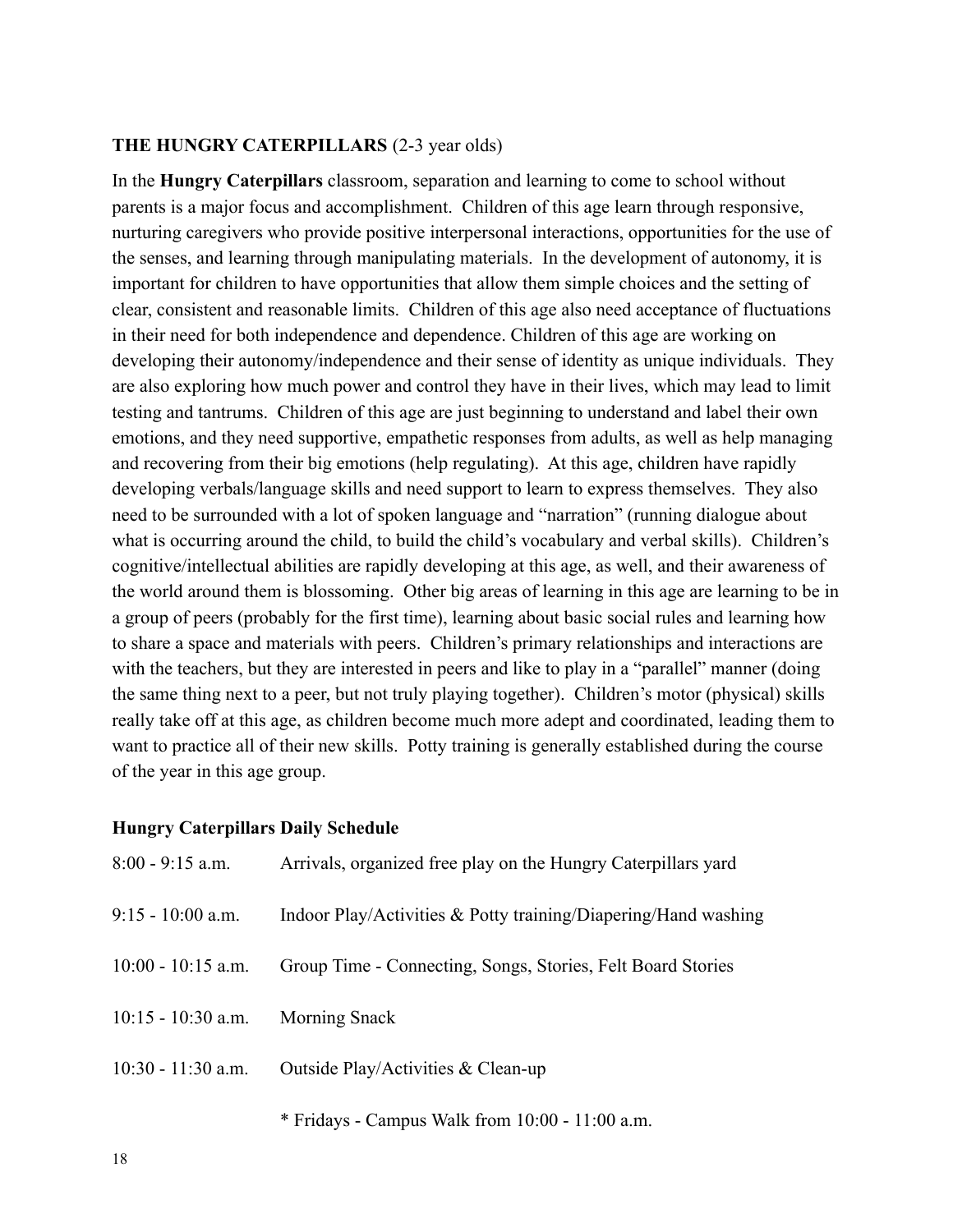| $11:30 - 11:45$ a.m.                                   | Potty training/Diapering & Washing Hands                                                                                                                                                          |
|--------------------------------------------------------|---------------------------------------------------------------------------------------------------------------------------------------------------------------------------------------------------|
| $11:45$ a.m.-12:15 p.m.                                | Lunch                                                                                                                                                                                             |
| $12:15 - 12:30$ p.m.                                   | Potty training/Diapering & Washing Hands<br>Getting Settled for Nap                                                                                                                               |
| $12:30 - 2:30$ p.m.<br>$12:30 - 1:00$<br>$1:00 - 2:45$ | Nap/Rest Time<br>Quiet Rest Time for Non-nappers<br>Outdoor Play/Activities for Non-napper                                                                                                        |
| $2:30 - 2:45$ p.m.                                     | For Nappers: Waking up, Putting on Shoes, Potty training/Diapering $\&$<br><b>Washing Hands</b>                                                                                                   |
| $3:00 - 3:15$ p.m.                                     | Afternoon Snack                                                                                                                                                                                   |
| $3:15 - 3:30$ p.m.                                     | Potty training/Diapering & Washing Hands                                                                                                                                                          |
| $3:30 - 3:45$ p.m.                                     | Music & Movement                                                                                                                                                                                  |
| $3:45 - 5:30$ p.m.                                     | Outside Play/Activities on Big Yard with Busy Bees and Terrific Tigers<br>(or Inside Play Time depending on weather, daylight, etc.)<br>(Diapering/Pottying, as needed, throughout the afternoon) |

#### **MUSIC PROGRAM WITH MR. MARIO - Wednesdays from 10:00 - 10:30 a.m.**

Every Wednesday, Mr. Mario visits us and spends 30 minutes with each class. He leads the children in learning songs, introduces them to different musical instruments and helps them develop an appreciation of music.

#### **Potty Training**

Potty training will be accomplished at each child's own stage of readiness. Pressuring a child before he/she is ready can be harmful, so we watch for signs that a child is ready to begin using the potty, and then work with the family to move the child forward in his/her potty training process.

#### **Non-Potty Trained Fee**

When a child is admitted, an additional \$100.00 monthly non-potty trained/diapering fee will be charged if the child is not fully potty trained according to Oxy's Child Development Center criteria. At Oxy's Child Development Center, "fully potty trained" means a maximum of one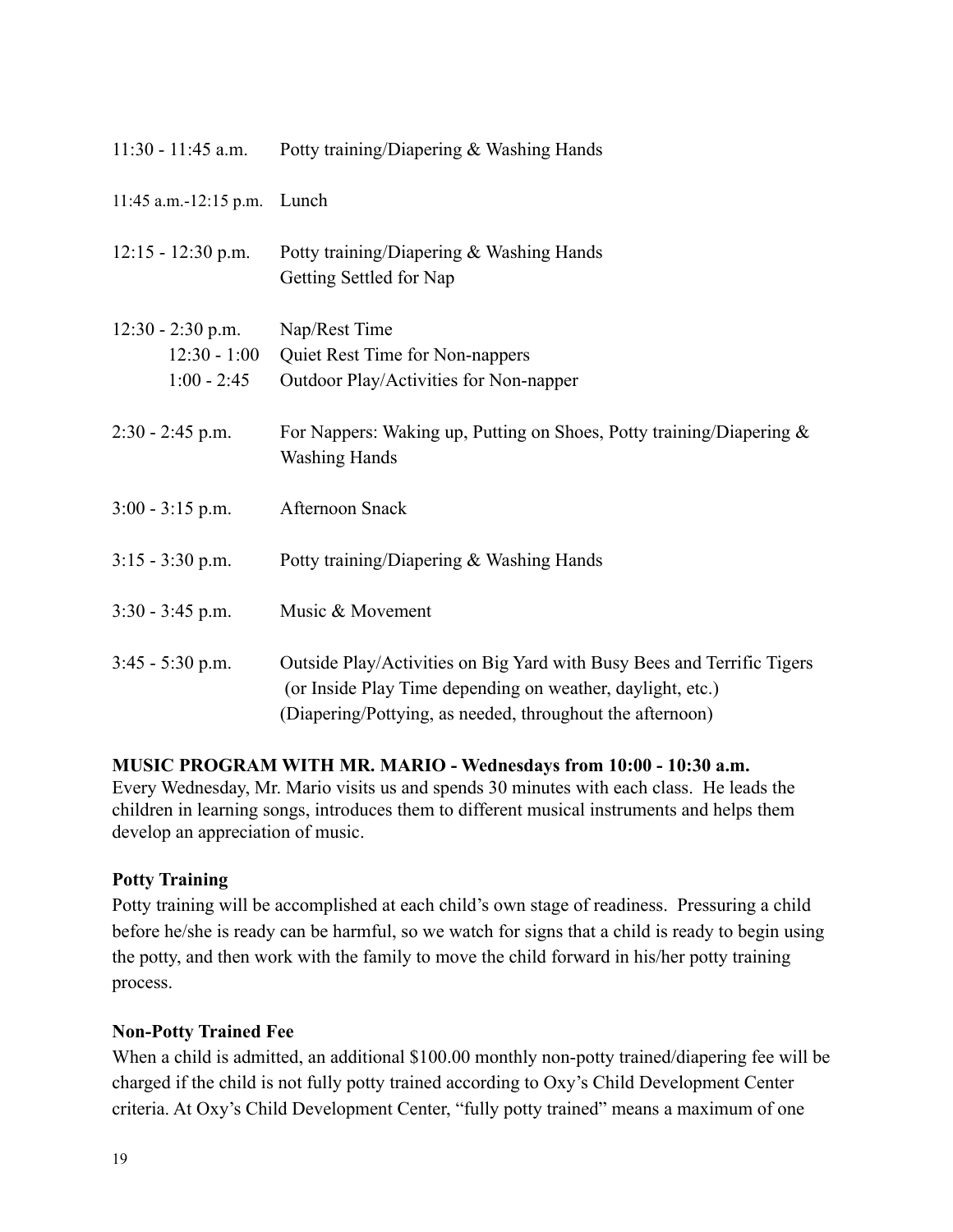potty accident, while awake, per month. When the designated classroom teachers determine the child is "fully potty trained," the \$100.00 monthly fee will be lifted starting the following month. The teachers determine if the child is "fully potty trained." A child's performance at home does not factor into what happens at school.

**Children ages 3-5:** Characteristics of this stage include egocentricity, concrete thinking, and the explosion of language. Children of this age learn best through their own initiated activities, rather than by direct instruction by an adult. Extensive research shows that young children learn through their play and through their active exploration of their environment. They construct their knowledge through the manipulation of concrete materials and the stimulation of their five senses. Children gain ownership of their learning in a child-centered environment through their choices. Our classrooms are arranged into learning centers to encourage the children to make choices. These centers may include: art, science, writing, books, dramatic play, manipulatives, blocks - and the outdoor learning environment, including sand and water play.

#### **THE BUSY BEES** (3-4 year olds)

In the **Busy Bees** Classroom, children's social development takes a leap forward. This is the age at which children truly begin to play together in earnest, one-on-one or in small groups. They are now able to act out pretend scenarios (role play/dramatic play) or build a block building together. They get tremendous enjoyment from peer interaction, and peer relationships start to take the center stage. Children's attention spans and ability to sit and focus are increasing, meaning that they are able to deeply engage in play and participate in more in-depth, back and forth conversations. They are able to listen to peers and wait for a turn more easily. Children of this age still hit, grab or push, at times, but they are learning to understand their emotions and use their words to express themselves. They are becoming more independent and capable, though they may also relish the chance to "play baby' and revisit that time in their lives. They are eager to expand their understanding of the world around them and now can think in a somewhat less egocentric manner, with a growing interest in other people and their thoughts and feelings. The Busy Bees classroom bustles with joyful, purposeful activity and conversation.

#### **Busy Bees Daily Schedule**

| $8:00 - 9:40$ a.m.   | Outdoor Play/Activities, Bathroom breaks, as needed<br>*Fridays - $9:15$ - 10:00 a.m. Campus Walk |
|----------------------|---------------------------------------------------------------------------------------------------|
| $9:40 - 10:00$ a.m.  | Morning Snack                                                                                     |
| $10:00 - 10:30$ a.m. | Movement/Group time                                                                               |
| $10:30 - 11:20$ a.m. | Inside Play/Activities                                                                            |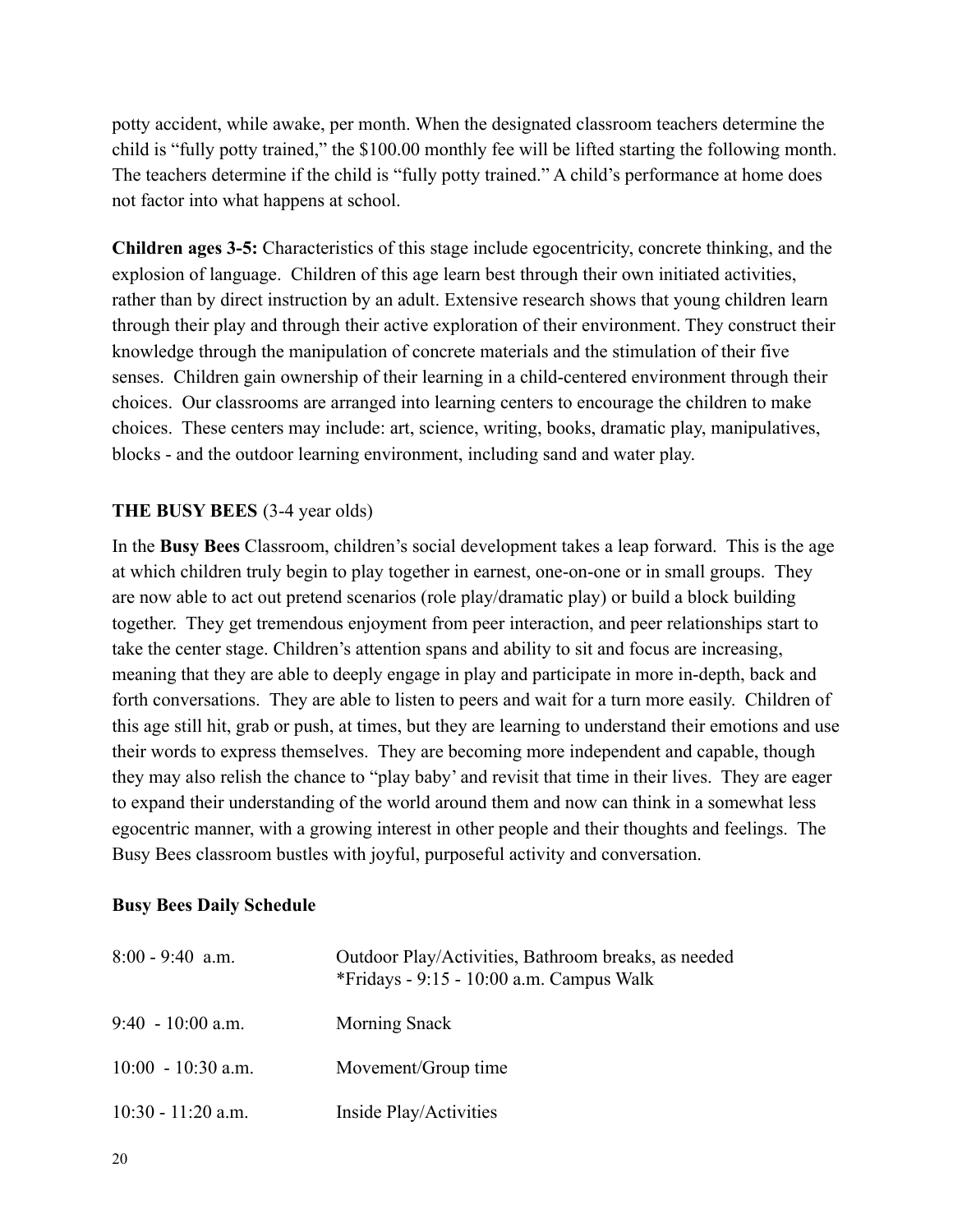| $11:20 - 11:30$ a.m.       | Clean-up/Use Bathroom/Wash Hands                                                                                    |
|----------------------------|---------------------------------------------------------------------------------------------------------------------|
| 11:30 - 11:45 a.m.         | <b>Story Time</b>                                                                                                   |
| $11:45$ a.m. $-12:30$ p.m. | Lunch Time<br>(as children finish lunch, they use the bathroom and wash hands)                                      |
| $12:30 - 2:30$ p.m.        | Nap/Rest Time                                                                                                       |
| $2:30 - 2:45$ p.m.         | Waking up, Putting on Shoes, Using bathroom, Washing hands                                                          |
| $2:45 - 3:00$ p.m.         | Afternoon snack                                                                                                     |
| $3:00 - 3:20$ p.m.         | Story Time/2nd Group Time                                                                                           |
| $3:20 - 5:30$ p.m.         | Outside Play/Activities (or Inside Play Time depending on<br>weather, daylight, etc.)<br>Bathroom breaks, as needed |

**MUSIC PROGRAM WITH MR. MARIO - Wednesdays from 10:30 - 11:00 a.m.** Every Wednesday, Mr. Mario visits us and spends 30 minutes with each class. He leads the children in learning songs, introduces them to different musical instruments and helps them develop an appreciation of music.

#### **THE TERRIFIC TIGERS (4 and 5 year olds)**

The **Terrific Tigers** Classroom is for children who will transition to Kindergarten at the end of the year. Our goal is to support children's overall healthy development in all areas (social, emotional, cognitive and physical). We want to send children off to Kindergarten fully equipped with all of the foundational skills, capacities and dispositions that will enable them to be ready to learn (see the list above). Reading, writing, math, and other "academic" concepts are addressed through integrated, meaningful experiences and activities. We focus on integrating reading, writing, counting, measuring, and much more into our explorations of topics and activities that are of interest to children. Children of this age have a growing interest in writing, and we demonstrate for children the many ways that written language can help them to communicate and accomplish the things they want to, which harnesses children's intrinsic (internal) motivation to learn to read and write. Children's words are written down (dictated) by teachers for many purposes, giving children the experience of seeing their own words in print, which helps them make the connection between spoken and written language. A child learns about reading and writing in many ways in the classroom, such as through: writing his name on a picture he has made, making a sign for the block building she has built, making a book with classmates about the topic the group is studying, making up a story that teachers write down and then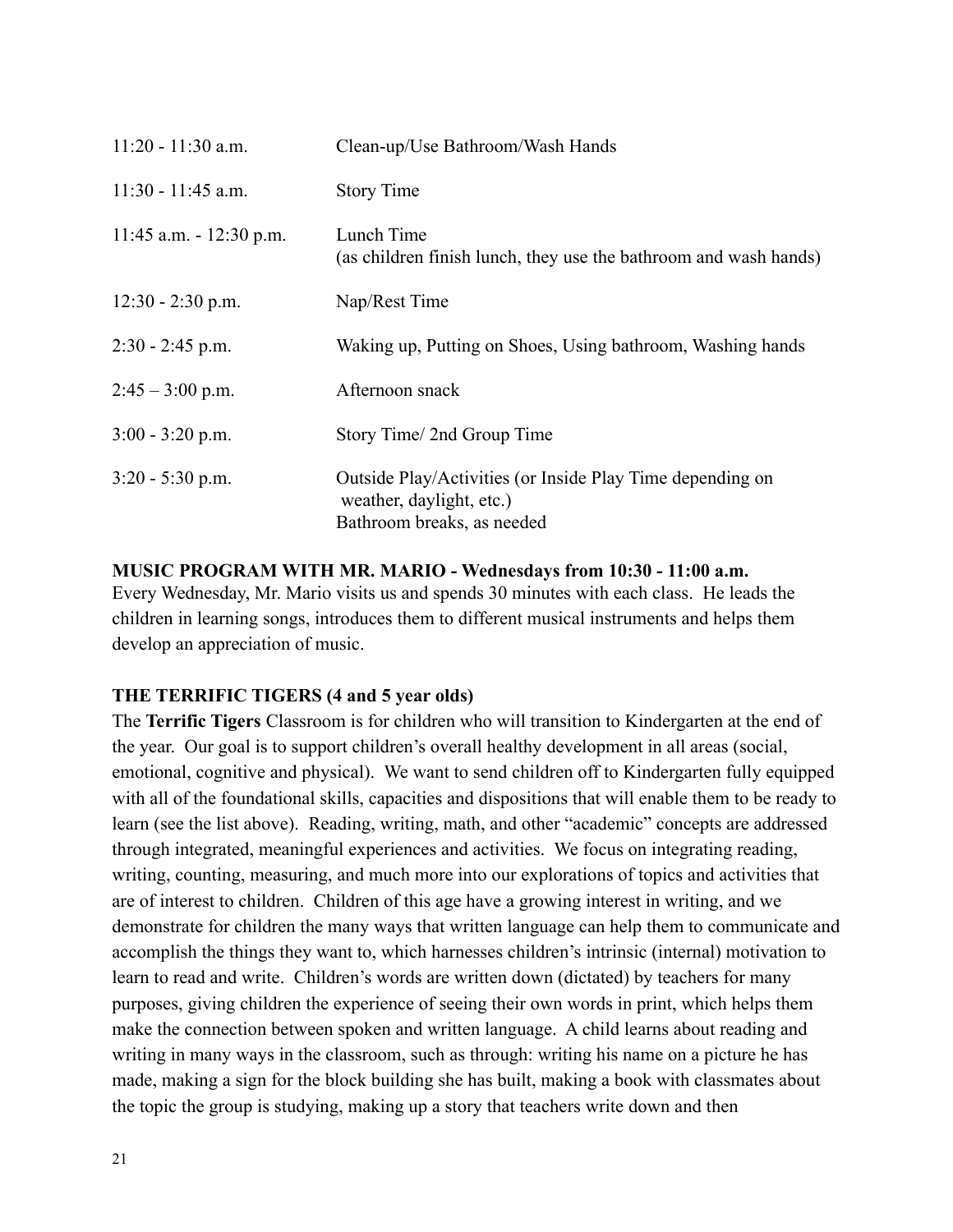drawing/painting pictures to go with the story, and much more. The writing of four- or five-year olds may not look like conventional writing or even be readable, and their spelling may be "inventive", but these explorations into written language are critical steps in children's process of learning how to read and write. At this age, children's social interactions are even more sophisticated and satisfying. Children of this age regularly play in a cooperative manner, working together to accomplish a common goal. Their dramatic/imaginative play can revolve around complex, drawn out scenarios. Children have developed much greater independence by this age and are capable of function quite autonomously. They enjoy age-appropriate "jobs" and feel competent and powerful when they are able to help grown ups, especially with tasks that have real meaning and make true contributions to others/the group. Emotionally, they are more aware of their feelings and those of others, as well as better able to deal with emotional upsets and disappointments. Children of this age are eager to learn more about things outside their immediate sphere - ready to learn about the greater world outside the walls of the school/home, (though information still needs to be carefully filtered, so that it is age-appropriate). The Terrific Tigers are actively engaged in in-depth play and "work" and are developing into capable, competent individuals and learners.

#### **Terrific Tigers Daily Schedule**

| $8:00 - 8:50$ a.m.                                     | Arrivals, Organized Free Play In Classroom                                              |
|--------------------------------------------------------|-----------------------------------------------------------------------------------------|
| $8:55 - 9:00$ a.m.                                     | Movement                                                                                |
| $9:00 - 9:25$ a.m.                                     | Group Time                                                                              |
| $9:25 - 10:05$ a.m.                                    | Table Activities & Indoor Play                                                          |
| $10:05 - 10:15$ a.m.                                   | Use Restroom & Wash Hands                                                               |
| $10:15 - 10:30$ a.m.                                   | <b>Morning Snack</b>                                                                    |
| $10:30 - 11:30$ a.m.                                   | <b>Outdoor Play/Activities</b>                                                          |
| $11:30 - 11:45$ a.m.                                   | Clean-up, Use Restroom, Wash Hands                                                      |
|                                                        | 11:45 a.m. -12:30 p.m. Lunch/Transition to Naptime                                      |
| $12:30 - 2:30$ p.m.<br>$12:30 - 1:00$<br>$1:00 - 2:30$ | Nap/Rest Time<br>Quiet Rest Time for Non-Nappers<br><b>Outdoor Play for Non-Nappers</b> |
| $2:30 - 2:45$ p.m.                                     | For Nappers: Wake up, Use Restroom, Wash Hands, Put on Shoes                            |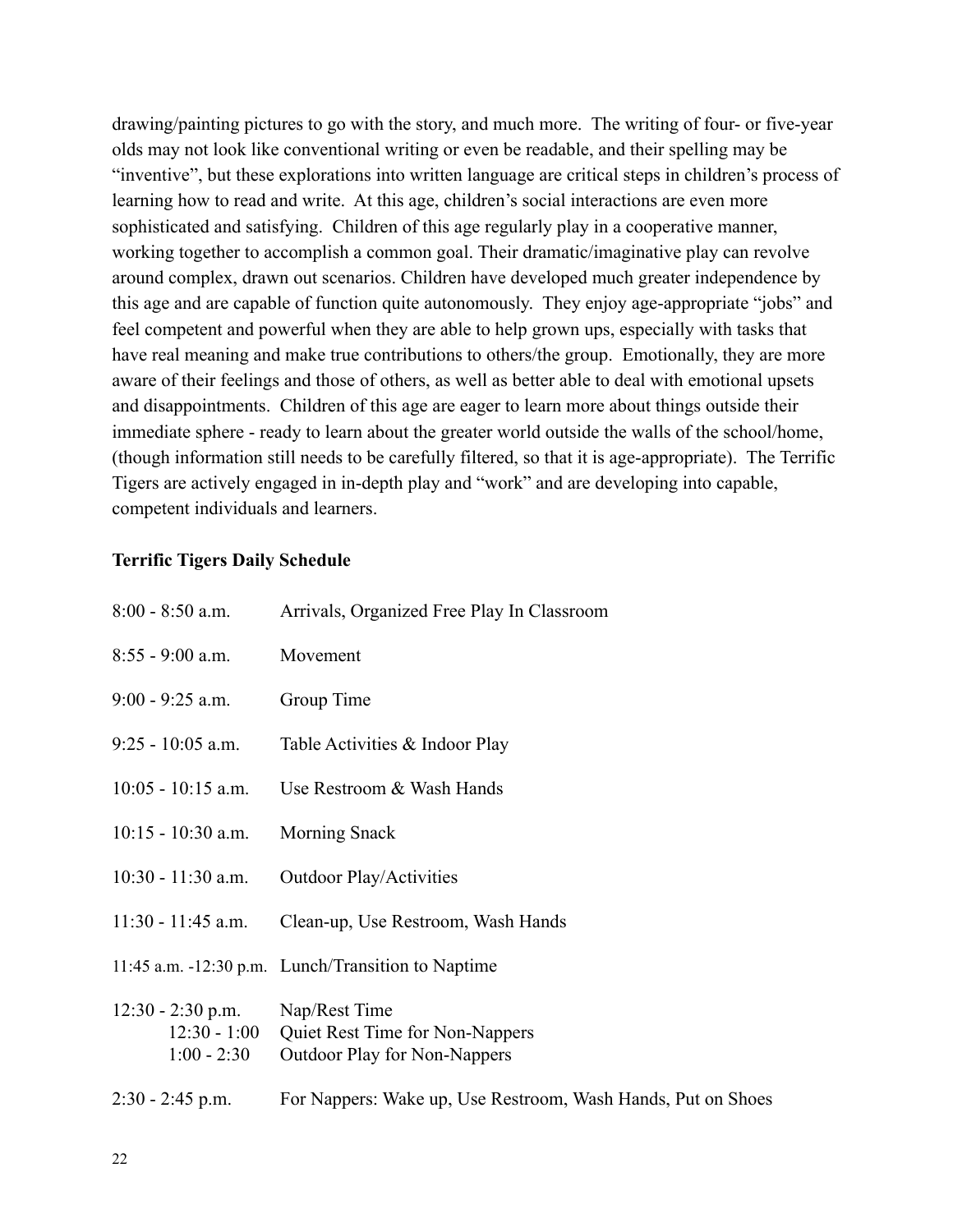| $2:45 - 3:00$ p.m. | Afternoon Snack                                                                       |
|--------------------|---------------------------------------------------------------------------------------|
| $3:00 - 3:25$ p.m. | Second Group Time - Recap of the Day/Discussion/Announcements                         |
| $3:25 - 3:35$ p.m. | Use Restroom, Wash Hands                                                              |
| $3:35 - 5:30$ p.m. | Outside Play/Activities (or Inside Play Time depending on weather,<br>daylight, etc.) |

# **MUSIC PROGRAM WITH MR. MARIO - Wednesdays from 11:00 - 11:30 a.m.**

Every Wednesday, Mr. Mario visits us and spends 30 minutes with each class. He leads the children in learning songs, introduces them to different musical instruments and helps them develop an appreciation of music.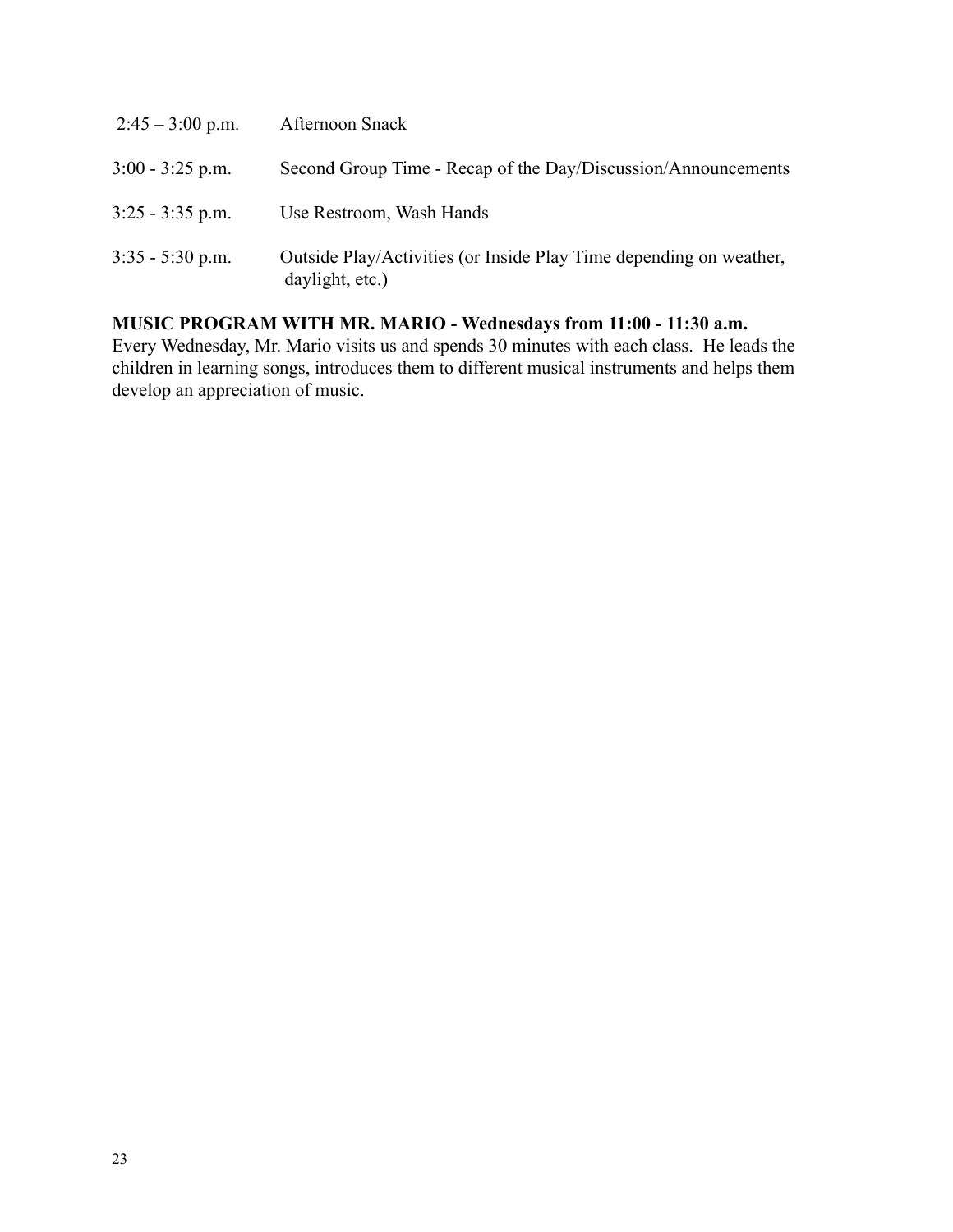# **CENTER POLICIES AND PROCEDURES**

#### **NO TELEVISION/SCREEN TIME BEFORE SCHOOL, PLEASE!**

We request that you do not allow your child to watch T.V./have screen time before school. We want children to come to school with minds that are as calm, focused and ready to learn as possible. T.V./screen time tends to both overstimulate and dis-organize children, as well as put his/her mind in a more passive mode.

#### **Drop-Off**

**We ask that every child arrive at the CDC by 9:00 a.m., at the latest, each day.** Our program officially starts at 9:00 a.m. Each group starts with a group meeting/class discussion. These class meetings are a core part of our program. A great deal of meaningful content, discussion, learning, orientation for the day, etc. takes place. Children of this age are easily distracted and derailed, and when children/families enter the room during the middle of the meetings, it can be rather disruptive. We request that all children arrive by 9:00 a.m., before the start of morning meetings, so that these meetings are not interrupted. Additionally, children who miss some or all of the morning meeting miss out on very important information and learning. We want all children to be able to attend these important daily meetings.

If your child needs it, it might help to spend some transition time (5-15 minutes) at the Center with your child before leaving. However, WHEN YOU ARE READY TO LEAVE, please say good-bye to your child so he/she knows you are leaving. DO NOT SNEAK OUT. Tell him/her when you are coming back, then leave. Please do not prolong the separation process because it will likely be more upsetting and confusing to your child.

It is important for your child's arrival and departure time to be consistent. Even though he/she can't tell time, the child will know if it's early or late by the activities going on. Of course, circumstances may occasionally prevent you from keeping the same schedule. This is to be expected. Always let your child know if there will be changes to the schedule.

#### **Signing In and Out**

The sign-in/sign out document is a legal document, therefore legible signatures are required by the California Department of Social Services. The child must be signed in and out every day. Please sign your full name or the first initial of your first name and your full last name. No one under the age of 16 should sign your child in/out. Only people you have designated on your child's emergency form can pick him/her up from the Center.

Unless a person other than the parents is picking up the child on a regular basis, *please tell your child's teacher your routine is changing and someone on your emergency form will pick the child up on a given date*. Inform whoever is picking up your child for the first time he/she must provide a valid ID as proof of who he/she is. If someone other than a person on your emergency form is picking up your child, we must have authorization, in writing (fine to email), for the date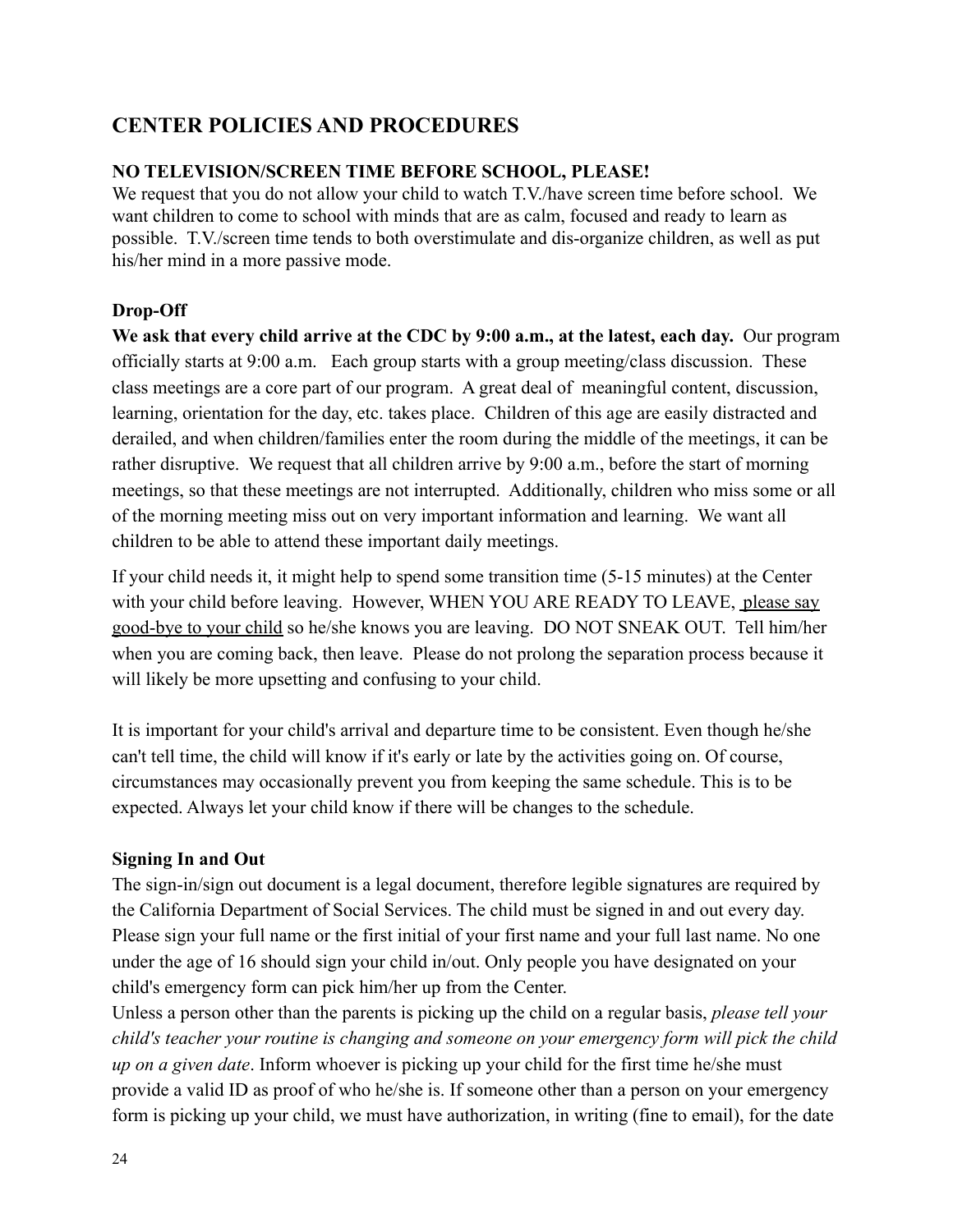and time of the "special circumstances" pick-up.

Sign-In: Each class has its own sign-in/sign-out clipboard. The sign-in/sign-out clipboards will be hanging along the side of the garages in the CDC parking lot When you arrive please sign your child in on the daily "sign in/out sheet".

Sign-out: Please be sure to sign your child out every day. When children are playing outside, **our preference is that children remain outside when parents come into the building to gather belongings. We are happy to help your child stay outside, if you need our help.** It is disruptive when children go inside and are not properly supervised. We want to avoid having children running around the rooms, playing with toys and/or interfering with children's work in the classrooms (things being saved). We know that your children are very eager to see you when you come to pick them up! If it is too hard for your child, upon seeing you arrive, to let you go inside for a couple of minutes without accompanying you, we request that your child remain right next to you (possibly even holding your hand, if necessary), as opposed to being allowed to wander around, play with things, etc.

Your child may also want to take you inside to show you something he/she has done/made in his/her classroom. We support this! Again, please make sure your child stays right with you and does not interfere with any of the other children's work or play with toys/run around.

In the late fall/winter, there will be days that children are playing inside when you come to pick them up. If this is the case, the sign-in/out book will be inside. When you arrive, please help your child ask what he/she can clean up or put away before he/she leaves, and while he/she is doing this, you can sign out and gather belongings.

# **Before Care**

Pre-arrangements may be made for the Center to provide Before Care, for an additional fee. Before Care may be offered from 7:30 - 8:00 a.m. If you are interested in Before and/or After Care, please contact Laura Drew.

# **Late Pick Up**

The Occidental College Child Development Center hours are 8:00 am - 5:30 pm. Parents who pick up their children after 5:30 pm will be charged a late fee of \$5.00 per minute, per child.

Late fees will be added to the monthly invoice. In accordance with the payment agreement, if late fees are not paid by the invoice due date, an additional fee of \$25.00 will be applied.

Calls to the Center to notify and explain why a parent will be late does not excuse lateness, and late fees will still be assessed. Parents are responsible for their child's attendance. If you send an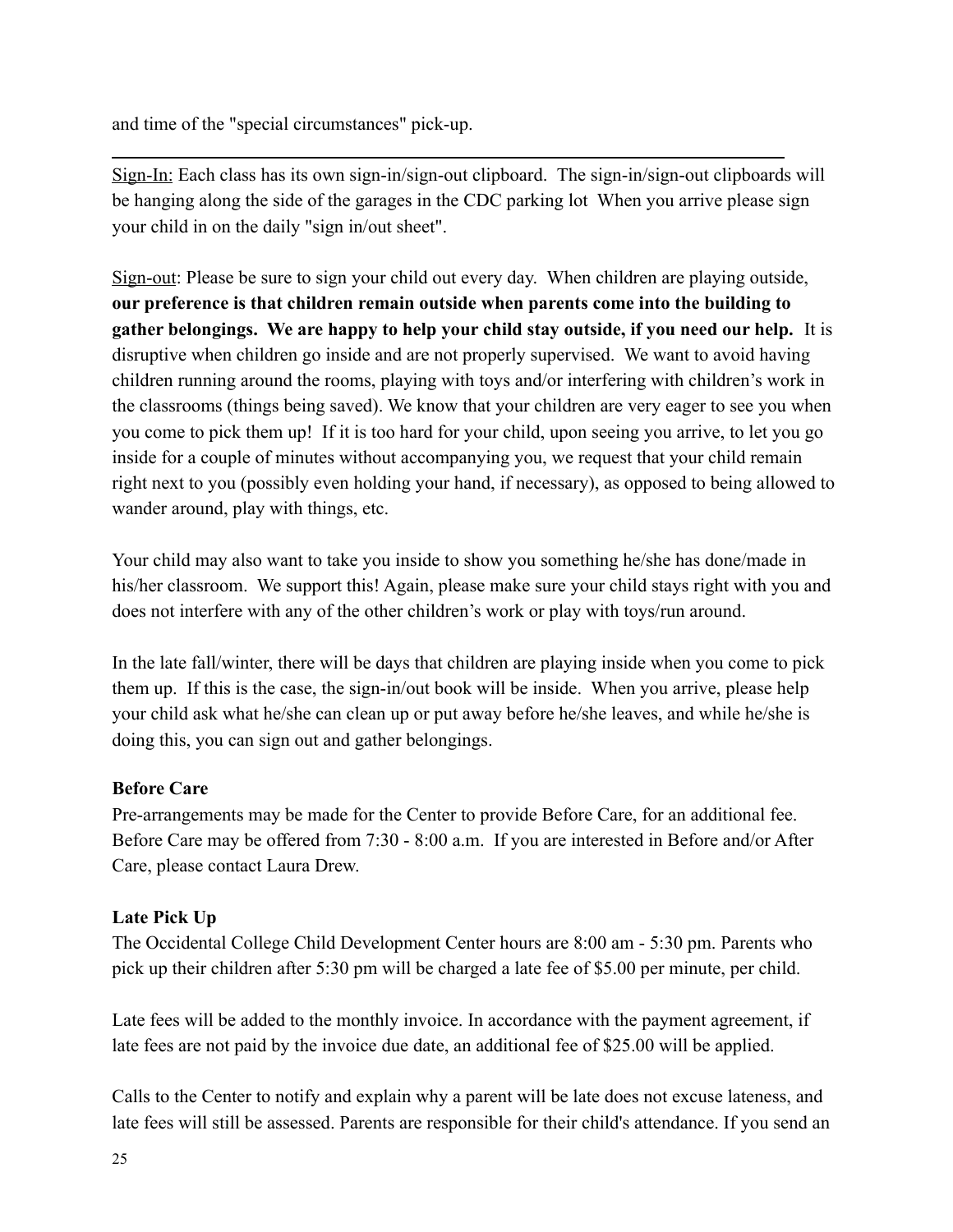authorized person to pick up your child, and that person is late, the parent is responsible for paying the late fees.

#### **Authorizing Others To Pick Up Your Child**

Parents may authorize individuals other than themselves for picking up their child. This can be done by adding the person's name and phone number to the child's file (on the Identification and Emergency Information Form). Parents may add or remove individuals from the authorization list at any time, by submitting the request in writing (dated) to the Director or their child's teachers. In an emergency situation, a personal call from a parent will also suffice. The first time a new person picks up your child, they will be asked to show identification. Please inform those picking up your child (or dropping off) of our sign-in/sign-out procedures.

#### **Gate Procedures**

Only grown ups may open the gates or enter the gate code. Children should be taught that the opening of the gates is FOR GROWN-UPS ONLY.

Please make sure the gate is securely closed when you leave.

Please do not let anyone in the gate that you do not know or recognize as being part of the Oxy CDC community. Please ask them to wait at the gate and ring the doorbell.

#### **Parking Lot Procedures**

Please keep your child right next to you at all times when in the parking lot. Children should not be allowed to run ahead of their parents in the parking lot, for safety reasons.

# **Clothing/Shoes**

**Please dress your child in comfortable clothing for play and in clothing and shoes that he/she may get dirty and wet.** Remember that the daily activities may include climbing, painting, using markers, sand, mud and water play and many types of messy creative expressions. Children may get their clothing and/or shoes dirty and wet. Some families designate certain clothes/shoes as "school clothes/shoes", reserving clothes/shoes that they'd prefer not to get dirty for home. If your child is very wet or muddy, we will help your child to change clothes. **For this reason, we ask that you bring, at least, one full change of extra clothes and shoes to have on hand for your child. Please LABEL all clothing/shoes with your child's name, with a permanent marker.**

**Children will play outside in the rain on rainy days, so be sure to send your child with rain boots, rain coat, umbrella and extra, extra change of clothes on rainy days.**

It may be helpful for children wearing a dress or skirt to also wear shorts or leggings underneath, to keep sand from getting into places that are uncomfortable. This is especially recommended if your child tends to get deep into sand play each day.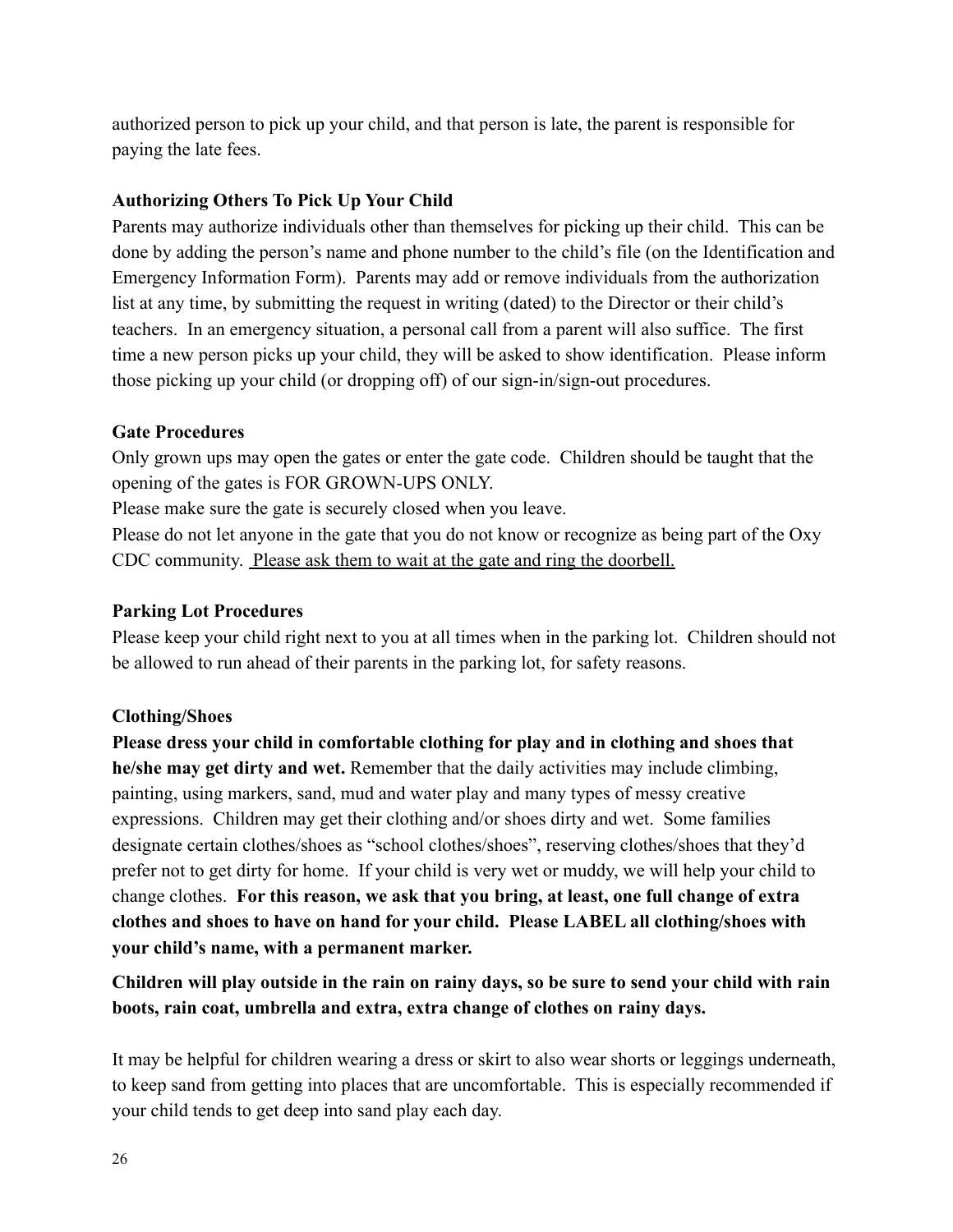Tennis shoes or shoes with rubber soles are a good choice for school. PLEASE NO FLIP FLOPS or other shoes that easily come off, as these may prohibit successful/safe running and climbing. Please be sure that your child's shoes fit his/her feet properly, as well. It is not advisable for your child to wear cowboy boots or Crocs. Socks are a good idea, if your child does not like the feeling of sand in his/her shoes. We often play with water, especially during the warmer months, so you are welcome to send your child to school with a set of water shoes that he/she can wear during water play, if you'd prefer that his/her regular shoes not get wet.

#### **Sunscreen**

From, at least, the months of June through September, please apply sunscreen to your child's body and face before school each day. We will re-apply before playing outside in the afternoon. You are welcome to apply sunscreen to your child's body/face all year long, if you like, but we find that it is especially important during the months when the sun exposure is most intense.

#### **Share Policy (Items from Home)**

In the **Hungry Caterpillars** class, children can share books from home whenever they would like to. When your child brings a book to school, we will make every effort to read the book to the class at some point during that school day.

In the **Busy Bees and Terrific Tigers** classes, children are welcome to bring books from home to share with classmates. Teachers may also ask for children to bring items to share that are related to the current area of study/interest for the group. The teachers will send out notes letting parents know when the next share period will be and what kinds of things children can think about bringing.

**We ask that children do not bring items from home, apart from the specific share items outlined above.** Children are always welcome to bring "loveys" and other transitional objects that help comfort them and ease separation anxiety. Children should NOT bring toy weapons (guns, knives, swords) or action figures/ characters from violent/fighting TV shows/movies, such as Ninja Turtles, Power Rangers, etc. Please do not allow your child to bring coins to school or any other objects that are of choking hazard size.

#### **Birthdays**

We like to help children celebrate their birthdays at school with their classmates. If a family would like to bring in a special snack/treat or gift bag for their child's birthday, parents should make a plan with their child's teachers, at least a week in advance. In general, children can celebrate their birthday on or near their child's actual birthday. However, when a class will have more than 2 birthdays within one calendar month, we will set up one day that month when all children's birthdays can be celebrated.. This is to limit the amount of sugary treats served at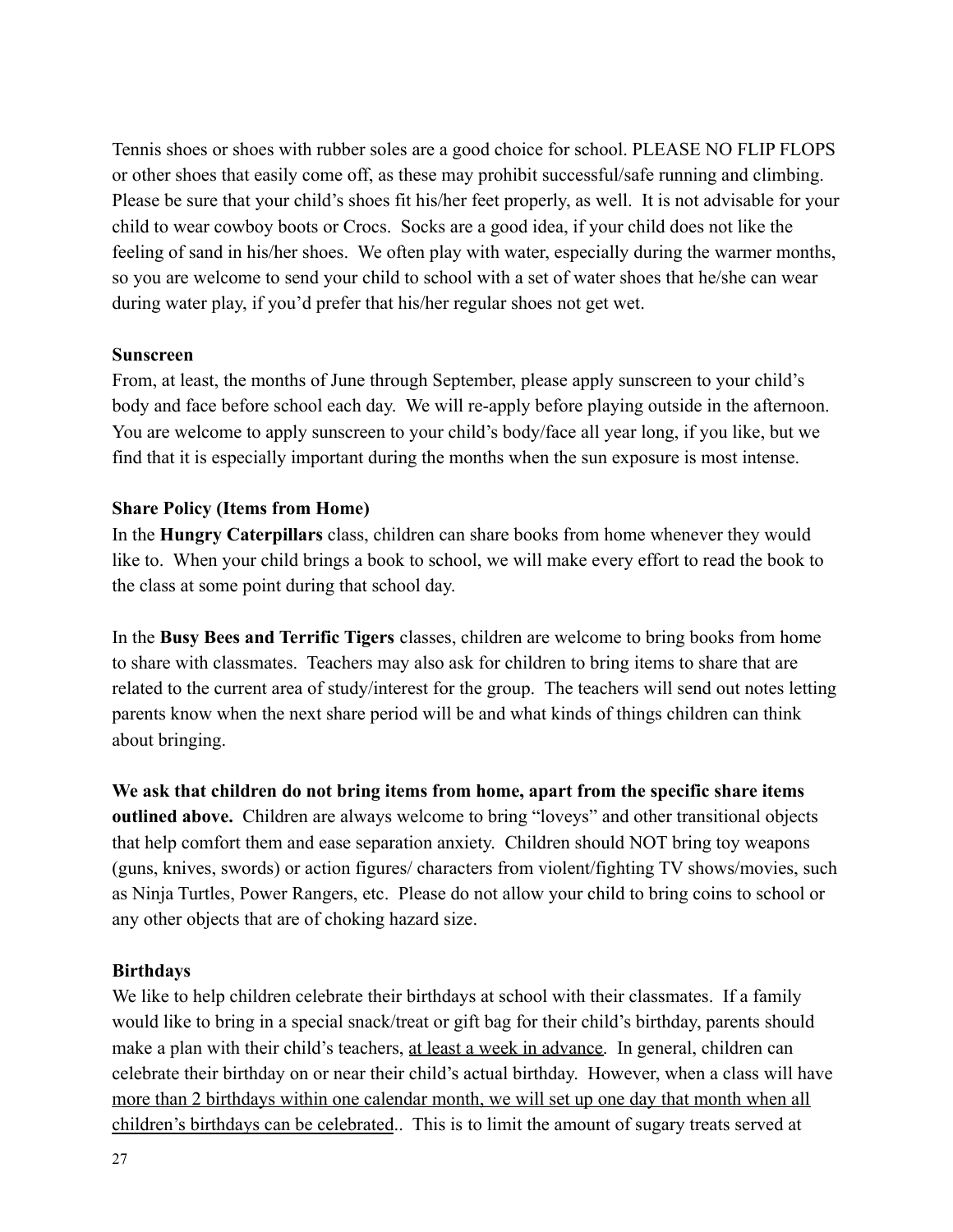school.

# **Special Snacks Plans (Birthdays and Special Occasions) - Allergy Considerations**

Please make arrangements with your child's teachers, at least one week in advance, if you'd like to bring treats for the class.

All treats must be peanut-free. In some cases, classes may have other restricted food ingredients - e.g. other nuts), in which case the treats would need to be free from these ingredients, as well, to ensure the safety of all children in the class. If there are any life-threatening/severe food allergies, these foods will be excluded from the classroom/group.

When there is a child with food allergies, it is the responsibility of that child's parents to ensure that their child has an appropriate snack for their child at school. We ask for parents to make plans in advance, so that we can inform the parents of any children with allergies, and they can arrange to send a special treat that their child can eat on the designated day. We can also store some shelf-stable snacks for children with allergies (cookies, etc.), to have on hand for such occasions.

It is *not* the responsibility of the parent bringing the snack to ensure that they bring a snack that the child/ren with allergies can eat. If the parent bringing the snack wants to take the extra steps of doing the research to find or make an allergen-free snack (and also contact the parents of the child with allergies to ensure that the snack is safe for their child), they may do so. However, these extra steps are not *expected* of the parents who are bringing the snack.

# **Field Trips**

Currently, the Center does not take field trips that require transportation in vehicles. Walking field trips around the Oxy campus and the community surrounding Oxy may be undertaken.

# **COMMUNICATION BETWEEN HOME & SCHOOL**

# **How To Communicate With Us**

We believe that ongoing communication between home and school is necessary to best support each child. There are several ways that you can communicate with us.

- **Email us** Teachers will provide their own email addresses, and you can also always email Laura, and she will make sure your note makes it to your child's teachers.
- **Text us** using the Remind App.
- **Learning Genie Parent App** The LG app does have a two-way messaging feature. Parents should not expect immediate replies from teachers, as they need to focus on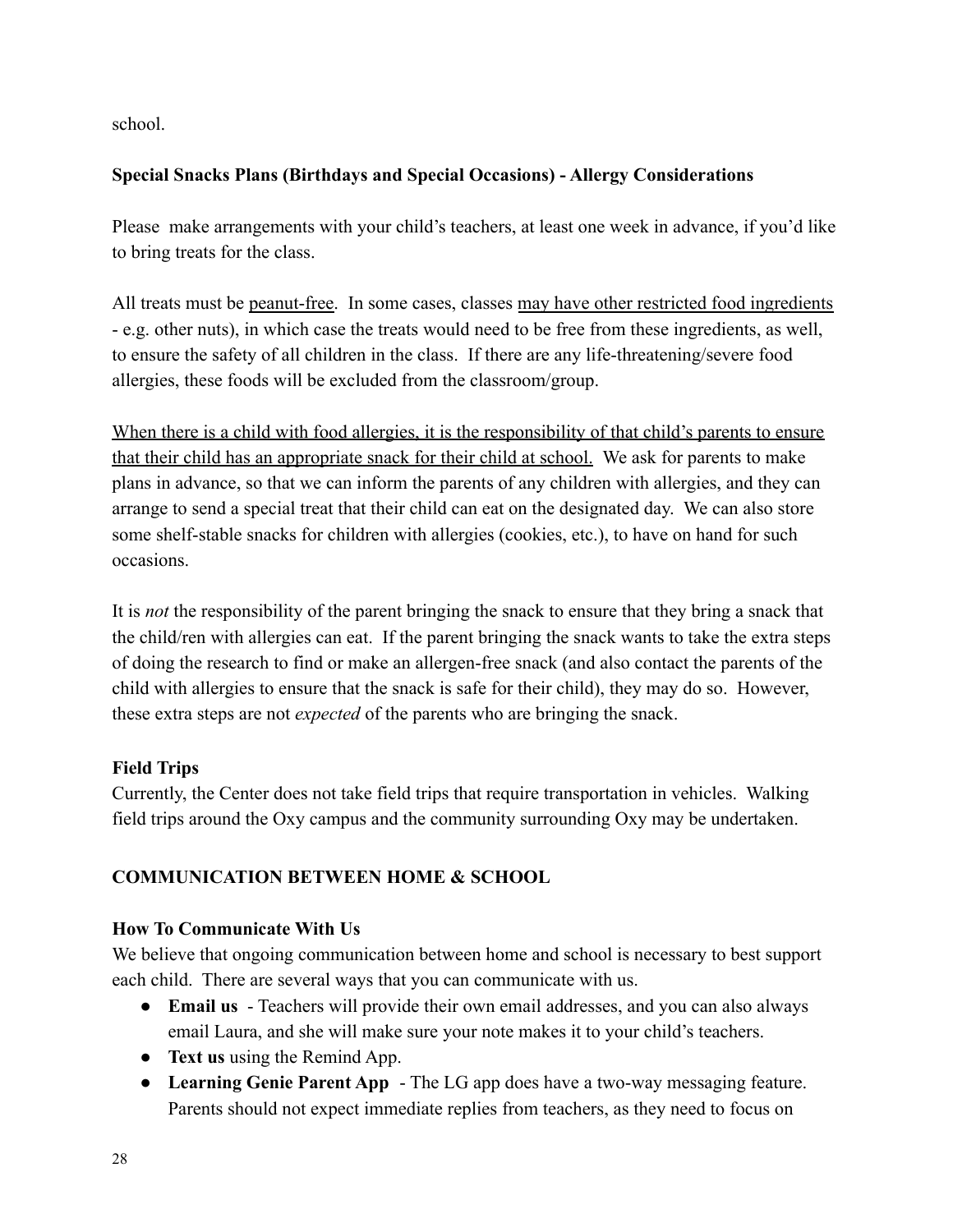caring for the children. For time-sensitive messages, please call the school or contact Laura Drew. Teachers will not utilize the LG app outside of work hours.

- **Write us a note** you can write a note and hand it to us in the morning or place it on the classroom bulletin board, in the teacher note area.
- **Call the office** if we don't answer, you can leave a message, and Laura will make sure that the message is received by the appropriate person/s.
- **A quick "download" of info at drop-off or at pick-up** at drop-off and pick-up, teachers are busy setting up and/or supervising children, so please be aware that this is not a time for an in-depth conversation. Passing on a quick bit of information at this time is fine.
- **Drop by Laura's Office** Laura has an "open door" policy, so feel free to drop in and ask to speak with her.
- **Make an appointment for us to give you a call** we are happy to set up a 10-15 minute phone call with you, if you need to connect with us.
- **Parent-Teacher Conferences** twice yearly, in November and April, you will have a 30 minute conference with your child's teachers.
- **Request a Meeting** if you feel the need to meet with your child's teachers (or Laura) and it is not Parent-Teacher Conference Time, you can ask to set up a meeting.

# **The best way to make sure we get and retain the information is to write it down or email it to us**.

# **Communicating Concerns**

If you have any concerns, we want to hear from you. Our hope is that you will feel very comfortable coming to any of us with any concerns, and our goal is to listen, be receptive, and work with you to resolve the issue. You can speak with your child's teachers or the Director. If the concern is more than a minor one, we ask that you please be sure to contact the Director (in addition to the teachers, if you have spoken with the teachers).

# **Keep Us Informed of Your Child's Life Outside of School**

Please remember to tell us about anything of importance that is happening, or has happened, in your child's life. This will alert us that there could be a change in the child's behavior or disposition and will help us to better support him/her at school.

The types of things we should know about are:

- trips any family members are planning to take
- plans to move
- parental illness or surgery
- death of pets or anyone in the child's life
- any traumatic events your child may have experienced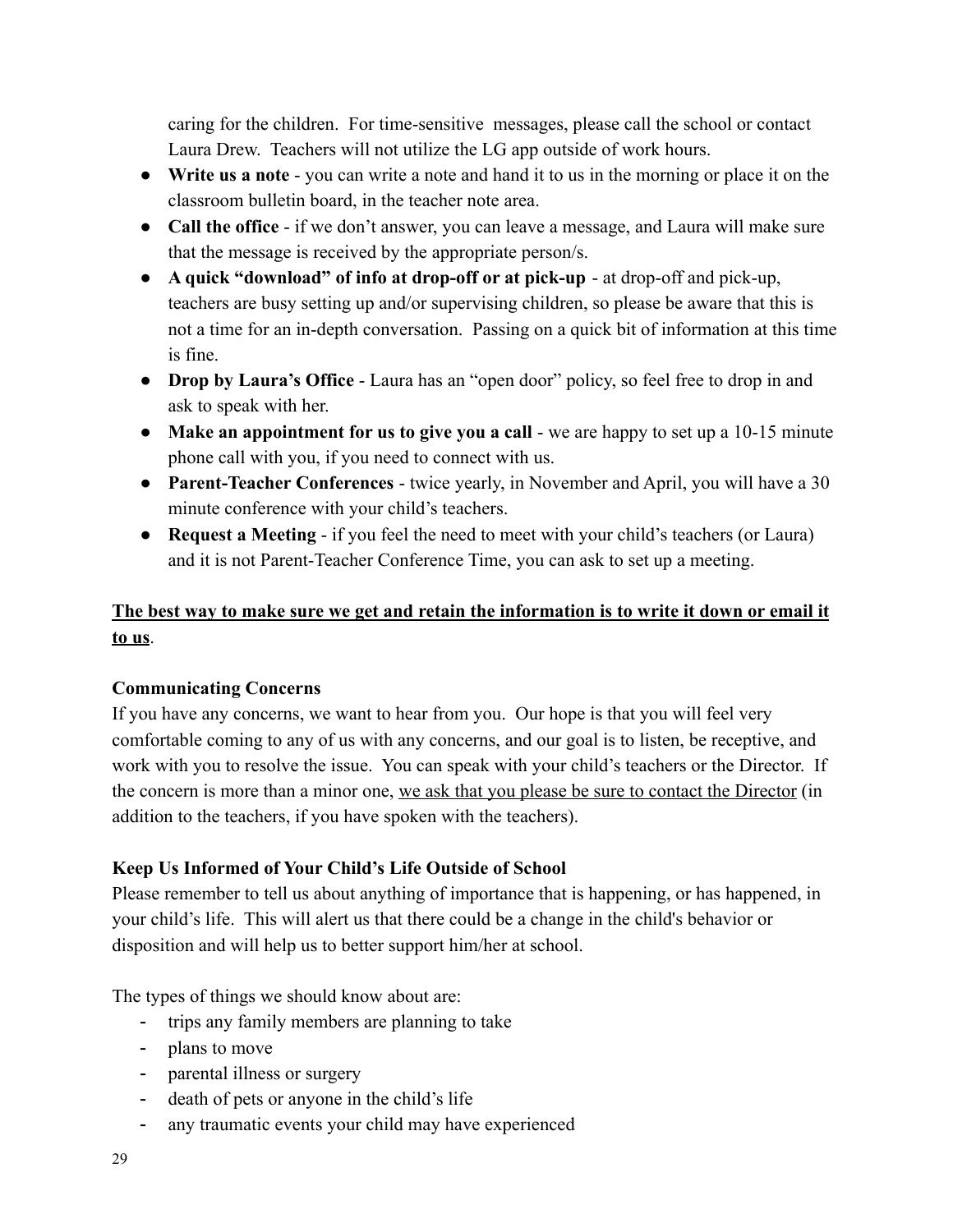- sleep disorders
- worries or anxieties your child has
- any unusual patterns, habits, needs, etc. your child has
- any special plans your child may have
- anything else that you feel is significant in the life of your child

The more we know, the better equipped we are to help your child talk about what he/she is experiencing, feeling and needing. Also, it strengthens the bridge between home and school, the two worlds between which your child floats. The greater the bridge between home and school, the easier it is for your child to transition between them, and the more comfortable and understood your child will feel in either setting. Many times, children will decide that they want to share such information with the whole group at group time. When this happens, other children will invariably say that they have done that or had that or know about it. The process of letting his/her peers in on what is happening for him/her can really help your child feel that he/she is not alone.

#### **Including Your Child in the Discussion**

In many cases, the discussion should include your child, and it will be appropriate for you to ask your child "should we tell your teachers about that?" You can bring your child to us and help him/her tell us. This way, your child will know that we know, and will feel included in the process. Sometimes it can feel invasive to your child if he/she finds out you told his/her teachers some personal information about him/her without consulting him/her. You are, of course, the parents, and you should decide what information we should have, but, as much as possible, try to include your child in the process. If it is something that you feel he/she would not want us to know, or if it is something that you deem is more appropriate to tell us by yourself, then we simply will not tell your child that we know. Even if we do not tell your child that we know such information, it is extremely valuable to us in knowing how to help your child, or understanding his/her behavior and reactions to things.

#### **Problems Between Children:**

When your child comes home with a report of a problem that has happened with another child at school (or even outside of school, like on a playdate), which will probably happen several times throughout the year, please help your child bring the problem back to school, where it can effectively be resolved. In talking with your child, try to find out how your child attempted to solve the problem, and if he/she feels finished with the problem. If he/she doesn't feel finished, ask him/her if he/she would like help talking to the teachers about it. (Occasionally, a child will say no to this question. If your child says no, you can remind him that the way the problem will get resolved is by talking about it, and that the teachers cannot help him/her if they do not know about it. If the child persists in saying that he does not want to tell the teachers, it is then up to you to determine how important it is whether or not we know. If you decide that we should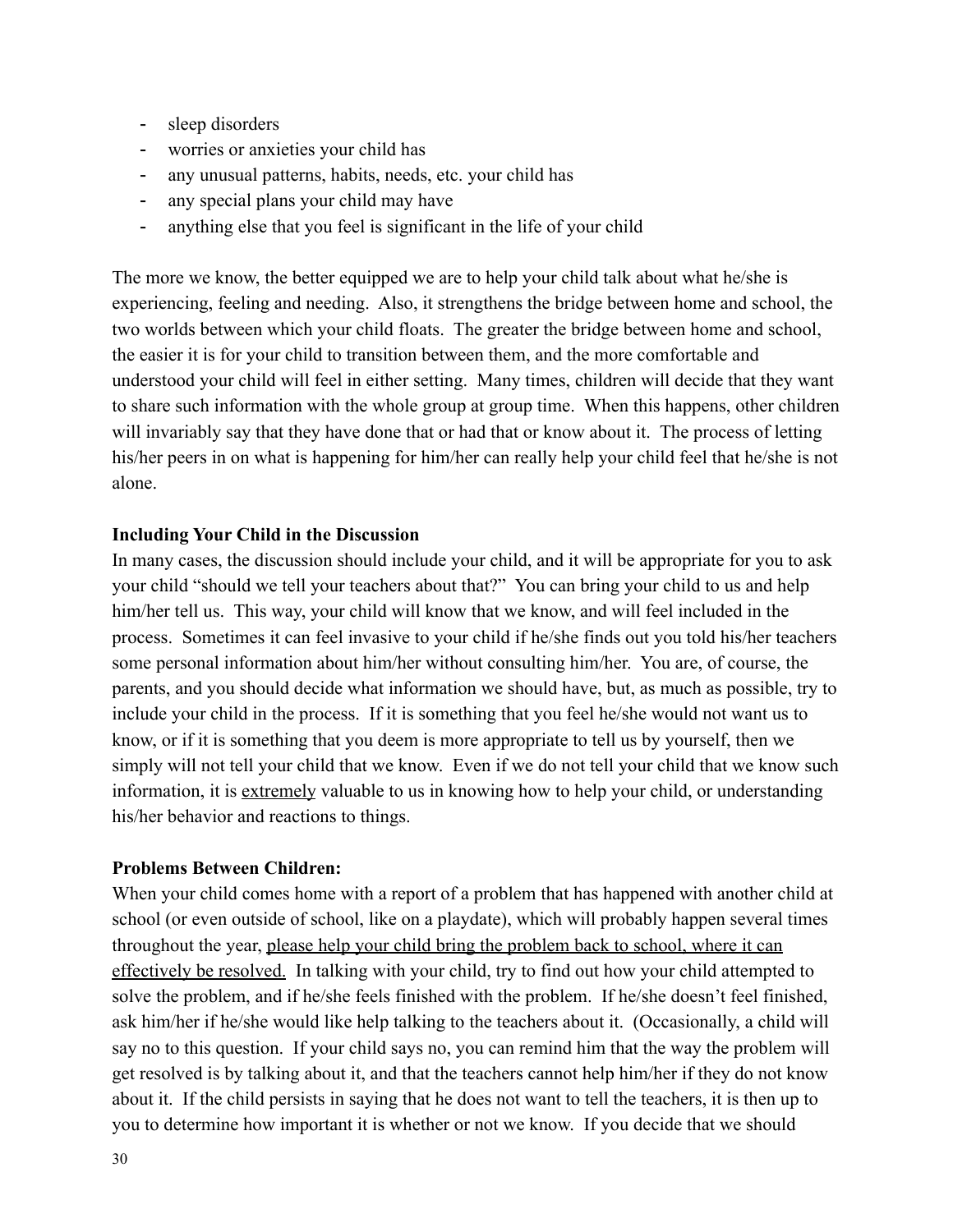know, then tell your child that you hear that he/she does not want to tell us, but that you feel that it is important for us to know, so that we can help him/her). Then help him/her come to us in the morning and tell us about what happened. We can make a plan to talk with the other child or children and resolve the problem. Helping your child write a letter to the child, or to a teacher, is also a great way to help your child bring the problem back to school (your child tells you what the letter should say, and you write it down).

#### **How We Will Communicate With You**

We will, of course, reciprocate and always do our best to keep you informed of any significant events that happen at school. We always welcome your questions about your child's experience at school.

Each family has a mailbox in the hallway outside the office. Hungry Caterpillar parents will receive "Daily's", which are daily information sheets about their child's eating, sleeping and pottying patterns that day. These will be placed in your parent mailbox. Any other important written communication will also be placed in your parent mailbox.

We will also reach often via email for communication to the whole parent body, to each group's parents and to each parent individually. You may also receive phone calls from us, particularly for time-sensitive communications. Please be sure that we always have up to date email addresses and phone numbers for your family.

The Learning Genie Parent App is another way that teachers will communicate with families. Teachers may post photos/videos of children's daily activities, as well as descriptions of what the class has been doing. Teachers will also use the Learning Genie app to send private and group messages to families.

# **PARENT-TEACHER CONFERENCES**

Parent-Teacher Conferences help parents and teachers stay in communication, work effectively in partnership, and create a bridge between the child's experiences at home and at school. Once in fall and once in spring, each family will have the opportunity to meet with their child's teachers for a 30-minute Parent-Teacher Conference. At each conference, teachers will share information with parents about the child's developmental progress and learning. Parents will also have the opportunity to share relevant information and ask any questions they may have.

#### **PARENT PARTICIPATION**

Busy Bees and Terrific Tigers parents are enthusiastically welcomed to be involved in the classroom. (Children in the Hungry Caterpillars class may find it too difficult to have parents at school during the period when they are solidifying their separation and learning to be at school without parents). Parents can, for example, do a cooking project, read a story, plan an art project,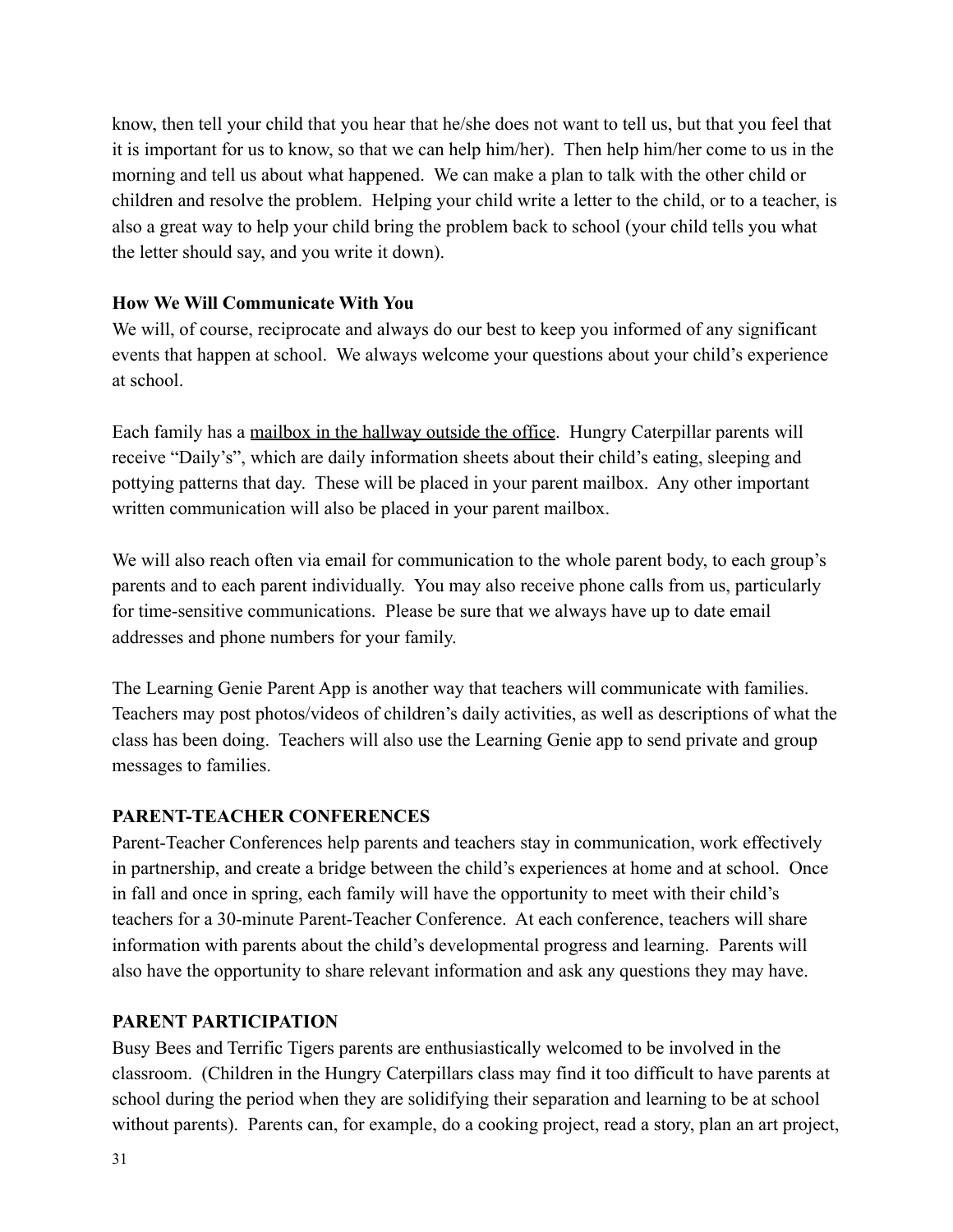share a hobby or interest with their child's group. We welcome you to share any cultural traditions, foods, etc. that are important to your family. Please feel free to make a plan with your child's teachers to come in and participate in the classroom.

#### **DISCIPLINE AND GUIDANCE**

Our goal at the Oxy CDC is to help children develop a positive self-image. We hope to encourage children to be self-directed, to exhibit self-control, and to become problem-solvers. We are guided in our interactions with children by a philosophy based on providing a positive, supportive environment that focuses on prevention and the teaching of appropriate behaviors. Young children, due to their developmental age, are not capable of understanding the consequences of many of their behaviors. Therefore, children need to be encouraged to make good choices and to be prevented from doing things that are harmful to themselves or others.

This can best be accomplished through close supervision, gentle guidance, and most importantly, redirection. Children need to learn to identify and express their feelings. However, often this requires the caregiver to acknowledge the child's response to the situation, and help him/her use appropriate strategies. For example, if we see a child about to hit another child for taking a toy away, we will prevent that child from hitting the other and say, "It looks like you want to keep the truck", and provide an alternative to hitting (e.g. helping the child verbally express his/her feelings and wishes). We will also help the child understand the other child's point of view. "I see that Tommy is playing with the truck you had. It looks like he wants it too. Can you tell him that you are playing with it?" Through this method, children can begin to learn about the intentions of others. In this way, we hope to prevent one child from hurting another and, at the same time, help that child to learn to identify feelings and verbalize expectations. Small children are very egocentric. As a result, they are not yet capable of understanding the concept of sharing and taking turns. Therefore, it is our responsibility to lend guidance through redirection to other activities when conflict situations occur. An additional strategy used with older preschoolers is to help them learn how to solve their own problems and resolve conflicts. Teachers provide support and guidance as children develop and practice these skills.

Children's self-discipline is also encouraged by providing a predictable environment and daily schedule and communicating a set of clear, age-appropriate expectations. We understand that "misbehavior" is expected with young children, who are just learning about themselves, others, and the world, as well as still learning to control their impulses and emotions. We see children's behavior as a form of communication, and we view "misbehavior" as a sign that a child may need more information about what is expected and why, and/or more support and guidance, which may including redirecting the child to a more appropriate way of meeting his/her needs or accomplishing his/her goal.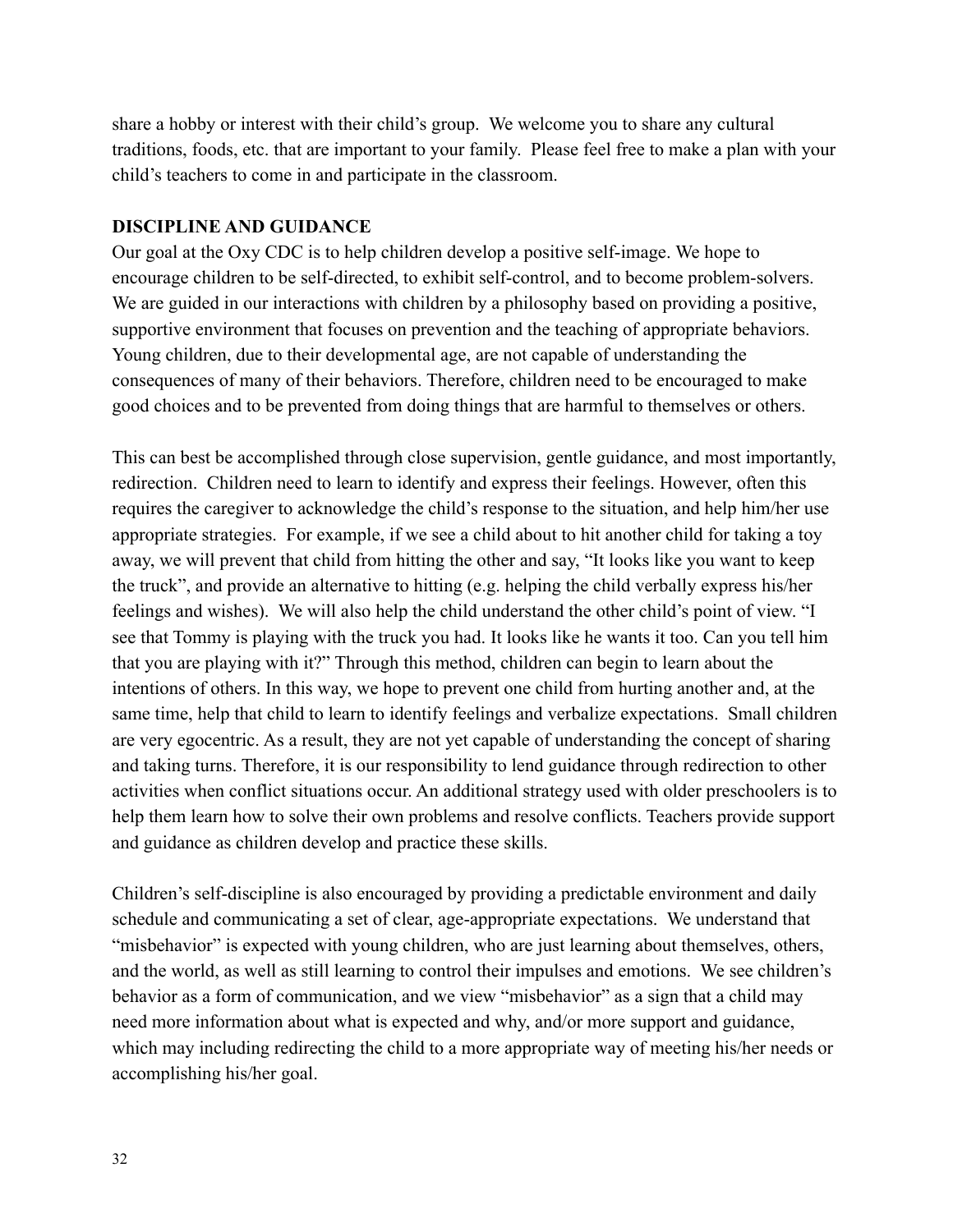As every parent knows, caring for young children requires a lot of patience. Children require ongoing guidance and support as they learn about themselves and others. Dealing with challenging behaviors is a process of teaching rather than punishment and control. Children are reminded WHAT TO DO, rather than WHAT NOT TO DO. For example, instead of, "DON'T run", children are told, "Please walk to the door". Through this strategy: (1) children know what you expect, (2) a more positive classroom climate is promoted, and (3) children and adults form supportive relationships.

Discipline Strategies Used by CDC Staff:

- Maintaining realistic expectations of children based on knowledge of child development
- Providing clear and simple limits
- Planning an environment that facilitates a caring atmosphere
- Providing appropriate activities that keep children engaged
- Modeling appropriate and respectful behaviors
- Redirecting inappropriate behaviors toward desired outcomes
- Giving children choices between two appropriate alternatives
- Encouraging children to work together to solve problems
- Encouraging children to use their words to solve problems or to elicit peer cooperation
- Providing logical and natural consequences for children's actions
- Guiding children away from the situation until they are able to calm down and address the problem.
- Conflict resolution

# **Corporal Punishment and Harsh Language**

We do not use corporal punishment of any kind, nor any form of discipline that serves to humiliate, embarrass or lower self-esteem of the child. The use of threats and derogatory language by staff is not accepted behavior in handling children that misbehave. All inappropriate behavior will be redirected by using strategies that provide learning experiences. Children of this age need for limits to be set clearly and firmly. With young children, verbal directives are not always effective, unless accompanied by some physical redirection, as well. Providing alternatives when redirecting negative behavior is very important, as well as encouraging the child to express his/her feelings verbally.

#### **Ongoing Behavior Concerns**

A child's excessively disruptive or hurtful behavior can disturb or derail the whole class' experience and create an unpleasant or, in some instances, a dangerous atmosphere. A child's disruptive or hurtful behavior can stop the class' progress and destroy the learning environment, which is unfair to the children who are not being disruptive and who are ready to participate appropriately. We strive to make the classroom experience advantageous to every child in attendance.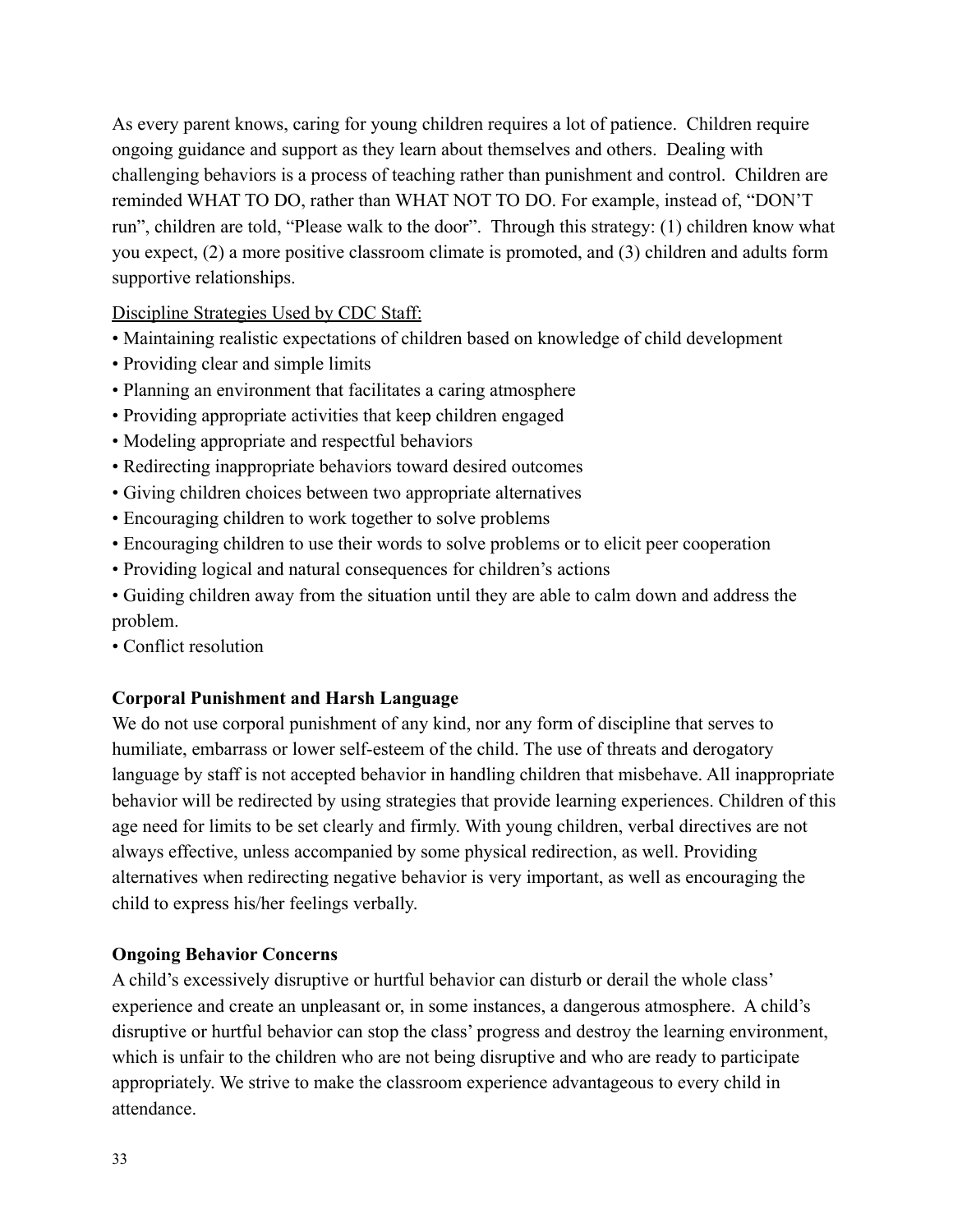When there is an ongoing behavior concern, teachers will contact the child's parents. In many cases where the child is disruptive, the school and the family can work together to design a plan that can support the needs of the child and the classroom, where possible. A Parent-Teacher Conference will be scheduled to discuss strategies to support the child and promote appropriate behavior, as well as to develop an action plan. In some cases, part of the action plan may involve referral to the Public School system/Regional Center or outside professionals to assess and/or work with the child and family. Subsequent to such a referral and feedback, the Director in her sole discretion will evaluate whether or not the program can keep the child enrolled in the school.

If a behavior concern continues after implementation of an action plan, a child may be asked to leave the program for a short period of time (1-5 days).

If the disruptive behavior still continues, the Child Development Center may determine that the school cannot appropriately support and manage the child within the classroom setting. In such cases we will dismiss the child from the Child Development Center. Depending on the severity of the behavior, a child may be dismissed after a single offense, after a Parent meeting and an action plan, or after behavior fails to improve even with parental support. This decision will be in the sole discretion of the Director of the Director of the Child Development Center.

#### **Dismissal Policy**

The Child Development Center may dismiss a child from the school where a child is determined to be a health or safety threat to him/herself or to other children, where ongoing disruptive behavior has not been successfully corrected, or where an individual child needs one on one supervision which the school is not staffed to provide. In addition, a child may be dismissed from school for failure to timely pay tuition or late fees and/or recurring late payment of fees, recurring instances of picking up a child late, or failure to comply with the policies set forth in the Parent Handbook. The decision to dismiss a child from the school for ANY reason will be in the sole discretion of the Director of the Child Development Center. Families will not be responsible for tuition beyond the end of month in which the child is dismissed from the school.

#### **HEALTH, NUTRITION, SAFETY AND EMERGENCY PREPAREDNESS**

#### **Emergency Preparedness**

The Child Development Center has an emergency plan that includes procedures for fire, earthquake, and lockdown. The Center has a 72-hour supply of food, blankets and water should the staff and children need to remain on site. Teachers and/or the Director will release children ONLY to those authorized on the child's emergency forms. It is imperative that the parents keep this information current. Evacuation procedures are posted in all three-program areas. The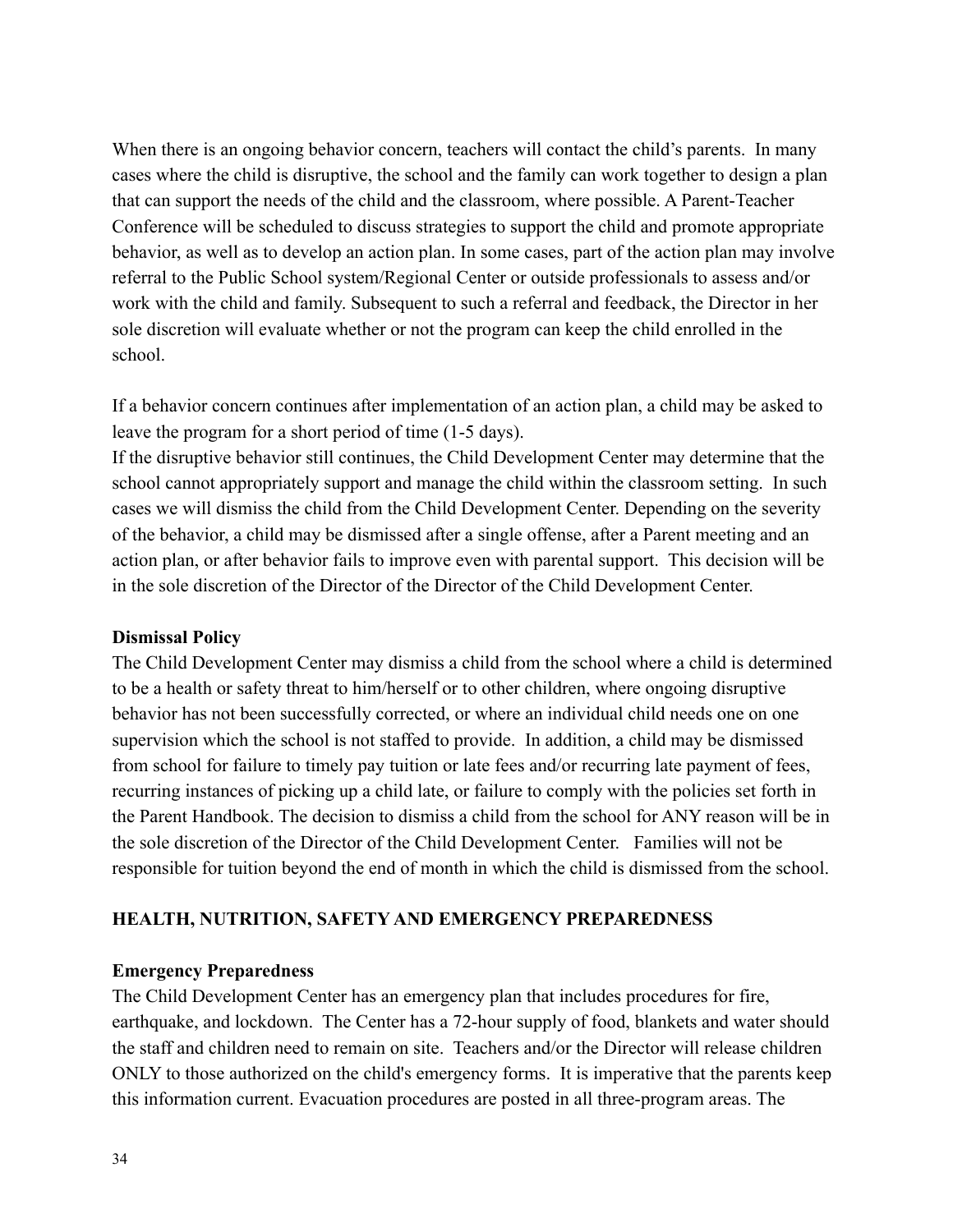director has the emergency procedures with staff assignments posted in the office. Monthly safety drills are held to maintain a level of awareness and preparation.

# Emergency Notification - Remind App

When your child begins at the Oxy CDC, you will be asked to join the Remind app. This will allow us to send out one quick, group text to all parents, in the event of an emergency. Please be sure that you are signed up for this service, so that you receive our group texts.

Parents can call OXY'S EMERGENCY STATUS NUMBER: (866) 961-3300 or check this website for updates in the event of an emergency on the Oxy campus: [https://www.oxy.edu/offices-services/campus-safety/emergency-preparedness-response-plans/em](https://www.oxy.edu/offices-services/campus-safety/emergency-preparedness-response-plans/emergency-updates) [ergency-updates](https://www.oxy.edu/offices-services/campus-safety/emergency-preparedness-response-plans/emergency-updates)

In the event of an emergency where local phone lines are down, we will try to reach our Out of State Emergency Contact Number to give them an update on our status. Parents can call these numbers to find out about our status.

# **Out of State Emergency Contact Numbers:**

**Jeff Sparks: 317-679-6913 Connie Sparks: 317-408-0276**

# **Injury/Incident Policy**

If your child is injured while at school, you will be informed. For lesser injuries, you will receive an "Accident/Incident Form" explaining what happened to your child and how your child's injury was treated. For more serious injuries, especially significant bumps to the head, we will notify you by telephone/text to inform you (as well as filling out the Accident/Incident Form). At this point, unless we feel the child must seek immediate medical attention, you will have the discretion as to whether you want to come check on your child and/or take him/her home. If the injury is of an "emergency" nature, we will immediately call 911 first, and then will call you to inform you.

# Policies Regarding Notifying Parents of Injuries

Any injury to a child will be reported to parents in writing using the Accident/Incident Report forms. This includes:

- Any serious injury to the child
- Any visible injuries to the child
- Any other injury that parents should be aware of

Injuries that may require medical attention will also be reported to parents in a timely manner via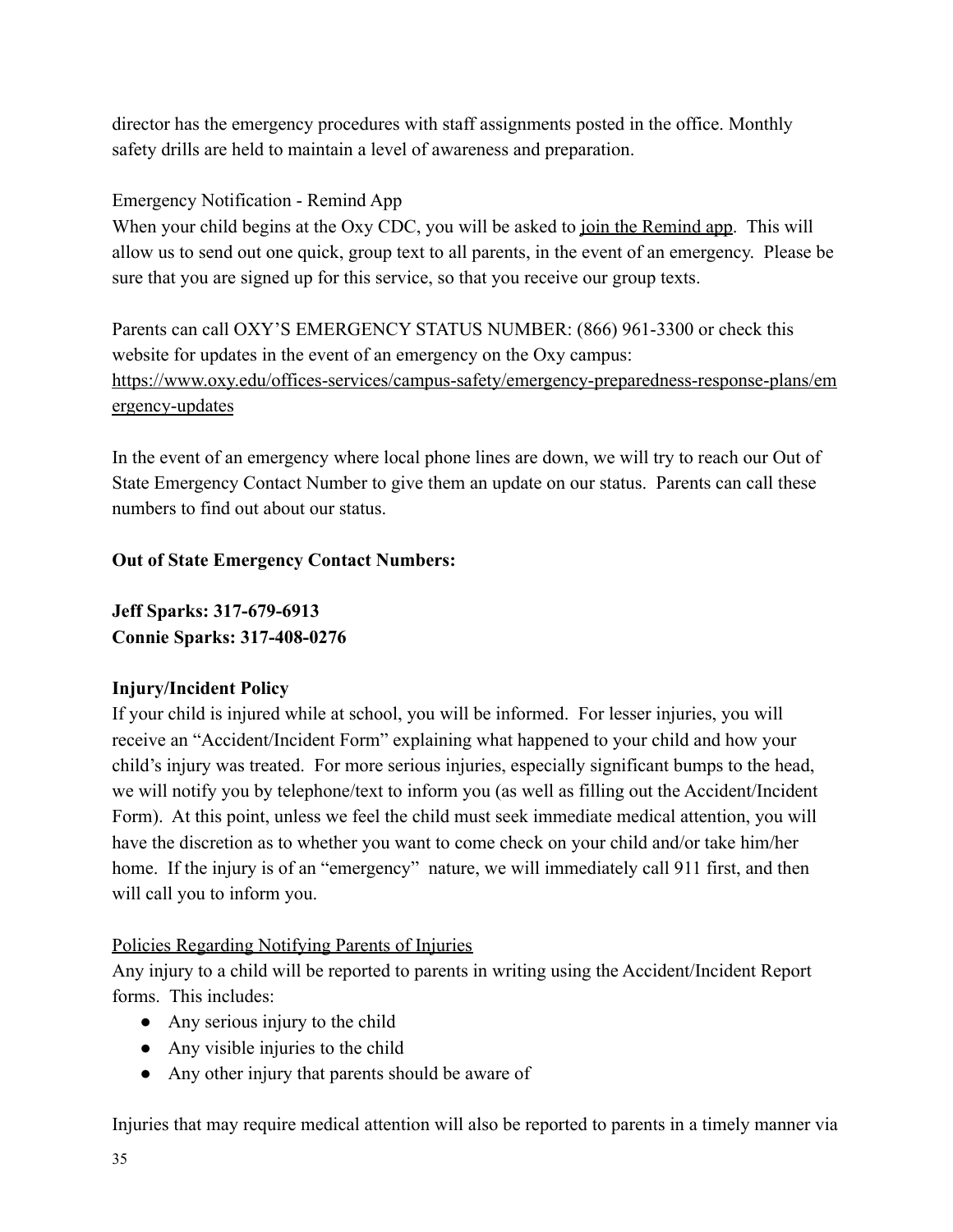phone/text, as well as to our Licensing Agency.

Injuries that require a call/text to parents:

- Bumps to the head that are hard enough to present possible risk of concussion (any that are harder than a light bump)
- Bite from another child that breaks the skin
- Broken bone
- Sprained joint
- Injury/impact to teeth (teeth loose, gums damaged)
- Injury to the eye
- Deep cut/laceration
- Split skin (may require stitches)
- Child not using part of the body normally

#### Policies/Protocols Regarding Notifying Parents of Significant/Concerning Incidents

Parents will be informed of any incident that is out of the norm for their child's daily experiences.

Examples kinds of incidents require written notification through Accident/Incident Report form AND immediate notification of parents through phone call or text:

- Any incident in which a child has been endangered in some way
- Any incident in which a child is inconsolable for more than 30 minutes
- Significantly atypical behavior in a child

Examples kinds of incidents require written notification through Accident/Incident Report form same day:

- Parents will be notified if their child hurts another child
- A significantly atypical or concerning interaction between a teacher and a child

Some incidents will be reported to parents in ways other than phone, text or Accident/Incident Report such as: verbally, through notes on the child's daily forms (Hungry Caterpillars), through separate notes put in the parents' mailbox, through email, etc.

*Typical daily, expected daily occurrences for preschool children and/or the particular child may not necessarily be communicated with parents.*

# Policies/Protocols Regarding Notifying Parents of Alleged Serious/Concerning Incidents

If there is an allegation made that a child was involved in a significant or concerning incident involving a teacher, we will notify parents, same day, by calling them (usually the Director).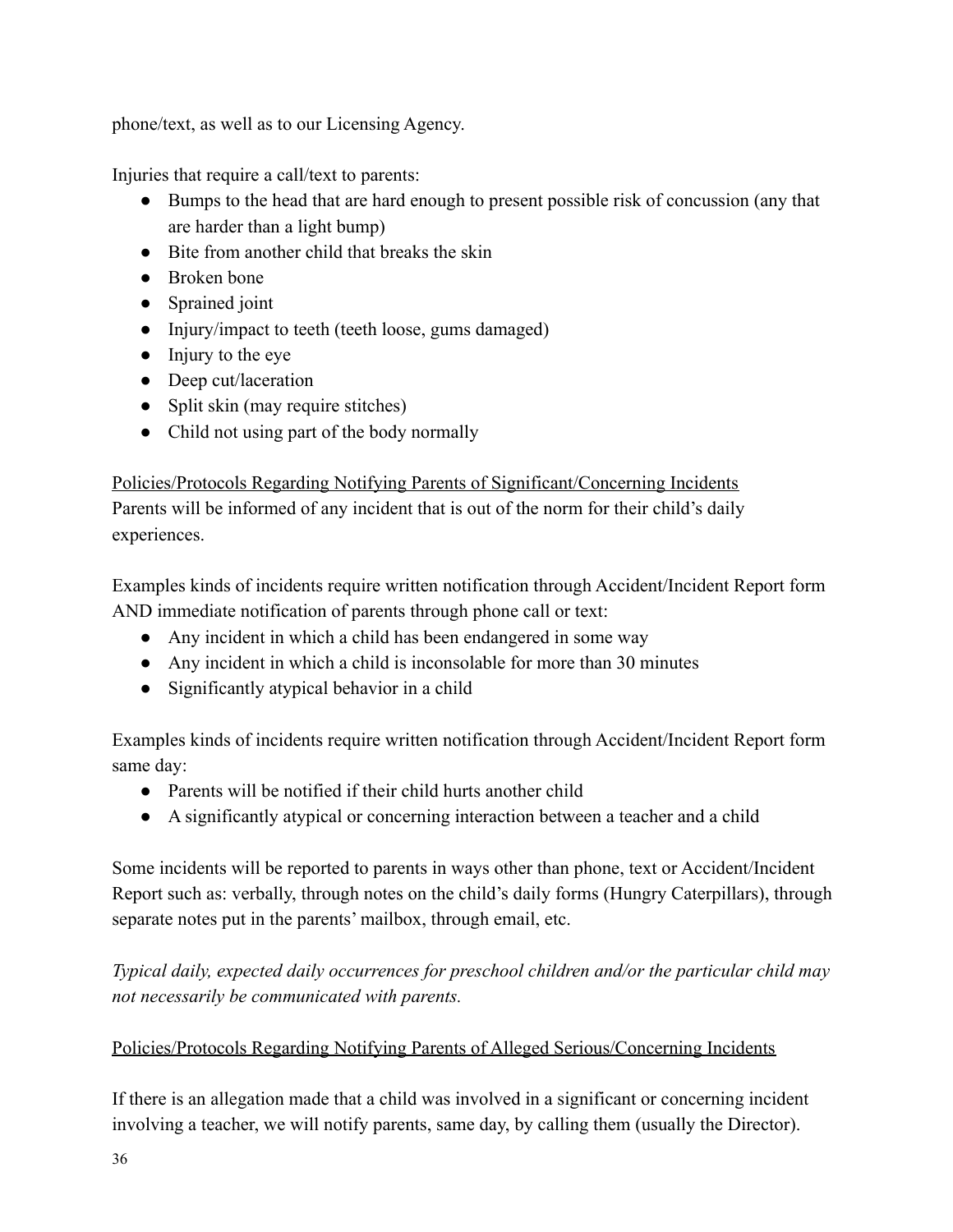Parents will also receive notification in writing through the Accident/Incident Report form. If the parents would also like to have a follow up in-person meeting, one can be arranged. If it is alleged that a child's personal rights were violated, a report will be made to Child Care Licensing, and investigation will be initiated.

# **Policy Regarding Picking Up an Ill or Injured Child**

When your child becomes ill or injured in a way that requires your attention, we need to be able to reach you in a prompt manner, so that you can pick your child up as immediately as possible. (Should your child be seriously injured, we will always call 911 before calling you). Please do your utmost to ensure that, at least, one parent (or caregiver able to pick your child up) is **reachable by phone and/or text at all times.**

When children are ill, they need to be isolated from their peers, to avoid spread of the illness. Your child will be isolated and comforted until the parent, guardian or other pick up person arrives. It may be stressful on your child to be quarantined in this manner for long periods. For the comfort of your child, we would like all ill/injured children to be **picked up WITHIN ONE HOUR**.

Each family must fill out an Alternate Pick-up Person Contact Information sheet, providing the name and contact number for, at least, one person we can contact if we are unable to reach you. **If we are unable to reach you** *within 30 minutes***, the person(s) on your alternate pick-up list** will be contacted to come get your child. Please be sure to alert the person(s) on your list that they may get a call from the Oxy CDC to come get your child quickly.

# **Illness Policy**

*\*\*\*\*Please see the COVID-19 Illness, Isolation, Quarantine and Exclusion Policies (below) for information specific to COVID-19.*

# *[Oxy CDC COVID -19 Illness, Isolation, Quarantine & Exclusion Policie](https://docs.google.com/document/d/1D-16j283EoMBsqRX6gH-xkm-oQ3KE4hcF8-SCuXnp0I/edit?usp=sharing)s*

# *These policies will supercede Illness Policies in this main Parent Handbook, with any symptoms related to COVID-19\*\*\*\*\*\**

The goal of the ILLNESS POLICY is to help reduce the spread of disease at the Center - to limit spreading illness to both children and teachers (teachers who are sick need to stay home, too).

While we cannot prevent all illness, we may be able to reduce its incidence and severity. We request that you please err on the side of caution when evaluating whether your child is well enough to attend school.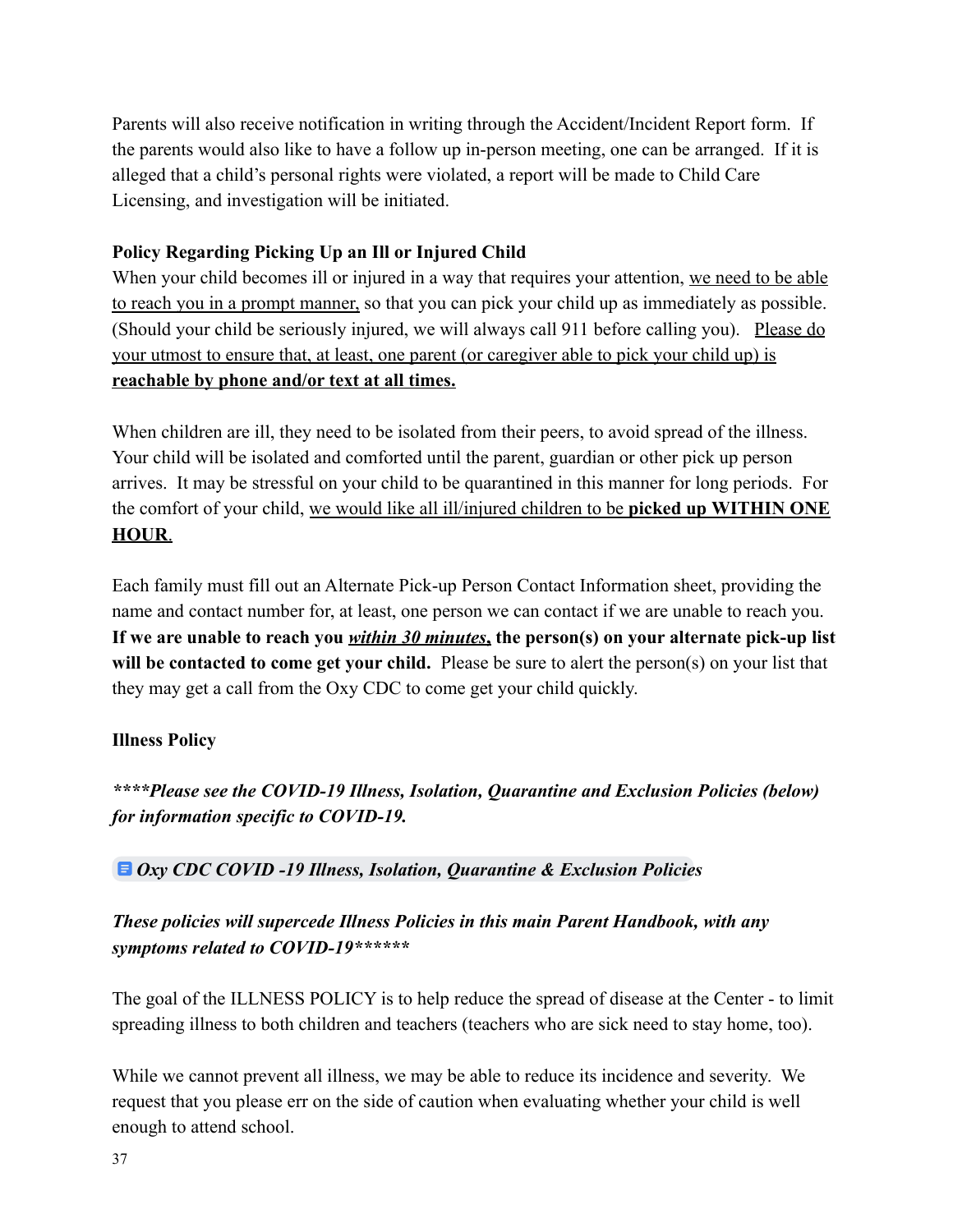# Children will NOT be admitted with the follow symptoms/conditions:

LICE (presents of nits in the hair) FEVER (temperature 99.8 degrees or above) DIARRHEA (more than one loose movement in a day) VOMITING IN THE PAST 24 HOURS NAUSEA/SEVERE STOMACH CRAMPS HEADACHE OR STIFF NECK SEVERE COUGHING LABORED or RAPID BREATHING JAUNDICE/YELLOW LOOK IN SKIN/EYES UNUSUALLY DARK (TEA COLORED) URINE TEARING, IRRITATION or REDNESS of the EYE or EYELID LINING (that cannot be explained by recent irritant being introduced into the eye) IMPETIGO (prior to being treated with antibiotics for the previous 24 hour period) UNEXPLAINED RASH (especially WITH OOZING OR PUS-FILLED SORES) MOUTH SORES that might indicate the Coxsackie/Hand, Foot & Mouth Virus VERY SORE THROAT, especially with spots in the back of the throat (possibly Strep Throat) A VERY RUNNY NOSE, especially if accompanied by other symptoms (one that is constantly running, to a degree that it interferes with the child's ability to play and have a good day, because he/she has to keep stopping and wiping nose and washing his/her hands)

The child MUST BE FEVER, DIARRHEA and VOMIT FREE, WITHOUT MEDICATION, for, at least, a full 24 HOURS prior to his/her return to school. Fevers tend to spike in the late afternoon or evening, so please be sure that your child has had a full 24 hours without symptoms before returning. Please be reminded that a staff member will assess each child's health as he/she enters the Center. She may use her discretion in accepting any child who shows signs of illness.

Please call the Center and inform your child's teacher when you're keeping him/her home because of illness or if he/she has been exposed to any contagious disease. If a child is out ill three or more consecutive days, a medical clearance, from a doctor, is required before he/she can be readmitted.

FOR PINK EYE, A CHILD MUST BE ON MEDICATION A FULL 24 HOURS (OR LONGER IF YOUR PEDIATRICIAN INDICATES THIS IS NECESSARY TO LIMIT CONTAGION), HAVING HAD A FULL 24- HOUR ROUND OF DOSES (USUALLY 3), WITH NO MORE DRAINAGE FROM THE EYE, BEFORE HE/SHE MAY RETURN TO SCHOOL.

FOR LICE, YOUR CHILD MUST BE NIT-FREE, IN ORDER TO RETURN TO SCHOOL. If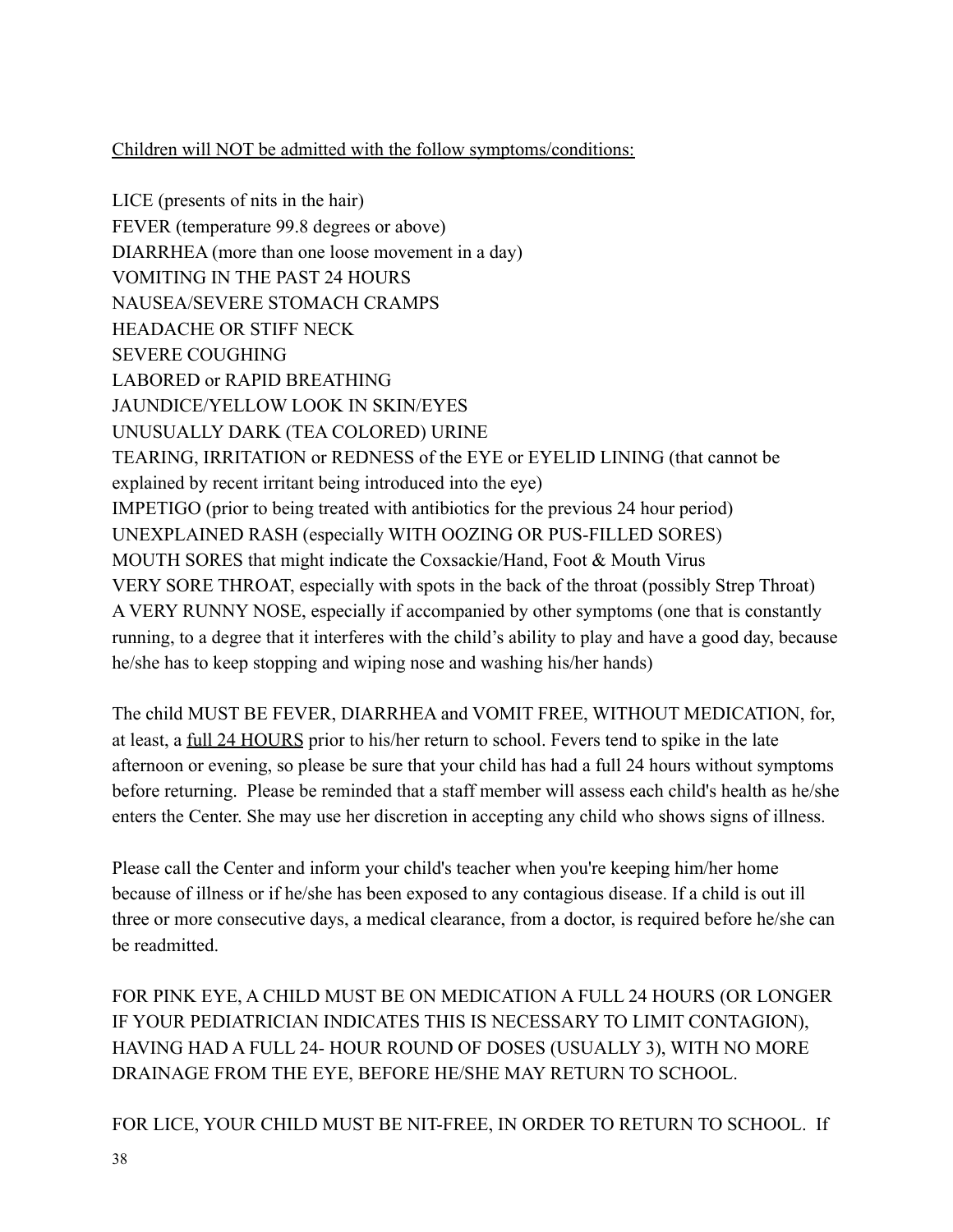there is a confirmed case of lice in the school, each child will have his/her head checked for nits on the way into school each day, until all children are found to be nit-free. Then, the whole student body will have their heads checked for nits again one week later. If all is clear, the process is complete. If nits are found, the process starts again.

# \*\*\*IF A CHILD IS TOO UNWELL/LETHARGIC TO PARTICIPATE IN DAILY ACTIVITIES, THEN THE CHILD IS TOO ILL or UNWELL TO BE AT THE CENTER.\*\*\*

Unusual behaviors will be monitored closely and parents will be contacted if other symptoms develop.

These behaviors include, but shall not be limited to:

- Cranky or less active behavior than usual
- Crying more than usual
- Hysterically or inconsolably upset
- Feeling general discomfort or seeming unwell
- Loss of appetite

#### **Medication Administration Policy**

- 1) Parents should check with their child's teacher and/or the Director to ensure that we can agree to administer a particular medication to their child. In certain cases, there may be some medications that we may refuse to administer, if we don't feel comfortable administering it (we are unfamiliar with it, it carries a higher risk, etc.).
- 2) Medications commonly prescribed for typical childhood illnesses, such antibiotics and eye drops, as well as child-safe non-prescription medications, fall into the category of medications that CDC staff will, generally, agree to administer (if items 4-7 below are met).
- 3) We will also keep on hand and administer medications that are needed for life-threatening conditions, such as asthma and anaphylactic-level allergies (inhaler, epi-pen, etc.), as prescribed by the child's pediatrician. Parents must provide us with a copy of the prescription for such medications, as well as a note from the pediatrician describing the conditions under which teachers should administer these emergency medications. Parents must fill out the medication form with open-ended dates for the year (LIC 9221 – Parent Consent for Administration of Medications).
- 4) Only those teachers who have agreed to administer medications will be available to administer. We provide teachers with an option to opt-out of administering medications, and one-third of CDC staff have opted out. This, of course, does not include medications that would be needed for a life-threatening condition, such as an anaphylactic reaction or asthma flare up. All teachers understand the necessity of having someone readily available to administer these medications in emergency situations, should one of the teachers on the administration list be unavailable.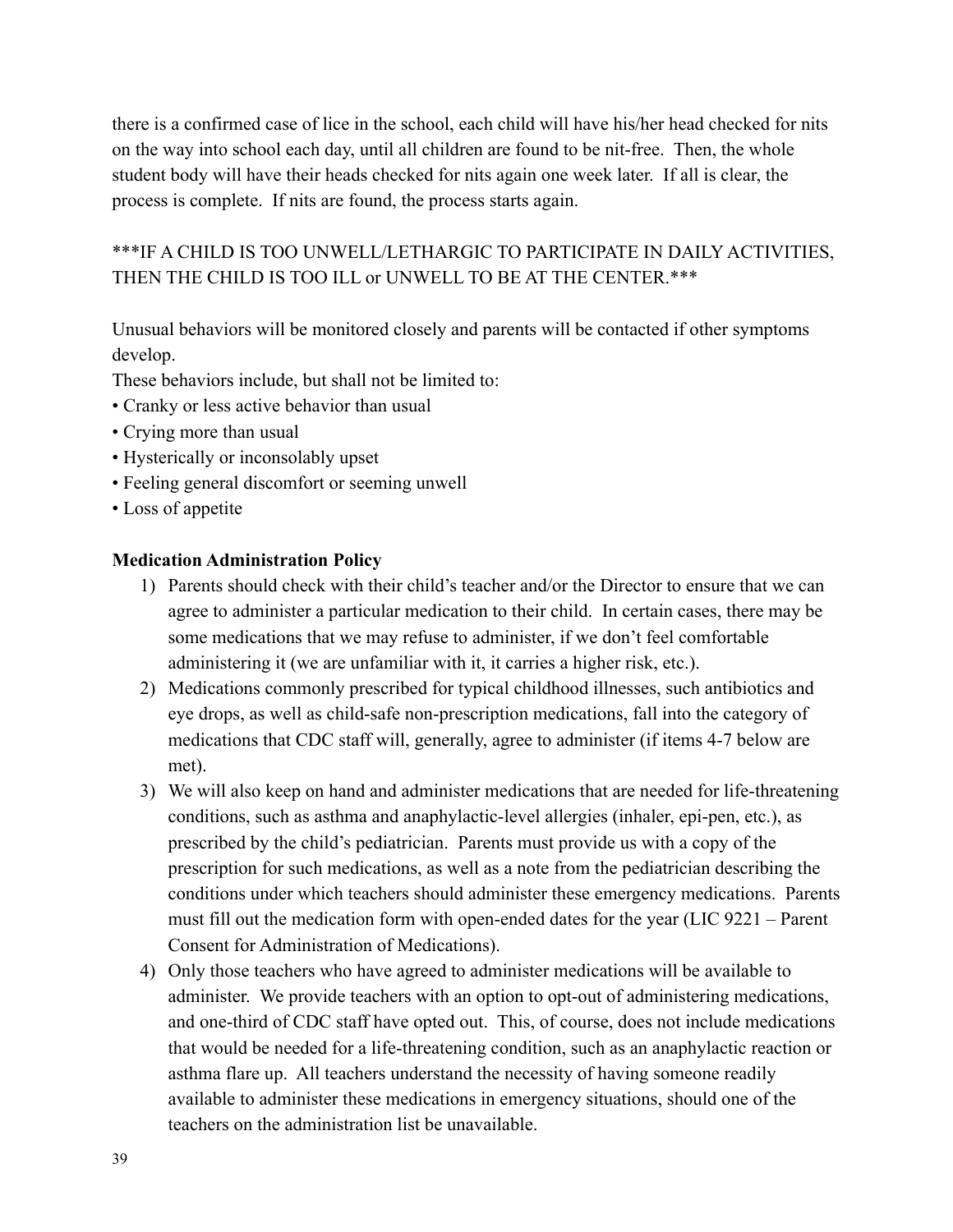- 5) We can only agree to administer non-emergency medications on a particular day, if there will be, at least, one teacher on-site who is on the list of those who have agreed to administer medications (the teacher administering may not be one of your child's teachers).
- 6) We will only agree to administer medication to your child if your child allows us to easily administer the medication. If we try, and your child resists our attempts or the process is too difficult/traumatic for your child, we will ask that parents provide a person (a parent, nanny, grandparent, family friend, etc.) who can administer the medication to their child for the duration of the prescribed period.
- 7) All parents must follow all requirements of Community Care Licensing (Title 22) regarding medication administration:
	- a) Each container shall have an unaltered label.
	- b) All prescription and non-prescription medications shall be maintained with the child's name and shall be dated.
	- c) Prescription medications shall be administered in accordance with the label directions as prescribed by the child's physician.
	- d) For each prescription medication, the parents must provide, in writing, approval and instructions from the child's authorized representative for the administration of the medication to the child (using form LIC 9221 – Parent Consent for Administration of Medications).
	- e) The instructions from the child's authorized representative shall not conflict with the label directions as prescribed by the child's physician.
	- f) Nonprescription medications shall be administered in accordance with the product label directions on the nonprescription medication container(s).
	- g) For each nonprescription medication, the parents must provide, in writing, approval and instructions from the child's authorized representative for the administration of the medication to the child (using form LIC 9221 – Parent Consent for Administration of Medications).
	- h) The instructions from the child's parent shall not conflict with the product label directions on the nonprescription medication container(s).

# **Biting Policy**

"Biting" is a word that no parent wants to hear in reference to their child (either as the biter or the "bitee"). We try observe children carefully and try to catch the "bite" before it actually happens. Unfortunately, it is not always possible. Biting usually does not happen out of the blue there is usually some precipitating event. Biting is normal for a two year old who does not yet have language to express his/her frustration. Some children use hitting, pushing or other responses. Some children never do any of these. We support children in finding constructive and socially acceptable ways of expressing their frustrations - such as saying, "I'm mad!" or "My turn". Biting usually diminishes and/or disappears, as children develop the ability to express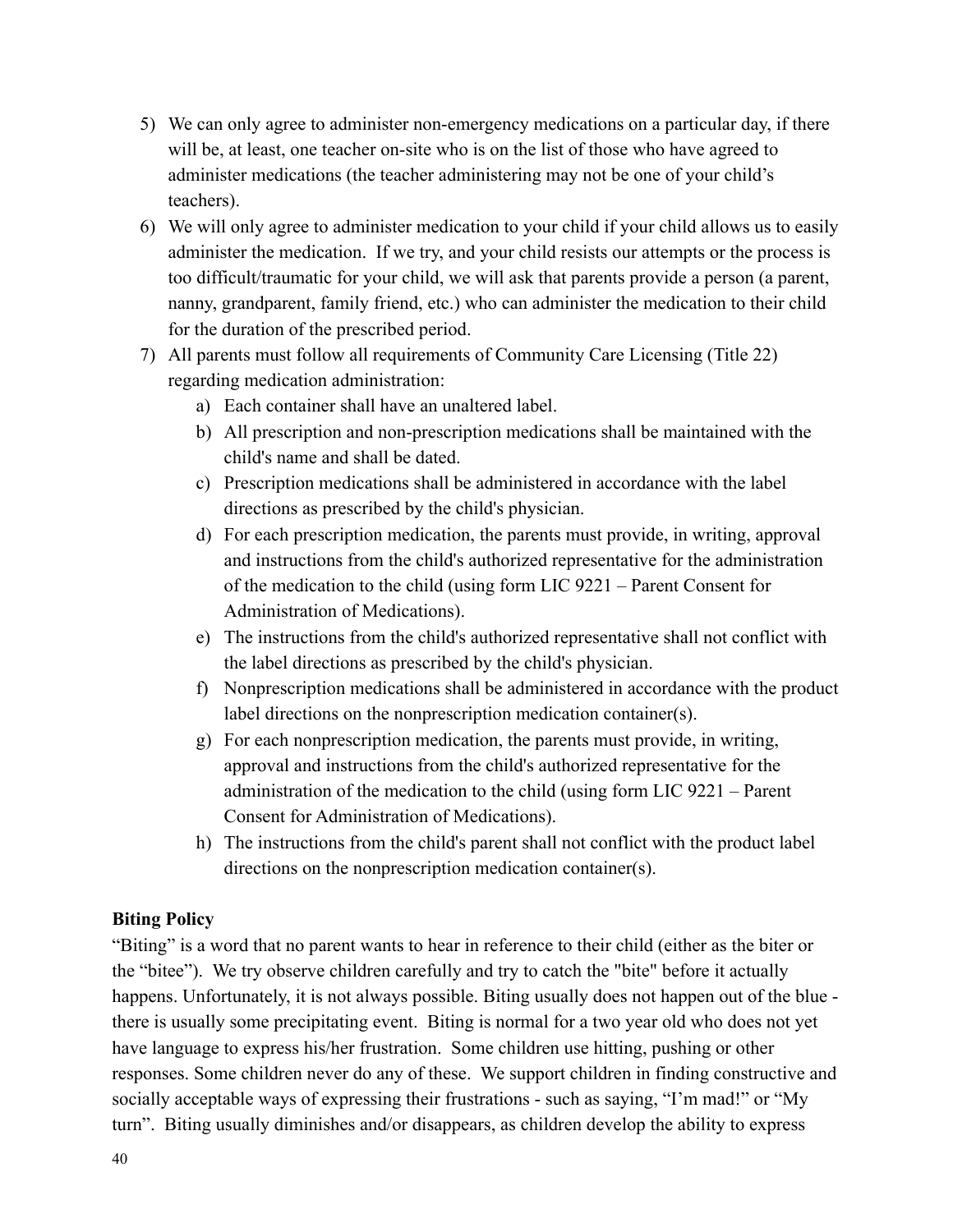their feelings and needs verbally.

We firmly discourage biting (and other hurtful behaviors) in several ways: 1) Through verbal direction, such as, "You may NOT bite! Biting hurts! Biting is not okay!" 2) Through telling children what words they can use to express themselves and then ask them to try saying the words. For instance, "It's not okay to bite him. Biting hurts. But you can tell him, 'No. It's my turn.' Try it now. Use your words and tell him, "No. It's my turn.'" 3) We provide children with a "chewy necklace" to wear that they can bite when they feel like the need to bite, and we redirect them to bite on this.

Parents will be notified whenever their child has bitten or has been bitten. For a child who demonstrates an ongoing biting issue, parents may be asked to pick their child up after their child has bitten another child. This is to communicate to the child the seriousness of biting. The child will then be allowed to return and "try again" the following day, and will be kept under close observation. If a child needs constant supervision because of a tendency to bite peers, parents will be asked to remove the child from school for a period (to be determined), and the child will be allowed to return again, once everyone agrees the child is ready.

# **Nap/Rest Time**

# Nap/Rest Time Licensing requirements

Licensing regulations state that children must be provided with a rest/quiet period daily.

- Children's daily schedule must include some "rest and relaxation". All children must be "given an opportunity to nap or rest without distraction or disturbance."
- Children who want/need to nap/sleep must be allowed to do so.
- Children should be allowed to sleep until they wake up on their own. We resume normal activity in the room at the end of nap time, and teachers may gently encourage a late napper to wake up, but teachers will not forcefully wake children.
- A child who is disruptive to the sleep of other children (yelling, running around, etc.) needs to be removed from the room, so that the disruption does not violate other children's personal right to sleep.

# The Importance of Sleep

Sleep is important for all of us, because it's a time for rest and recovery, allows our brains to form new pathways, and is a chance to replace chemicals and repair muscles. Sleep is especially important for young children, because a lot of important brain development and overall growth happens while children sleep. Sufficient sleep helps children to be their healthiest and happiest selves throughout the day.

# Varying Sleep Needs

Preschool children usually need some amount of rest during the day to provide downtime for their bodies to rejuvenate. However, sleep is highly individualized. Children's nap schedules may vary depending on age, temperament, and individual needs. Some children consistently take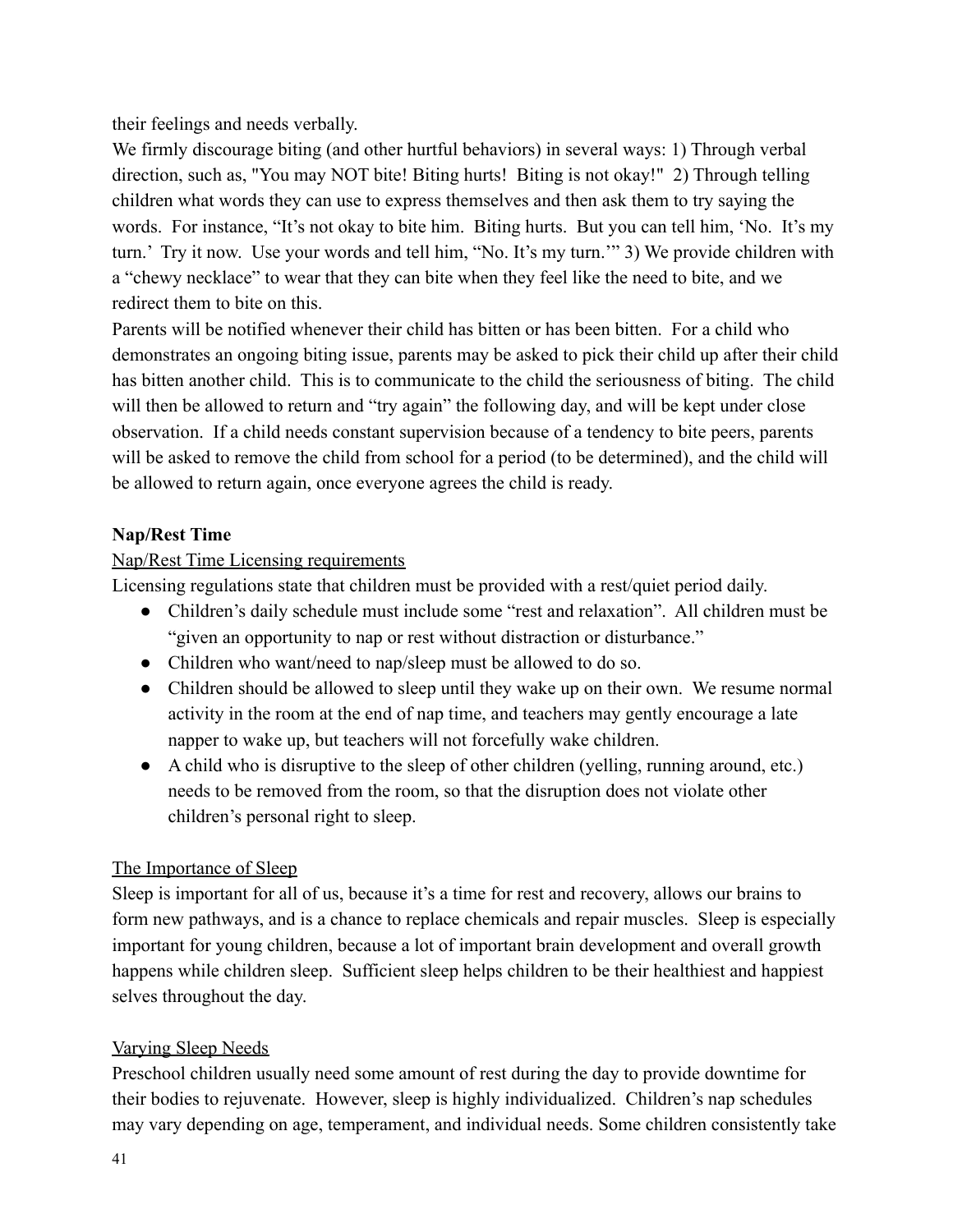naps until the late preschool years. Other children are less predictable—taking cat naps here and there, even from early infancy. On average, 2-year-olds need 11 – 14 hours of sleep each 24-hour period, which usually includes a 1- to 2-hour nap. On average, Preschool children (3 to 5 years) need 10-13 hours of sleep each 24-hour period, which may include a nap of 1 hour or more. Most children grow out of their nap by age 5.

We strive to be responsive to each child's unique sleep/nap needs. Provisions will be made for all children's varying sleep needs, including provisions for early risers, provisions for late sleepers, and provisions for children who don't nap.

# Collaboration with Parents

Collaboration with a child's family helps us to successfully meet the child's individual sleep needs.

- We request that parents communicate directly with their child's teacher about whether or not they would prefer for their child to have a daily nap.
- We request that parents communicate any special requests or concerns they have regarding their child's nap time directly to their child's teachers.
- We request that parents share information with us about their child's bedtime/naptime routines at home and what things they have found help their child settle, relax, and go to sleep
- We request that parents keep us updated about their child's nap patterns at home/sleep needs and inform us when they believe that their child is beginning to grow out of their nap (may no longer require a nap as part of their daily schedule).
- If we notice that a child is becoming more resistant to napping on a regular basis, and parents have not yet communicated with us about a change in their child's sleep schedule, we will reach out to parents to make a plan for their child's nap time, moving forward.

# Nap/Rest Time Protocols

- We set the stage for rest/sleep by turning off the lights in the classroom and playing soothing music. We keep talking to a minimum, and when we do talk, we use whispering voices and ask the children to do the same. We try to create a calm, restful environment in the classroom, which promotes rest and sleep.
- For children who don't nap or whose parents are fine if they don't nap, the only expectation is that children rest quietly (sitting, lying down, any position) on their mats for 30 minutes (until 1:00 p.m.).
- If a child needs an activity to do, in order to be able to rest quietly on his/her mat for the 30 minutes, the child can do a quiet activity on his/her mat (books, puzzles, drawing, etc.).
- Children whose parents want them to nap will generally be given a longer time on their mats to fall asleep (longer than 30 minutes), as determined in consultation with the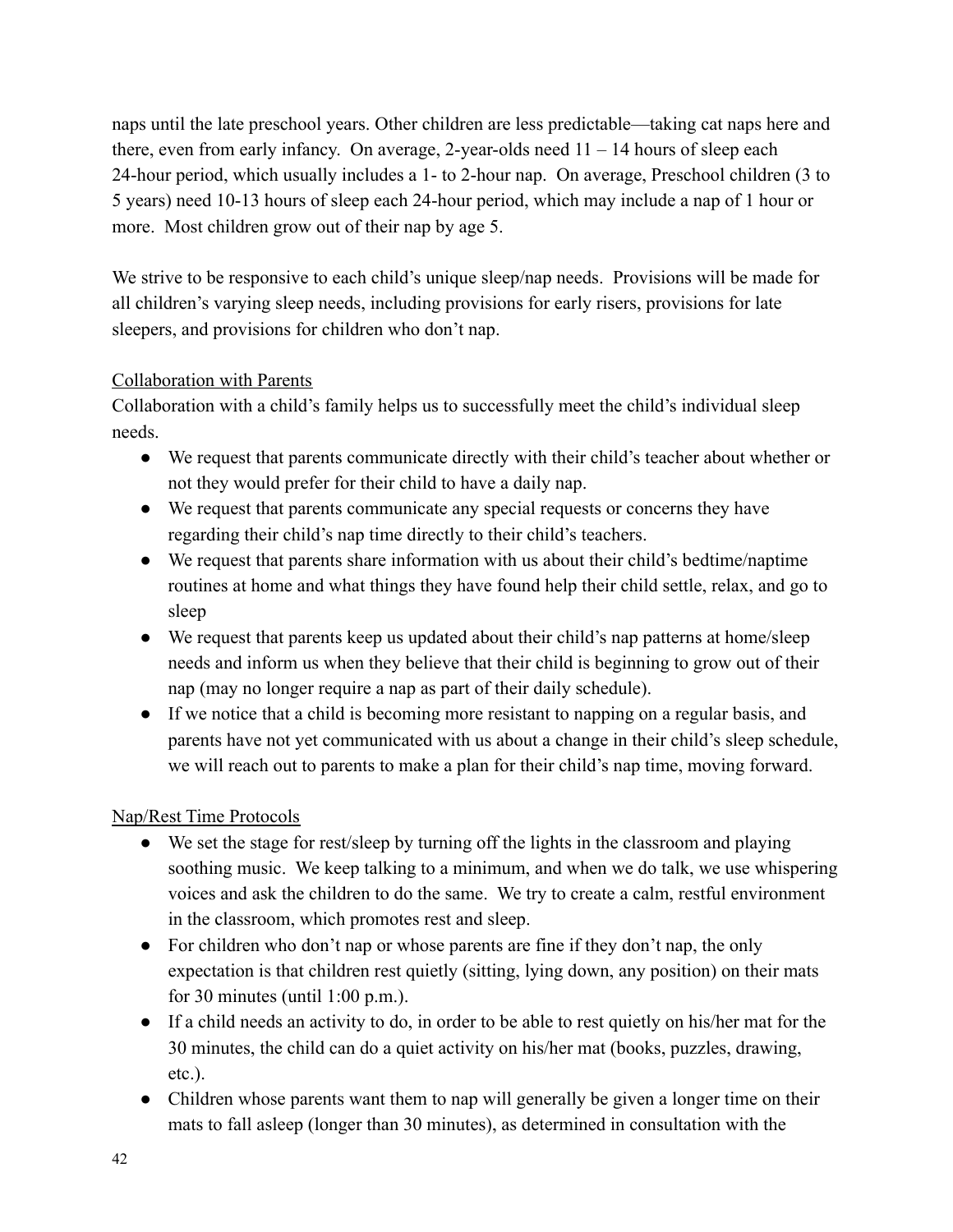child's family.

- If a child whose parents want him/her to nap is not asleep by 1:30 p.m. (or another time frame decided upon with the particular family), we assume that the child will not nap on that day. If the parents approve of this plan, and we have sufficient teacher coverage outside (there are not too many children outside already to maintain appropriate ratios), these children can go outside to play. If the parent prefers for the child not to play outside, or we don't have sufficient teacher coverage outside that day, the child can do a quiet activity on their mat (books, puzzles, drawing, etc.) until the end of nap time.
- We can provide physical comforting (e.g. rub a child's back, stroke a child's hair, etc.) to help a child relax and go to sleep. If a family would prefer for their child not to be helped in this way, they should let their child's teacher know. We also seek to be respectful of children by asking if they would like to be comforted in these ways (e.g. "Would you like for me to rub your back?")
- Children whose parents want them to nap may be asked to lie down, and may be gently guided to lie down, but they will not be physically forced to lie down.
- Children cannot and will not be forced to sleep.
- If parents want their child to nap every day, but the child is consistently resisting sleeping/resting, we will ask for a meeting with the family to get on the same page about nap time expectations/plans.
- A child who is disrupting other children's ability to sleep (yelling, running around, etc.) will be brought out of the classroom (outdoors or to the office) and helped to calm, self-regulate, quiet down, etc. and then given a chance to return to his/her nap mat. An attempt will be made to understand why the child is having difficulty remaining calm and quiet, and steps will be taken to address the reasons/needs behind the behavior. For example, if the child is bored, he/she will be offered a choice of activities to engage in. In some cases, it may help the child to sit on a teacher's lap in the nap room, rather than their own mat. If, after such attempts to understand and meet the child's needs, the child remains disruptive to the sleep of other children, the child may be brought into the office to rest or sleep, supervised by a teacher or the Director. If the child is one who needs to take a nap, we will try to help the child settle and go to sleep in the office. If the child is one that does not need to take a nap, he/she can join the children who go outside to play at 1:00 p.m.

If your child soils his/her nap sheet and/or blanket, these will be sent home for washing, to be returned the next day.

# **Meals and Snacks**

Morning snack, lunch, and afternoon snack are provided daily. Morning and afternoon snacks are prepared on site, and lunches are provided by Oxy's Campus Dining. We serve 1% organic milk and water at each eating time. Nutrition is the relationship of foods to the health of the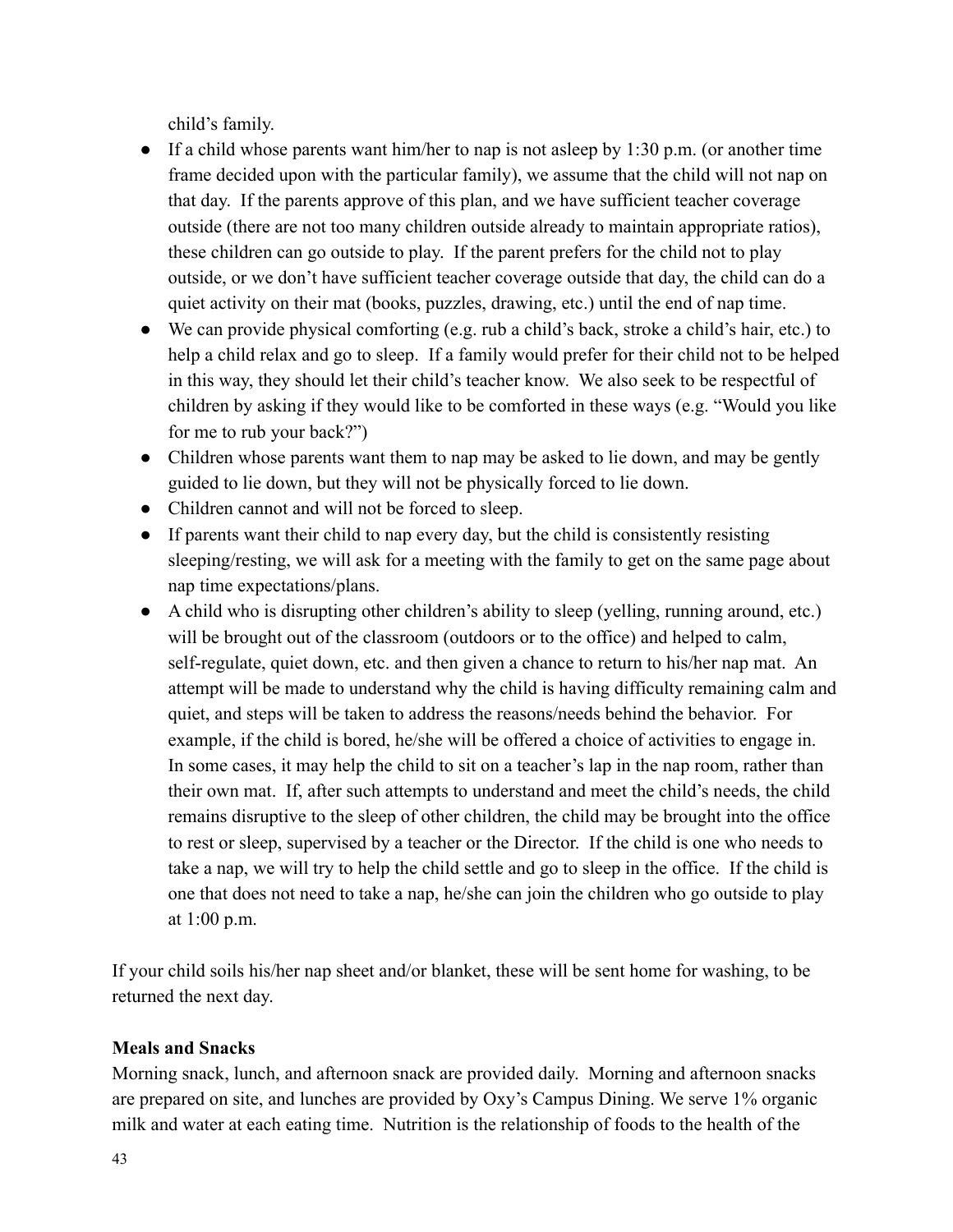human body. A child needs good nutrition to grow physically, mentally and emotionally. Our goal is to provide healthy meals and snacks for children, both to support children's developing minds and bodies, as well as to model healthy nutrition for children. Generally, the snacks and lunches we provide will not contain sugary foods (cookies, cakes, etc.), though sweet treats may be served for special occasions, such as birthdays or holidays. We also try to limit the amount of fried foods and other high fat foods. Our goal is to provide a variety of fruits and vegetables, organic when possible.

A list of the general snack options provided, as well as the weekly lunch menu can be found on the parent login portion of our website. We also try to post the lunch menu on the fence, near the entrance/exit gate, by the parking lot.

Families who wish to opt out of our food service plan, due to their child's specific dietary restrictions (e.g. food allergies), and who can present a doctor's note stating that their child should have a specialized diet provided from home, can receive a discount on their monthly tuition. Please contact Laura Drew to discuss the possibility of an alternate food plan and commensurate discount.

Families may provide additional food/drinks from home, as long as they follow the Center's policies regarding excluding certain foods (see below).

# **Food Allergies/Dietary Restriction**

If your child has any food allergies or special dietary restrictions, please make sure to communicate this to us both in your admissions paperwork and verbally. In your admissions paperwork, in addition to including allergies and dietary restriction on the "Child's Pre-Admission Health History - A Parent's Report" form, please also write a separate note, in red ink, that states all of your child's allergies/food sensitivities (and their severity) and dietary restrictions. You may provide alternate foods and drinks (soymilk, almond milk, etc.) for your child, if you do not wish them to eat/drink the food/beverages provided.

If we notice a negative reaction when your child eats any particular food item, we will let you know immediately, so you can have him/her checked by a doctor.

#### **Peanut-Free policy**

THE OCCIDENTAL COLLEGE CHILD DEVELOPMENT CENTER IS PEANUT-FREE. Items that are purchased or made for the children's consumption do NOT contain peanuts. Items containing peanuts should not be brought to the Child Development Center.

#### **Foods/Drinks From Home**

When sending lunches or snacks from home for your child, please follow the guidelines below: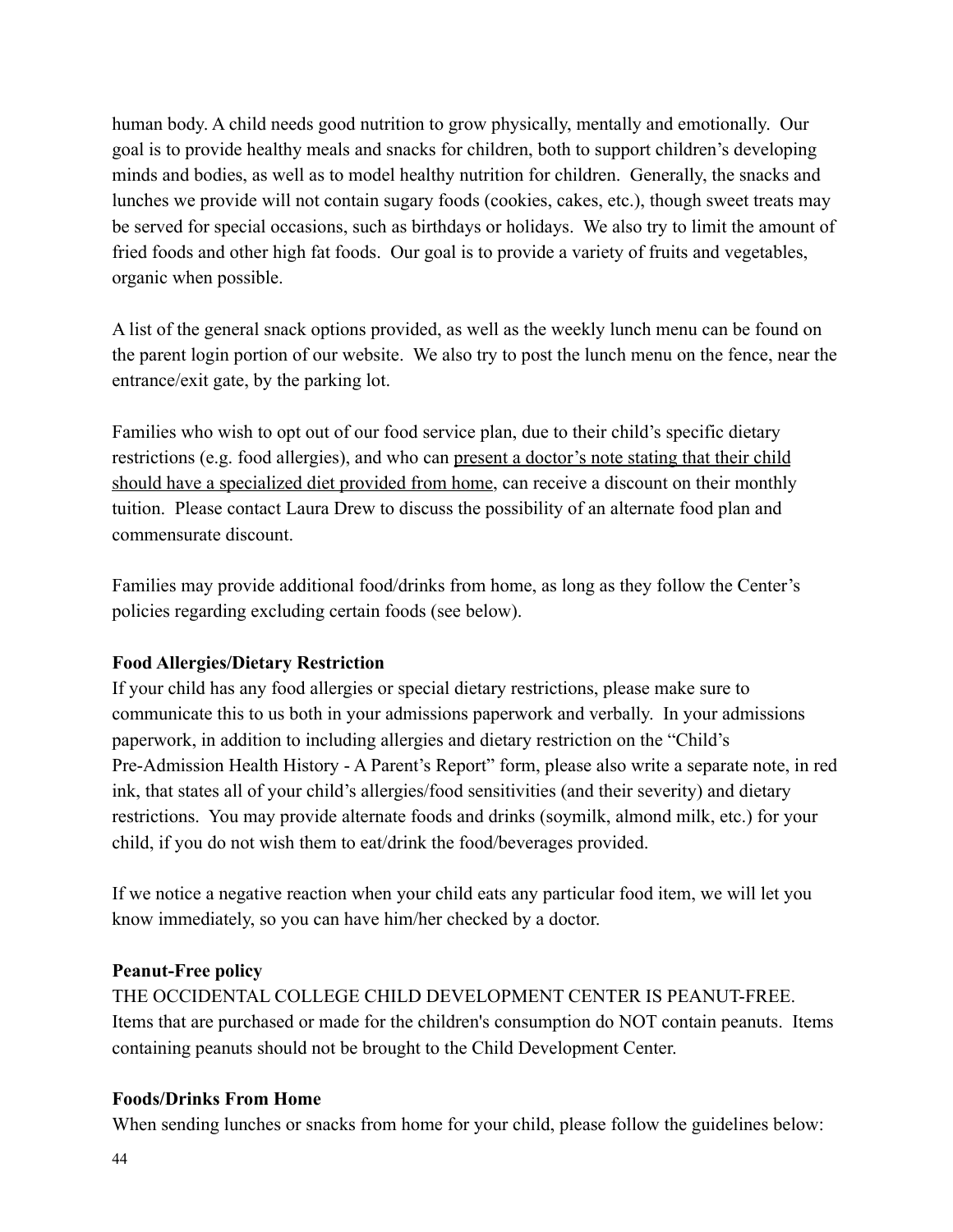- We are a peanut-free Center, so please be sure that foods sent are peanut-free (your child's group may also have other restricted food items, and you will be informed, if this is the case).
- Please avoid sending "sugary", treat-like foods. Please exclude any food items that list sugar or high fructose corn syrup as the first ingredient. Please do not send things such as: cookies, candy, pudding, cake, sugary cereals, etc. Please do not send gummy fruit snacks, even if they are made from pure fruit, as these resemble candy.
- Please send only water or plain milk. No chocolate milk or juice, please.
- Please do not send foods that are listed as choking hazards, or if possible cut foods in pieces small enough that they no longer present a choking hazard. Cylindrical foods like carrots and hot dogs should be sliced lengthwise. Cheese, meat, fruit, vegetables, etc. should be cut into cubes/pieces that are smaller than  $\frac{1}{2}$ " wide. Small round foods, such as grapes and cherries, should be cut in half or quarters. Popcorn, raisins, dried fruits, and nuts are also on the choking hazard list, so please don't send these to school with your child.

#### **Child Abuse Mandated Reporting**

The Center is licensed by the State of California, Office of Community Care Licensing, under Title 22. California State Law mandates all employees of the Occidental College Child Development Center report ANY and ALL suspected cases of child abuse. These include physical injuries (inflicted by other than accidental means) as well as sexual abuse, emotional abuse and neglect such as failure to provide medical attention, adequate food, clothing or proper car restraint.

Reports must be filed within 24 hours of the observation with the Los Angeles County Child Protective Services, Office of Social Services. Upon receiving the report, Social Services will conduct an investigation into the charges. Social Services has the right to inspect the childcare facility without prior notification to the staff and to investigate any reports of licensing violations or mistreatment of children. The Department of Social Services has a right to interview children and staff, to inspect and audit child or facility records without prior consent, and has the authority to observe the physical condition of the child or children, including conditions that could indicate abuse or neglect, and to have a licensed medical professional examine a child. THESE INVESTIGATIONS MAY INCLUDE INTERVIEWING OF THE CHILDREN IN ATTENDANCE AND/OR THEIR PARENTS. The Department of Social Services has the authority to inspect, audit, copy the child's child care center records upon demand, during normal business hours. Records may be removed if necessary for copying. Removal of records shall be subject to the requirements in Sections 101217 (c) and 101221 (d).

In the State of California, any physical punishment other than an open-handed spanking that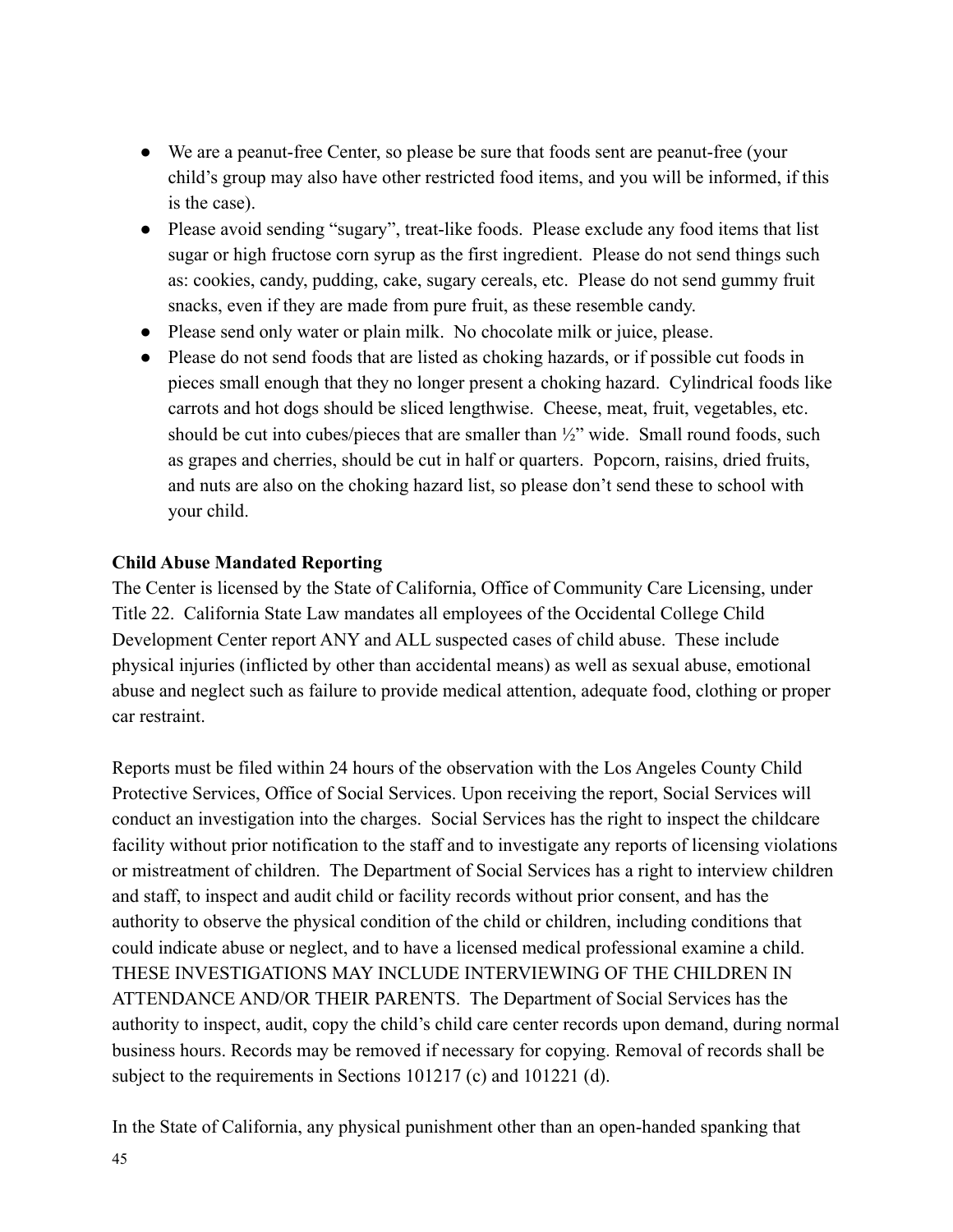doesn't leave a mark is illegal. Any suspicion that an illegal incident has occurred requires a report. We are opposed to physical punishment of any kind and believe that it actually teaches children to use physical violence to solve problems - the opposite of what we want to teach children. We need to model for children the self-discipline and control over our emotions that we want for them to develop, and we want to model that there are non-violent ways to resolve problems - that "using our words" works. If you feel you need parenting guidance and support and would like learn more about positive discipline techniques, please speak to Laura or to your child's teachers. We are very happy to support you and work with you in this way.

# **Child Care Licensing**

# Inspection Authority

As a licensed childcare facility, Child Care Licensing (Department of Social Services) has the authority to interview children or staff, as well as to inspect and audit child or facility records, without prior consent or approval from parents. Upon request from Licensing, we are required to make provisions for private interviews with any children or staff members and for the examination of all records relating to observing the physical condition of the child(ren), including conditions that could indicate abuse, neglect, or inappropriate placement.

# Reporting Requirements and Process

We are required to report to Community Care Licensing:

- Any outbreak of any contagious/communicable illness that occurs at the Center
- Any breach of a child's personal rights
- Any injury that requires medical treatment

If a child is involved in an injury or incident that requires the Oxy CDC report to Licensing, parents will be notified, same day, via phone call, by the teacher or Director, in addition to a written Accident/Incident Report.

Parents will be given accurate and timely information about what happened to their child (or was alleged to have happened), although names of teachers/children may be withheld for privacy/confidentiality.

# Children's Personal Rights

Each child receiving services from a Child Care Center shall have rights which include, but are not limited to, the following:

- To be accorded dignity in his/her personal relationships with staff and other persons.
- To be accorded safe, healthful and comfortable accommodations, furnishings and equipment to meet his/her needs.
- To be free from corporal or unusual punishment, infliction of pain, humiliation, intimidation, ridicule, coercion, threat, mental abuse, or other actions of a punitive nature,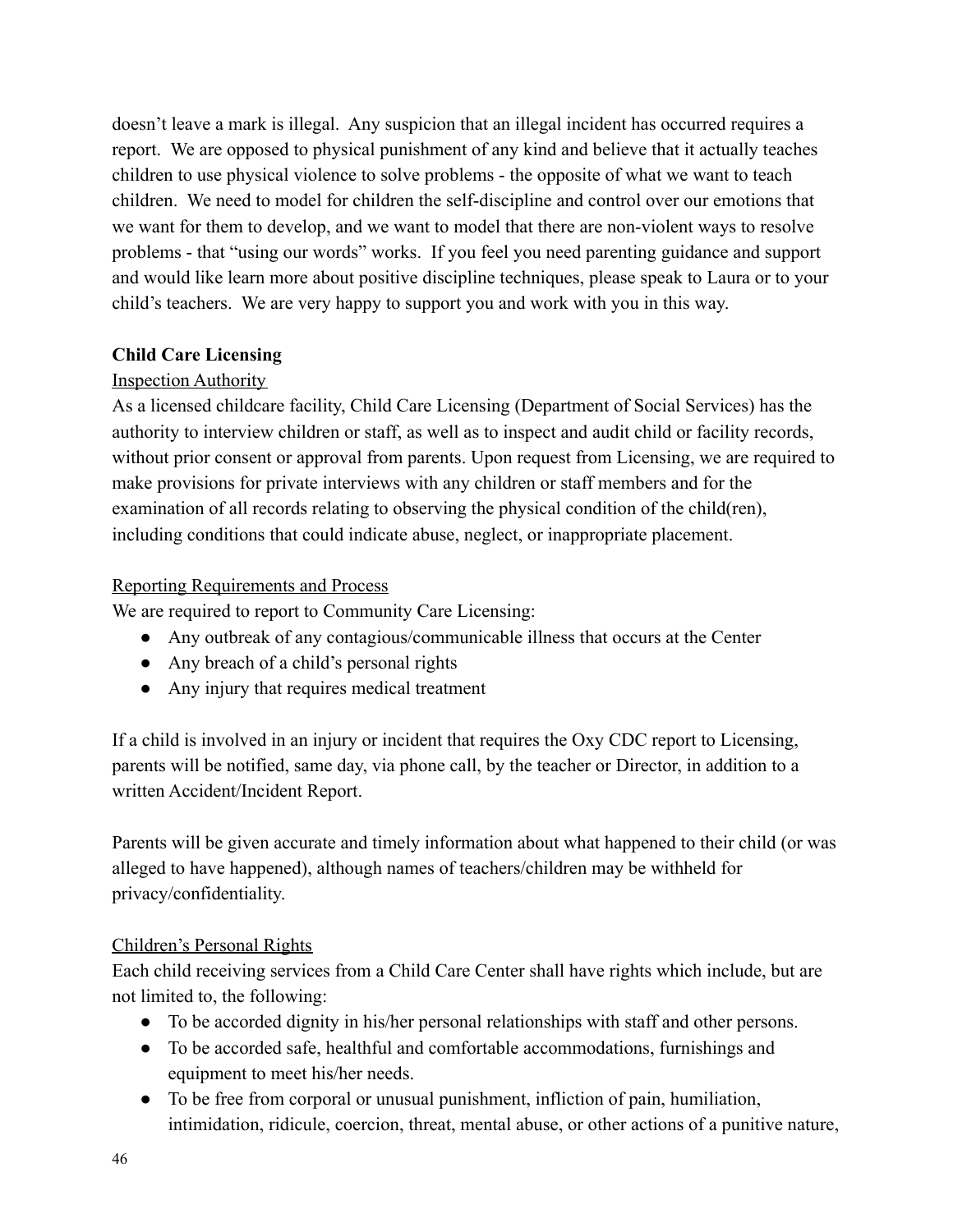including but not limited to: interference with daily living functions, including eating, sleeping, or toileting; or withholding of shelter, clothing, medication or aids to physical functioning.

- To be informed, and to have his/her authorized representative, if any, informed by the licensee of the provisions of law regarding complaints including, but not limited to, the address and telephone number of the complaint receiving unit of the licensing agency and of information regarding confidentiality.
- To be free to attend religious services or activities of his/her choice and to have visits from the spiritual advisor of his/her choice. Attendance at religious services, either in or outside the facility, shall be on a completely voluntary basis. In Child Care Centers, decisions concerning attendance at religious services or visits from spiritual advisors shall be made by the parent(s), or guardian(s) of the child.
- Not to be locked in any room, building, or facility premises by day or night.
- Not to be placed in any restraining device, except a supportive restraint approved in advance by the licensing agency.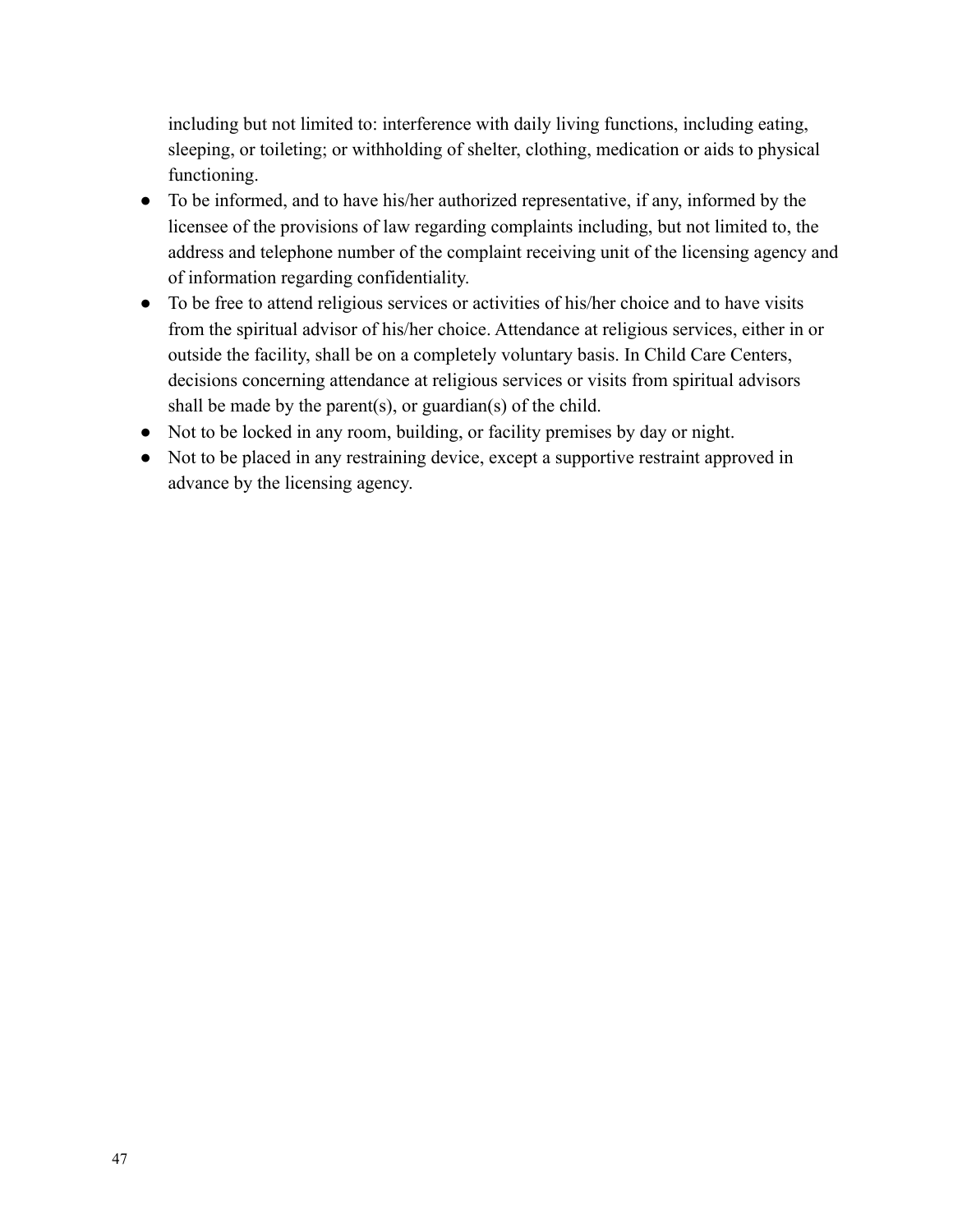#### **HOW PARENTS CAN HELP THE CENTER**

1. Talk to your child about school and show an interest in the important "work" he/she does at school each day.

2. Communicate with your child's teachers about any significant events in your child's life, which may affect his/her school day(s).

3. Work in partnership with our child's teachers regarding how to best support your child's growth and development. Try to get on the same page, so that your child's school and home experience and expectations are as similar as possible.

4. Stay informed. Check your parent mailbox and read all emails for important information. Read the monthly Newsletters to stay connected to what is happening in the school community, as well as in your child's classroom.

# 5. Stay involved. Attend school functions and Parent Education Meetings. **All parents are expected to attend the Back to School Night and Parent-Teacher Conferences**.

6. Volunteer to help teachers with tasks at home that will help with classroom preparation.

7. Share your talents - children enjoy it when a parent visits to read a book, introduce an art project, play an instrument, cook, or build something for the Center. We welcome you sharing ideas, special talents, or cultural activities with us, as well.

8. Pitch-in when we request help with projects to improve the school environment.

9. You can check our Amazon Wish List for requested donation items, as well as the list of items that we can always use, which is posted in the hallway by the parent mailboxes and on our website. **ALL DONATIONS ARE TAX-DEDUCTIBLE!** We will happily provide you with a letter confirming your donation.

10. Communicate concerns/feedback promptly: We are open to and appreciate all feedback from parents. If you are having any concerns about your child, please bring it to the attention of their teachers and the Director. If your concern/feedback is about something other than your child please let the Director know as soon as possible, so the concern/feedback can be addressed.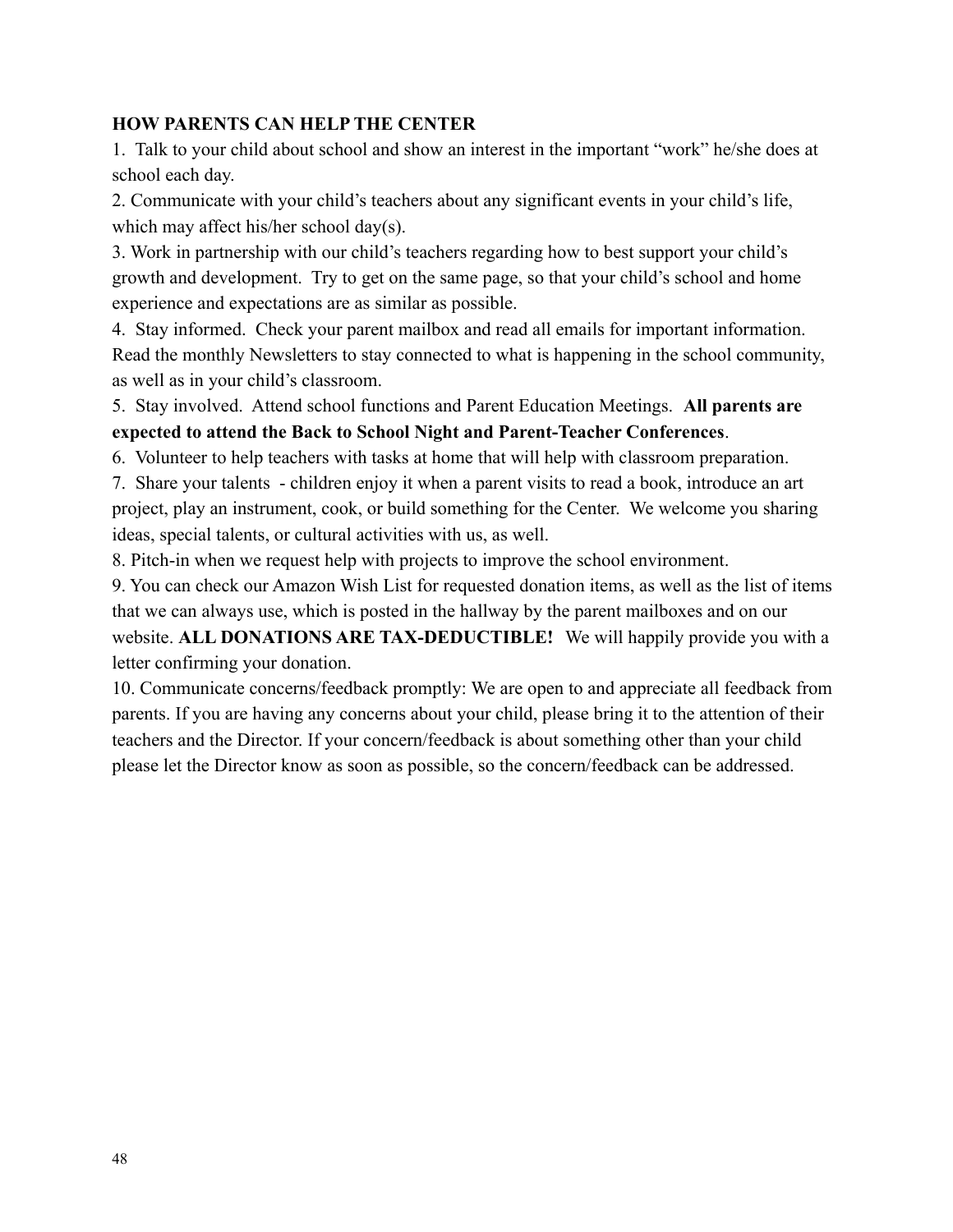# **Oxy CDC Admissions, Enrollment, Placement, Schedule, Tuition/Fee and Leave Policies Admissions Policy**

Before accepting a child for enrollment in our program, we want to ensure that we are able to meet the child's needs and that the fit for our program is a good one. We require that each family bring their child for an initial visit, where we can get to know the child and better understand his/her needs in the educational/care environment. Based on our intention for every child to be successful in our environment, we reserve the right to decline enrollment of an applicant if we feel we will be unable to fully meet the child's needs based on our limited resources and/or if the fit between the child and our program is not a good one. The decision whether to accept or decline enrollment of any child will be in the sole discretion of the Director of the Child Development Center.

#### **New Student Enrollment Process**

Children will be enrolled during the entry period at the beginning of the school year (August), or as space becomes available. Priority will be given to the children on the wait list whose parent/s is/are Occidental employees or currently enrolled Occidental undergraduate students. After all Oxy employee/student children have been offered spots, if there are spaces remaining, children on the wait list from families in the community (Community families) may be enrolled. Priority will be given to children of Community families whose older child/ren is/are already enrolled at the CDC. After offering spaces to these Community families with younger siblings, if spaces still remain available, we will then go to our wait list of Community families to fill the remaining spots, following a "first come, first served" priority. Enrollment is not guaranteed until a signed Enrollment Contract, Tuition Deposit, signed Release form and Signed Acknowledgement page from the Parent Handbook are received from parents/guardians.

#### Levels of Priority

- 1) Children on the **Oxy employee/student wait list** whose **older sibling/s is/are currently enrolled at the CDC** (order of admission determined by the date that the child was placed on the Waitlist)
- 2) Children on the **Oxy employee/student wait list** who do NOT have siblings currently enrolled at the CDC (order of admission determined by the date that the child was placed on the Waitlist)
- 3) Children on the **Community wait list** whose **older sibling/s is/are currently enrolled at the CDC** (order of admission determined by the date that the child was placed on the waitlist)
- 4) Children on the **Community wait list** whose s**ibling(s) graduated** from the CDC within the last 2 years (recent graduate previous families).
- 5) Children on the **Community wait list** who do NOT have siblings who are, or have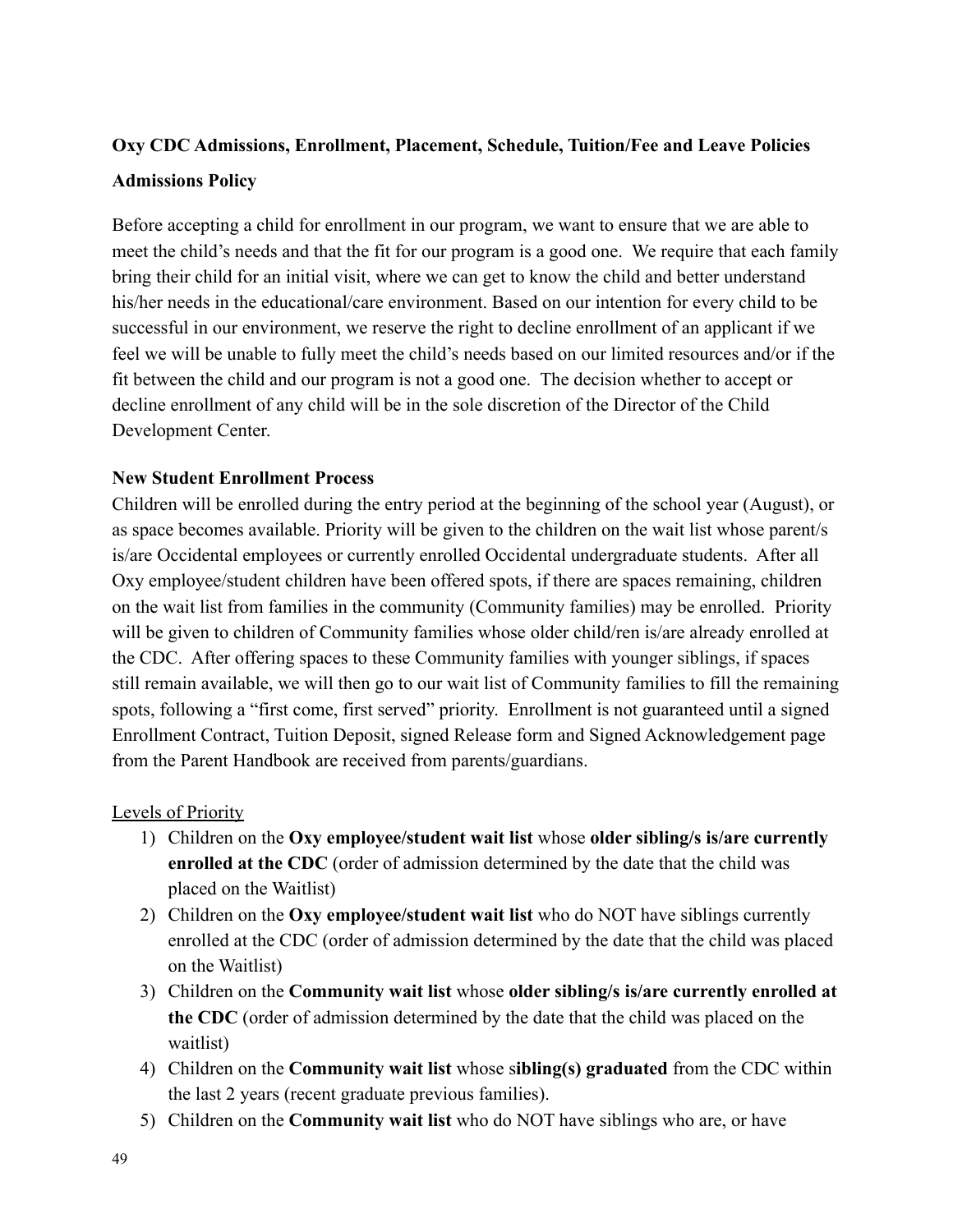previously been, enrolled at the CDC (order of admission determined by the date that the child was placed on the wait list\*)

\*The CDC seeks gender balance in the classroom. With this goal in mind, there may be instances where a child of the less prevalent gender in a classroom would get priority for an opening irrespective of the priority list.

# **Fall semester entry period**

- All children will enter the program at the beginning of the fall semester (August), unless a space becomes available during the year.
- A child's second birthday must occur on or before the first day of school, in order to start attending classes at the start of the school year.
- If the child's 2nd birthday falls between the start of school and September 1st, the child can start on or after his/her 2nd birthday.
- If a child's 2nd birthday is after September 1st, he/she will be eligible to start attending classes the following fall semester
- Admissions paperwork, the \$300 non-refundable Enrollment Fee and the \$400 non-refundable Tuition Deposit must be turned in by July 1 for fall semester entry.

#### **Group Placement Process**

At the majority of area elementary schools, the birthday cutoff to enter Kindergarten is September 1st, meaning that children must have their 5th birthday by September 1st in order to enter Kindergarten that year. Based on this, **we work from a September 1st birthday cutoff for each of our groups**. Our goal is that Terrific Tigers are four by September 1st, Busy Bees are three by September 1st, and Hungry Caterpillars are two by September 1st. This allows for children to spend one year in each of our classrooms, not having to repeat in any of the classrooms. Some exceptions may be made, at the Director's discretion, based on particular children's and families' specific situations and the Center's ability to accommodate.

Our placement process may also address each child's developmental age and peer relationships. Teachers get to know each child deeply and understand where children are in their social, emotional, cognitive, language and physical development. They get to know each child's areas of strength and areas where they may need additional support or time to develop. A child's group placement will take into account the teachers' in-depth understanding of each child and his/her functioning at school. We welcome, and thoughtfully consider, parents' insights into their child and their preferred group placement for their child. **To ensure optimal group functioning for all children, final decisions about group placements will be made by the Director, with input from the teachers.**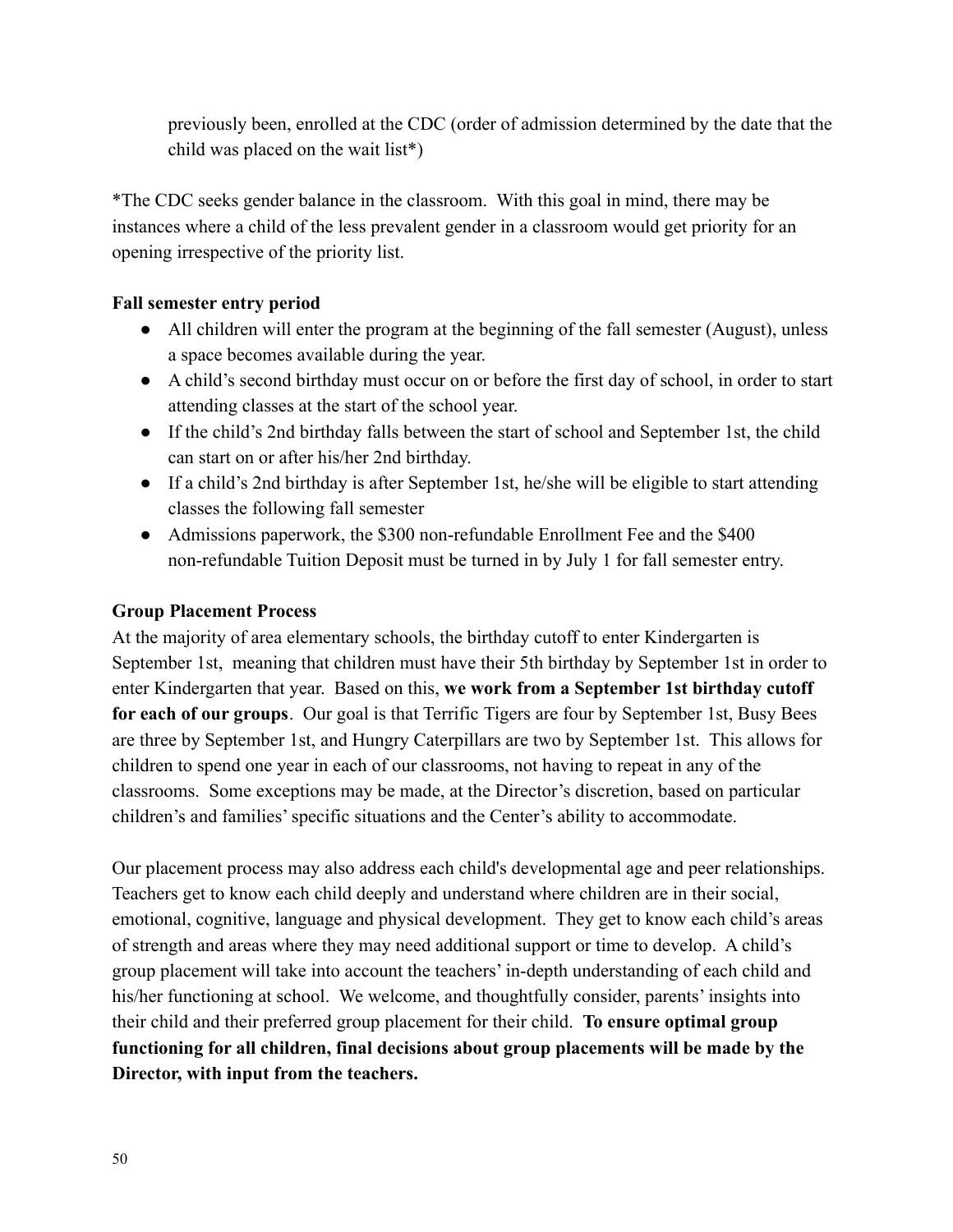#### **Weekly Schedule Options**

**Busy Bee and Terrific Tiger children attend 5 full days per week.** We feel that, at these ages, children are ready for this schedule, and we don't want children to miss out on the important activities, learning, and group processes that happen at school every day. 2- or 3-day plans may be made for the Hungry Caterpillar children (who are younger and just getting started in school). This is contingent on an Oxy employee family requesting a partial-week plan and then whether we are able to find another family who can split/share the weekly schedule (e.g. one family attends M,W and F and the other attends T and Th). Because we don't have a separate afternoon program, we offer full-day options in all groups. Some exceptions to these enrollment schedules may be made, at the Director's discretion, based on particular children's and families' specific situations and the Center's ability to accommodate.

#### **Enrollment Spots and Tuition Payments**

When you enroll your child at the Oxy CDC, you are paying for an *enrollment spot*, not for individual days of attendance. Parents are expected to pay the full month's tuition each month, even if they are unable to, or choose not to, bring their child to school. All tuition is due, regardless of illness, being asked to keep your child home due to our illness policy, behavioral/disciplinary removal, vacations, holidays, breaks, late arrivals, early pick-ups, or emergency-related closings of classrooms or the Center of any kind (such as due to public health emergencies/pandemic), except as outlined below (in Center Closures). No reimbursement of tuition will be granted. If a closure longer than two weeks is necessary, any excess tuition payments already on account would be applied as a credit to future weeks of enrollment. To ensure their child's enrollment, parents must re-register their child(ren) for the following year. It is understood that there will be an annual increase in tuition rates each August at the start of the new school year.

#### **Center Closures**

The Center (or particular classrooms in the Center) may need to close, to protect the health and safety of children, staff and families, in certain instances, such as fire, earthquake, wildfires, extreme weather, natural disasters, public health emergencies, bomb threat/terrorist threat, civil unrest, power/water outage, insufficient teacher coverage, or other conditions that render safe operations impossible. Whenever possible, we will give as much advance notice of closure as we can. In some cases, we may need to close without warning.

When the Center (or a particular classroom) must close due to an emergency situation (as stated above), tuition charges will be handled in the following manner. For up to the first week of closure, full tuition will be due. If the closure lasts longer than one week, for up to the full second week of closure, 50% of tuition will be due. If the closure lasts longer than two weeks, parents would not be obligated to pay tuition for the period between the start of week 3 and the day that the Center reopens. During a closure where at least 50% of tuition is being paid,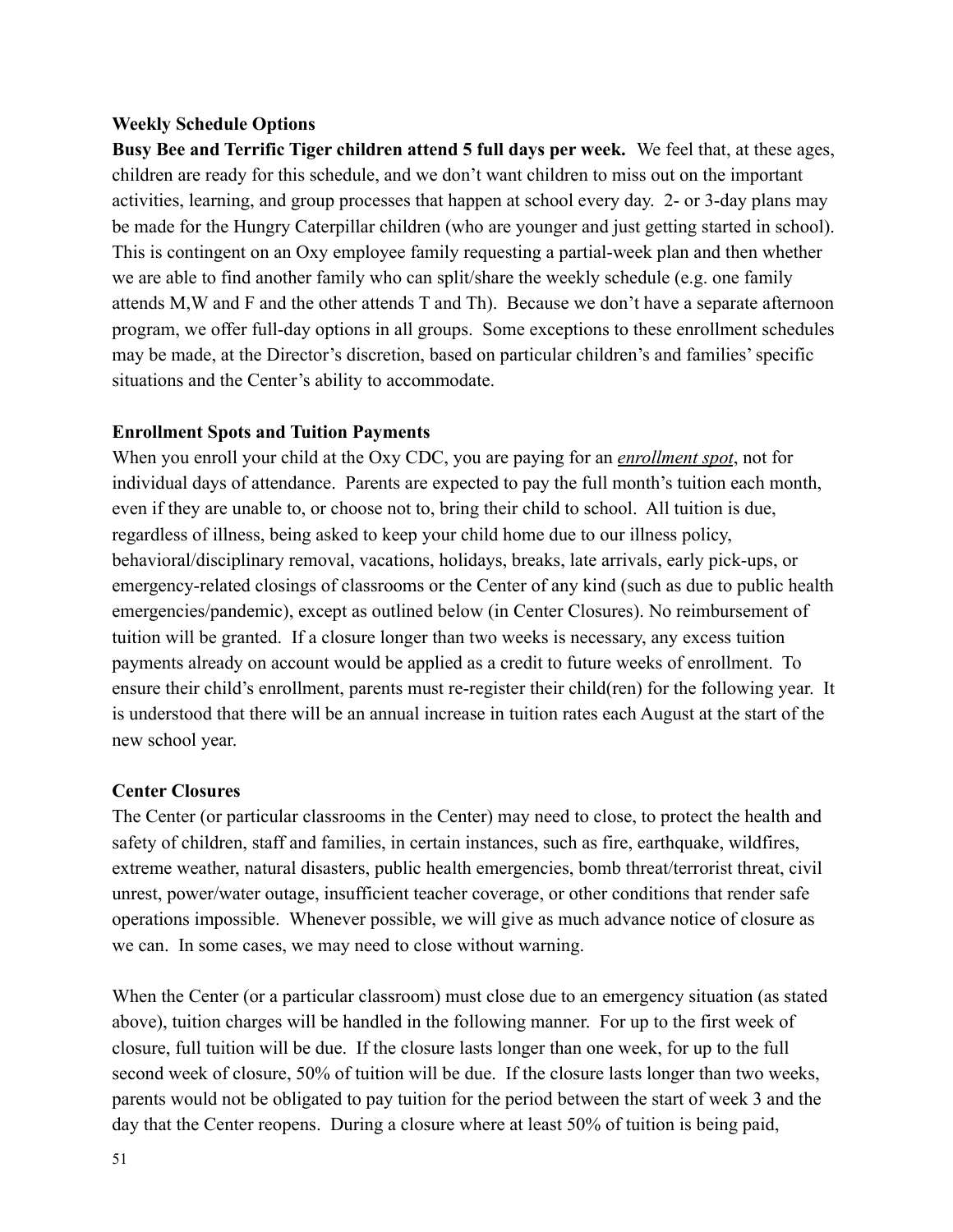teachers may be able to offer online/remote learning options for families (if teachers are ill or furloughed, this would not be possible). Past the 2-week point, it is also possible that the teachers might be able to offer an online option, but this would require that families pay a fee.

#### **Public Health Emergencies**

In the event of a public health emergency, decisions about operations and/or closure will be made in consultation with Occidental College and through considering the guidance of the Centers for Disease Control, the Los Angeles Department of Public Health, Child Care Licensing, and other local, state and federal guidance. To ensure the safety of children, staff and families, we will monitor the situation and take into account the guidance and suggestions from the authorities on the situation. Decisions made by Oxy CDC will consider the safety of children, staff and families. We may be forced to close the Center (by the Department of Public Health), or we may deem closure necessary to protect the health and safety of children, staff and families.

When we are in operation during a public health emergency, we may have to alter operations and policies, in order to comply with local health guidelines and to protect the health and safety of children, staff, and families.

Public health emergencies may necessitate alterations to policies and operations. These may include, but are not limited to, such things as: reduced hours of operation, additional fees, changes in the illness policy, limited entry to the building/facility, limitations on what may be brought to the Center, changes in staffing, reduced enrollment capacity, required attire (e.g. face masks), daily schedule, group functioning, food service, etc.

# **Enrollment Schedules**

All Community families attend on a 12-month schedule (mid-August to mid-August). Occidental families can select a 10-, 11-, or 12-month schedule when signing their Enrollment Contract during the spring prior to each school year.

Children who are pre-registered for the Busy Bee or Terrific Tiger groups for the upcoming fall *may* be able to start during the summer session, pending space availability and depending on the child's previous experience with being at school without his/her parents. If a child has never attended school before, a separation/adjustment process will be necessary, which may need to take place during the more routine regular school year schedule. All incoming Hungry Caterpillar children will wait to enter school on the first day of the fall semester in August (or as their space becomes available later in the year).

For students entering during the summer session, all admissions paperwork, the \$300 non-refundable Enrollment Fee and the \$400 non-refundable Tuition Deposit must be turned in by June 1. All paperwork, including the immunization and medical forms from a physician, must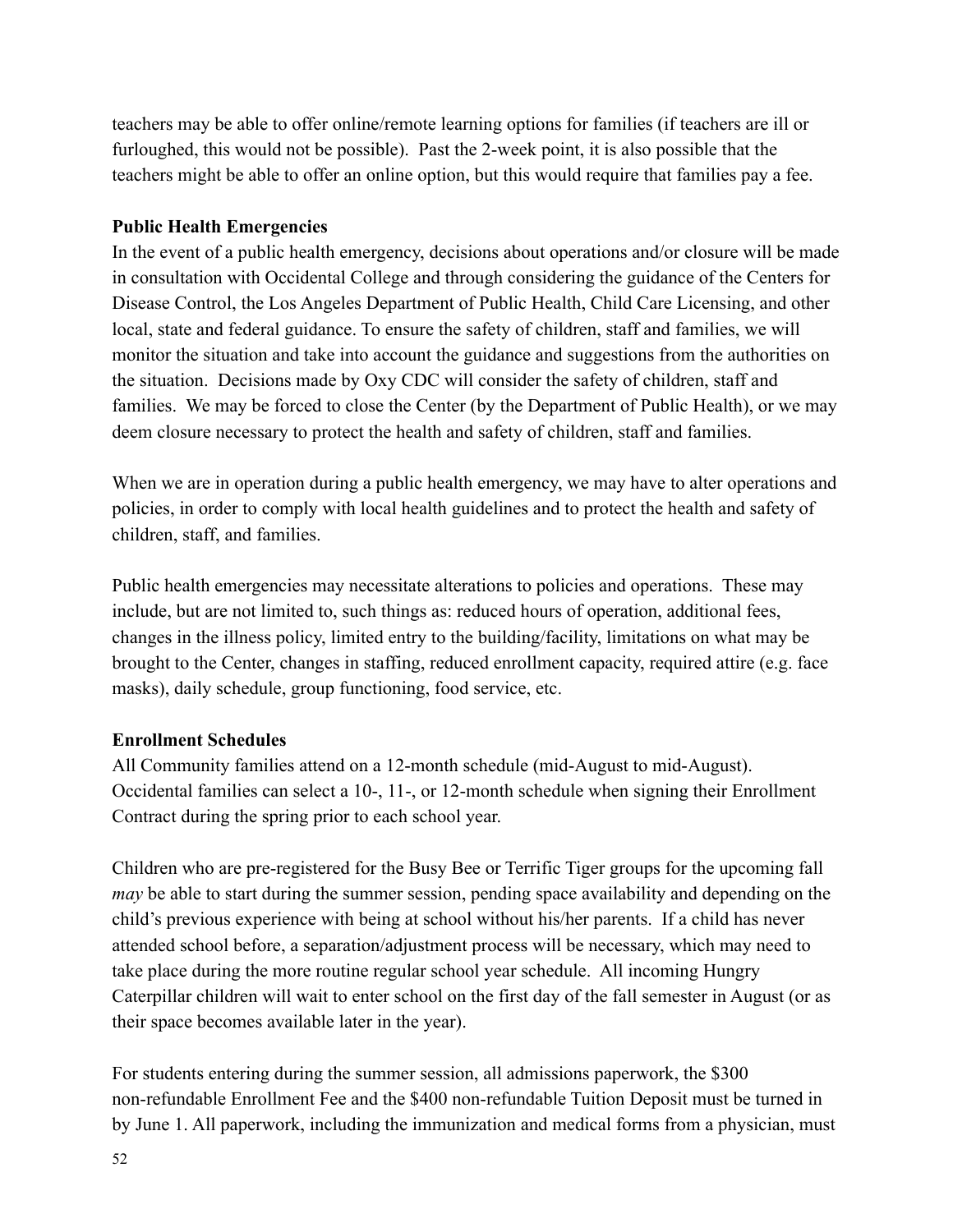be completed before the child can attend. The summer session is only open to children who are registered with completed paperwork.

#### **Graduating children**

Children who have completed their final year as Terrific Tigers are eligible to attend during the summer. Per the Enrollment Contract, families may select Graduation Day as their child's final day at the CDC (not attend summer), provided that they have either selected a 10-month enrollment plan (Oxy families) or have given the necessary 30 days notice for the withdrawal of their child. 30 days notice is required prior to withdrawal.

# **Enrollment Fee**

There is a one-time Enrollment Fee of \$300 due prior to the child's start in the program.

# **Non-Potty Trained Fee**

When a child is admitted, an additional \$100.00 monthly non-potty trained/diapering fee will be charged if the child is not fully potty trained according to Oxy's Child Development Center criteria. At Oxy's Child Development Center, "fully potty trained" means a maximum of one potty accident, while awake, per month. When the designated classroom teachers determine the child is "fully potty trained," the \$100.00 monthly fee will be lifted starting the following month. The teachers determine if the child is "fully potty trained." A child's absence of accidents at home does automatically create potty trained status at school.

# **Late Pick Up Fee**

The Occidental College Child Development Center hours are 8:00 am - 5:30 pm. Parents who pick up their children after 5:30 pm will be charged a late fee of \$5.00 per minute, per child (unless enrolled in After Care). Late fees will be added to the monthly invoice. In accordance with the payment agreement, if late fees are not paid by the invoice due date, an additional late fee of \$25.00 will be applied. Calls to the Center to notify and explain why a parent will be late does not excuse lateness, and late fees will still be assessed. Parents are responsible for their child's attendance. If you send an authorized person to pick up your child, and that person is late, the parent is responsible for paying the late fees.

#### **Discounts**

If a Community parent is a graduate of Occidental College, his/her child is eligible for the 5% Alumni discount, as long as the child is enrolled full-time (5 full days). Because of the already generous discount that Oxy employees receive on their tuition, no additional discounts are possible. Community families who have two children simultaneously enrolled at the CDC are eligible for a 5% second child discount on their 2nd child's tuition, as long as both children are enrolled full-time (5 full days). Alumni and sibling discounts cannot be combined, thus the highest discount possible when there are 2 alumni siblings simultaneously enrolled is a 5%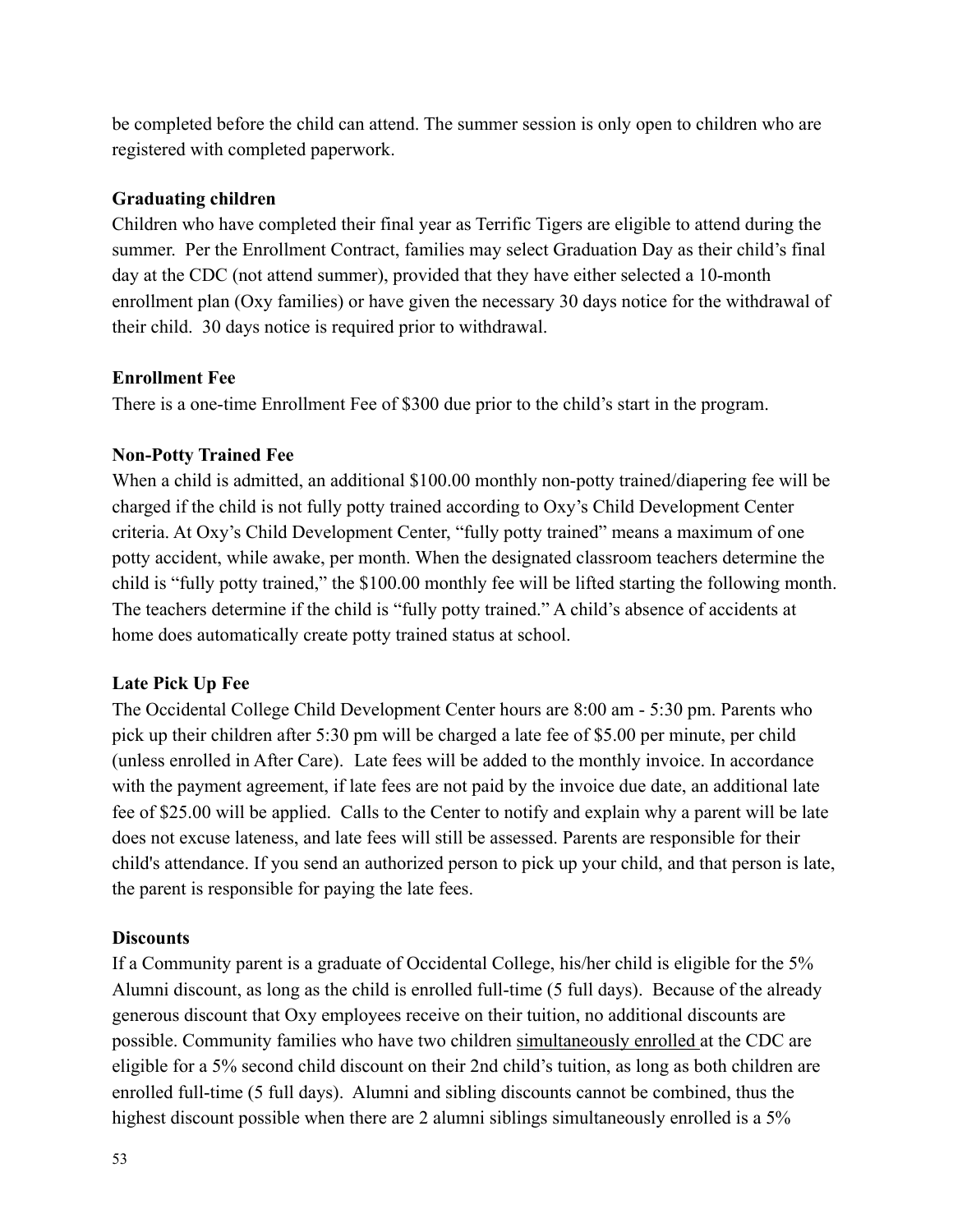discount for each child.

# **Child Medical Leave**

If a child is on extended medical leave (longer than two weeks), parents may be eligible for different rates, depending on the schedule options below. A parent consultation with the Center Director is required to determine what is appropriate given the circumstances, child's age, and progress in the program. A physician's note outlining the expected duration of medical leave will be required in advance, as well as a physician's authorization note prior to reinstatement to full time attendance.

# A. Child continues to attend, adjusts to part-time

Parent pays a part-time rate (a prorated rate, plus 8%) during a full month of part-time attendance. One week's written notice must be given before transition to a part-time schedule and rate.

# B. Child does not attend for one semester

Parent continues to pay 50% of monthly rate as defined in the parent payment agreement to hold the student's space during leave semester. One month's written notice must be given before student stops attending for approved leave period.

# C. Child does not attend for one year

Parent continues to pay 50% monthly rate as defined in the parent payment agreement to hold the student's space during academic leave year. One month's written notice must be given before student stops attending for approved leave period.

D. Child withdraws. Parent must provide written notice 30 days before withdrawal. Student's space is released to someone on the waitlist.

If parents want to re-enroll their child after official withdrawal, they must send a written request 30 days before entry period of each semester (in accord with fall and spring deadlines). Requests will be evaluated on available space, and will be subject to the current tuition rate as defined in the parent payment agreement. Parents do not need to re-submit a new student enrollment package or deposit for returning students. Following withdrawal, their child will be placed on the waitlist if space is not readily available.

# **OXY EMPLOYEES PARENTS (FACULTY AND STAFF)**

# **Discounted rate**

Parents or legal guardians who are Oxy employees may qualify for the discounted Oxy employee rate and receive priority for enrollment. Proof of employment and legal guardianship will be required (similar to HR requirements for other benefits coverage). The employee discounted rate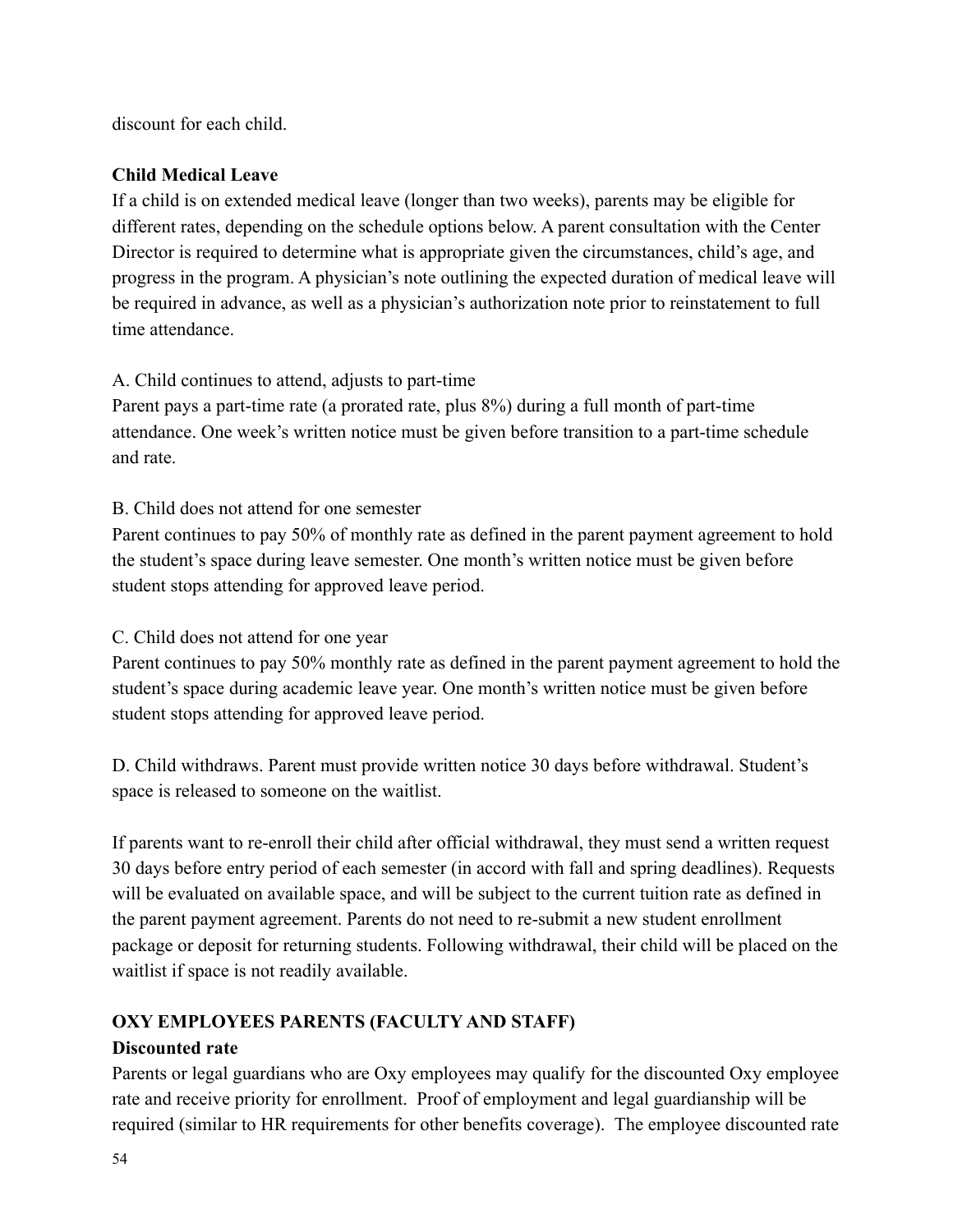*cannot* be combined with any other discounts.

# **Grandparents that work at Occidental**

If an Oxy employee is the **legal guardian** of his/her grandchild, he/she is eligible for the employee rate. Otherwise, an employee's grandchildren are subject to Community rate. Proof of employment and legal guardianship will be required.

#### **Tuition Rate Change - When Parent Stops Being an Occidental Employee**

If the parent stops being an Oxy employee, for whatever reason, the discounted tuition rate will remain in place for the remainder of the month in which the separation from Oxy occurred. The tuition rate will increase to the Community rate the month following the parent's separation from Oxy.

Per the Enrollment Contract, 30 days written notice is required prior to withdrawal of the child from the program.

#### **Approved Medical Leave**

If an Oxy employee (not an employee's spouse/partner) goes on approved medical leave, he/she will continue to be eligible for the Oxy employee monthly rate, unless his/her employment status changes. Proof of approved medical leave is required. Different rates may apply, depending on the schedule options below. A parent consultation with the Center Director is required to determine what is appropriate given the circumstances, child's age, and progress in the program.

#### A. Student continues to attend full-time

Parent pays employee full-time rate as defined in parent payment agreement during period of attendance.

#### B. Student continues to attend, adjusts to part-time

Parent pays part-time rate (a prorated rate, plus 8%) during a full month of part-time attendance. One week's written notice must be given before transition to a part-time schedule and rate.

#### C. Student does not attend for one semester

Parent continues to pay 50% of employee monthly rate as defined in the parent payment agreement to hold the student's space during leave semester. One month's written notice must be given before student stops attending for approved leave period.

# D. Student does not attend for one year

Parent continues to pay 50% employee monthly rate as defined in the parent payment agreement to hold the student's space during academic leave year. One month's written notice must be given before student stops attending for approved leave period.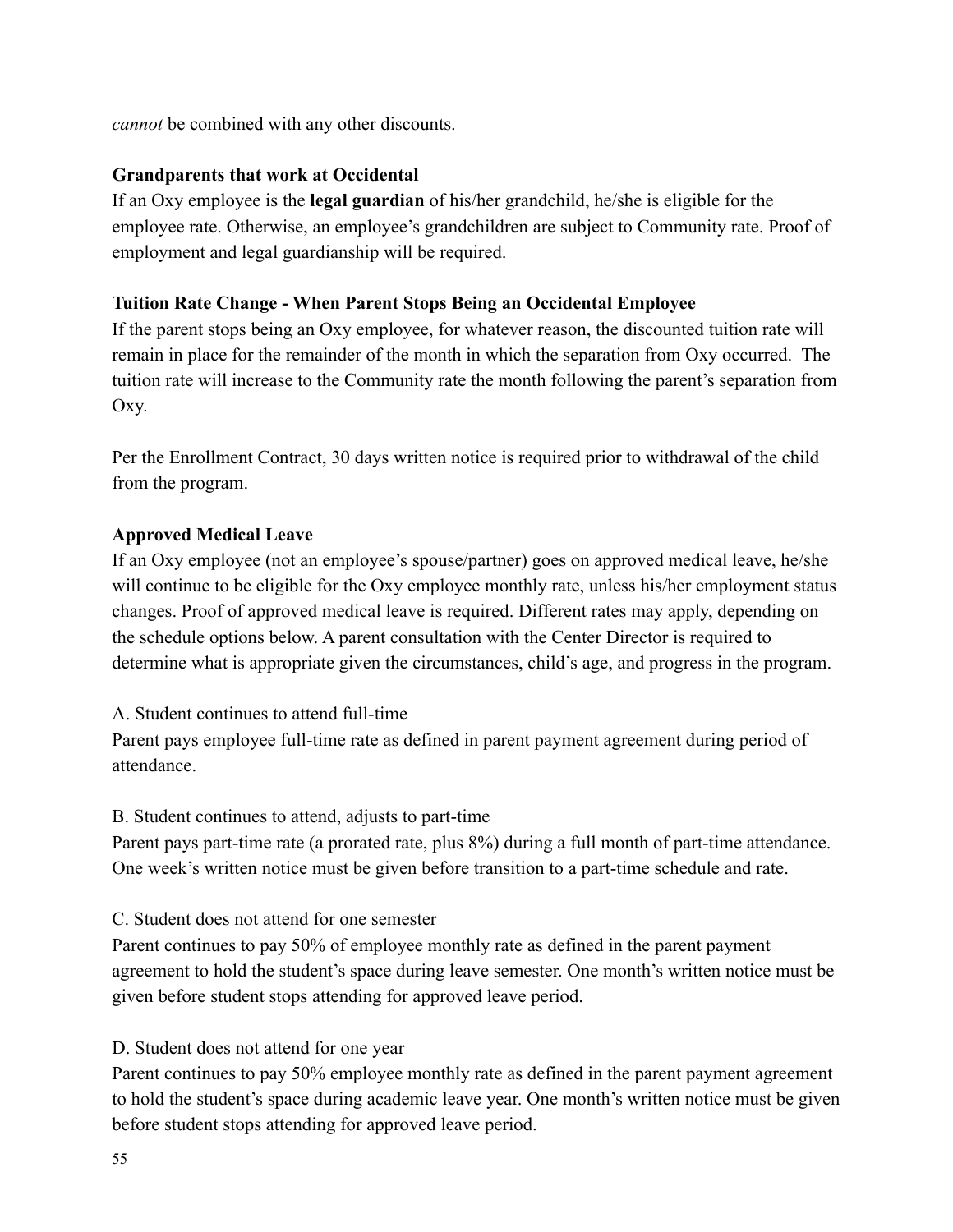E. Student withdraws. Parent must provide written notice 30 days before withdrawal. Student's space is released to someone on the waitlist.

If parents want to re-enroll their child after official withdrawal, they must send a written request 30 days before entry period of each semester (in accord with fall and spring deadlines). Requests will be evaluated on available space, and will be subject to current tuition rate as defined in the parent payment agreement. Parents do not need to re-submit a new student enrollment package or deposit for returning students. Following withdrawal, their child will be placed on the waitlist if space is not readily available.

#### **Faculty on approved sabbatical or early career leaves**

Faculty must notify the Child Center in writing of any schedule changes due to approved sabbatical or early career leaves by July 1 for the upcoming academic year. Different rates may apply, depending on the schedule options below. A parent consultation with the Center Director is required to determine what is appropriate given the circumstances, child's age, and progress in the program.

# A. Student continues to attend full-time

Parent pays employee full-time rate as defined in parent payment agreement during period of attendance.

# B. Student continues to attend, adjusts to part-time

Parent pays part-time rate (a prorated rate, plus 8%) during a full month of part-time attendance. One month's written notice must be given before transition to a part-time schedule and rate.

# C. Student does not attend for one semester

Parent continues to pay 50% of employee monthly rate as defined in the parent payment agreement to hold the student's space during leave semester. One month's written notice must be given before student stops attending for approved leave period.

# D. Student does not attend for one year

Parent continues to pay 50% monthly rate as defined in the parent payment agreement to hold the student's space during academic leave year. One month's written notice must be given before student stops attending for approved leave period.

E. Student withdraws. Parent must provide written notice 30 days before withdrawal. Student's space is released to someone on the waitlist.

If parents want to re-enroll their child after official withdrawal, they must send a written request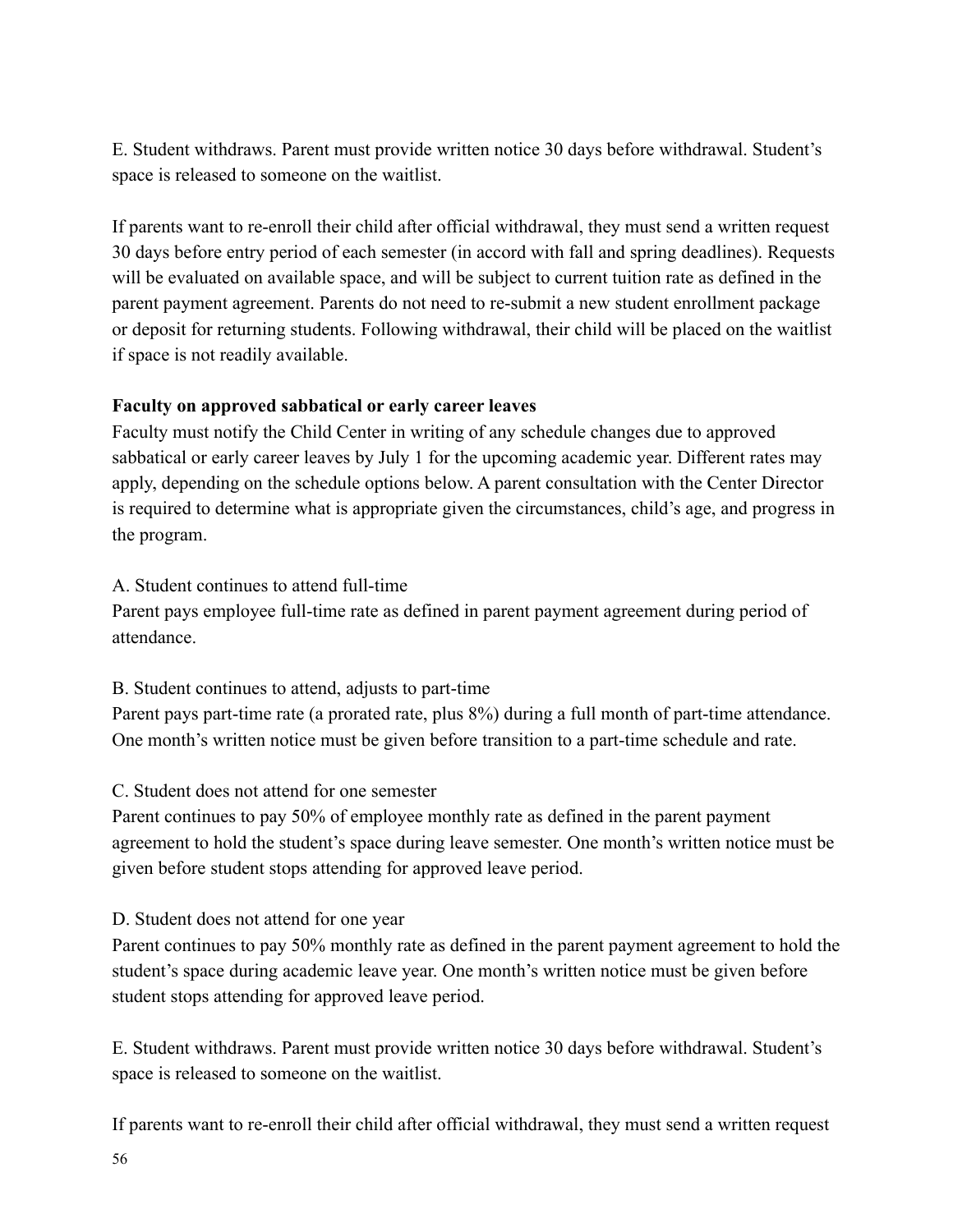30 days before entry period of each semester (in accord with fall and spring deadlines). Requests will be evaluated on available space, and will be subject to current tuition rate as defined in the parent payment agreement. Parents do not need to re-submit a new student enrollment package or deposit for returning students. Following withdrawal, their child will be placed on the waitlist if space is not readily available.

#### **OXY UNDERGRADUATE STUDENTS (Currently enrolled)**

Undergraduate students who are currently enrolled either full-time or part-time at Occidental College will be eligible for the Oxy discounted rate. Applicants to the College will be given the community enrollment package and rates until admission and enrollment is verified. Proof of active enrollment must be provided at the beginning of each semester. Students enrolled in the spring will be eligible for the employee rate through summer.

#### **Tuition Rate Change - When Parent Stops Being an Occidental Student**

If the parent withdraws, transfers or is expelled, the Oxy employee rate will be extended through the remainder of the month in which the separation from Oxy occurred. The tuition will be increased to the Community rate for the month following the parent's separation from Oxy.

Per the Enrollment Contract, 30 days written notice is required prior to withdrawal of the child from the program.